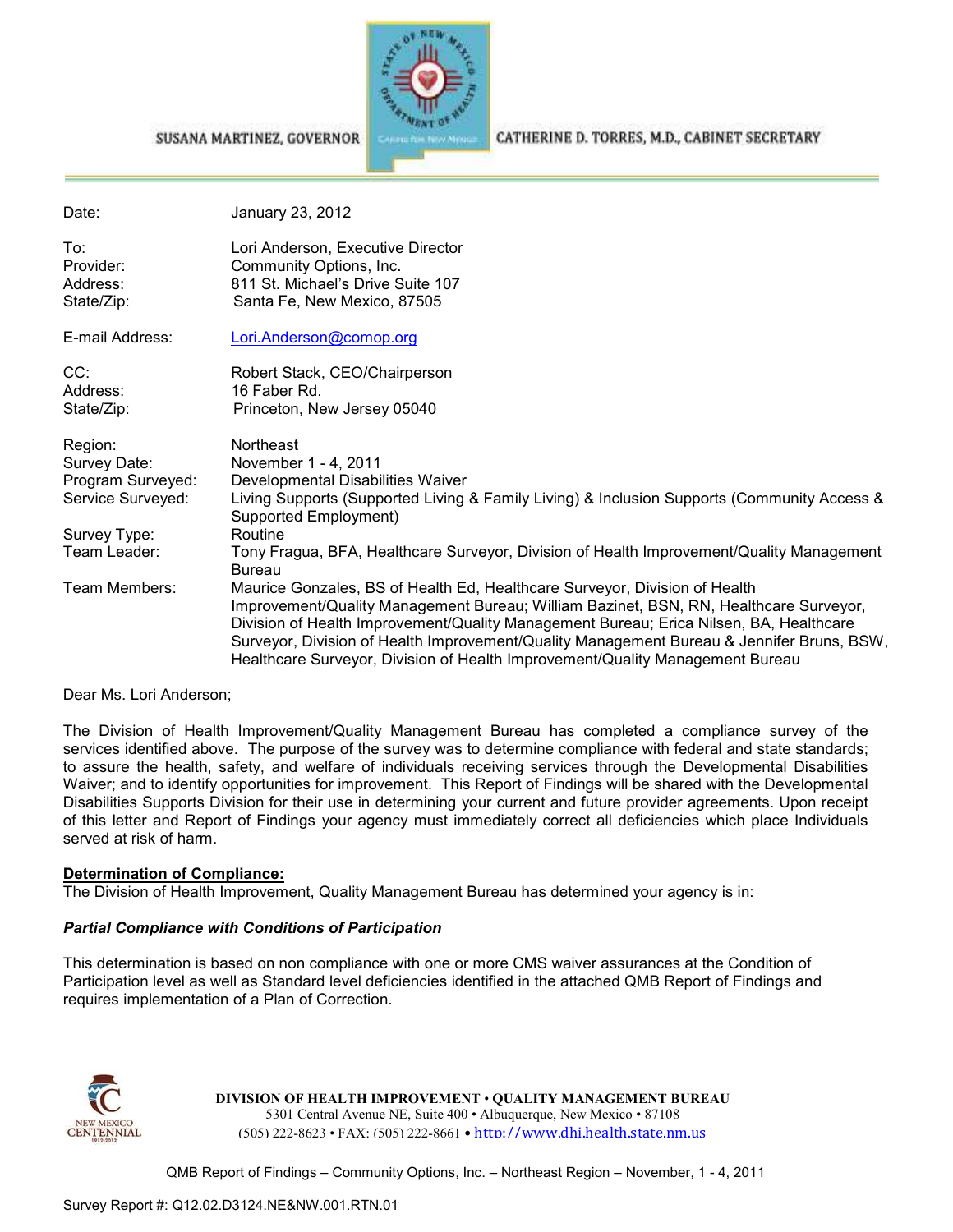### **Plan of Correction:**

The attached Report of Findings identifies the Standard Level and/or Condition of Participation deficiencies found during your agency's compliance review. You are required to complete and implement a Plan of Correction. Your agency has a total of 45 business days (10 business days to submit your POC for approval and 35 days to implement your *approved* Plan of Correction) from the receipt of this letter.

### **Submission of your Plan of Correction:**

Please submit your agency's Plan of Correction in the space on the two right columns of the Report of Findings. *(See attachment "A" for additional guidance in completing the Plan of Correction)*.

Within 10 business days of receipt of this letter your agency Plan of Correction must be submitted to the parties below:

**1. Quality Management Bureau, Attention: Plan of Correction Coordinator 5301 Central Ave. NE Suite 400 Albuquerque, NM 87108** 

## **2. Developmental Disabilities Supports Division Regional Office for region of service surveyed**

Upon notification from QMB that your *Plan of Correction has been approved*, you must implement all remedies and corrective actions to come into compliance. If your Plan of Correction is denied, you must resubmit a revised plan as soon as possible for approval, as your POC approval and all remedies must be completed within 45 business days of the receipt of this letter.

Failure to submit your POC within the allotted 10 business days or complete and implement your Plan of Correction within the total 45 business days allowed may result in the imposition of a \$200 per day Civil Monetary Penalty until it is received, completed and/or implemented.

### **Request for Informal Reconsideration of Findings (IRF):**

If you disagree with a finding of deficient practice, you have 10 business days upon receipt of this notice to request an IRF. Submit your request for an IRF in writing to:

> QMB Deputy Bureau Chief 5301 Central Ave NE Suite #400 Albuquerque, NM 87108 Attention: IRF request

See Attachment "C" for additional guidance in completing the request for Informal Reconsideration of Findings. The request for an IRF will not delay the implementation of your Plan of Correction which must be completed within 45 total business days (10 business days to submit your POC for approval and 35 days to implement your *approved* Plan of Correction). Providers may not appeal the nature or interpretation of the standard or regulation, the team composition or sampling methodology. If the IRF approves the modification or removal of a finding, you will be advised of any changes.

Please call the Plan of Correction Coordinator at 505-222-8647 if you have questions about the Report of Findings or Plan of Correction. Thank you for your cooperation and for the work you perform.

Sincerely,

Tony Fragua, BFA

Tony Fragua, BFA Team Lead/Healthcare Surveyor Division of Health Improvement Quality Management Bureau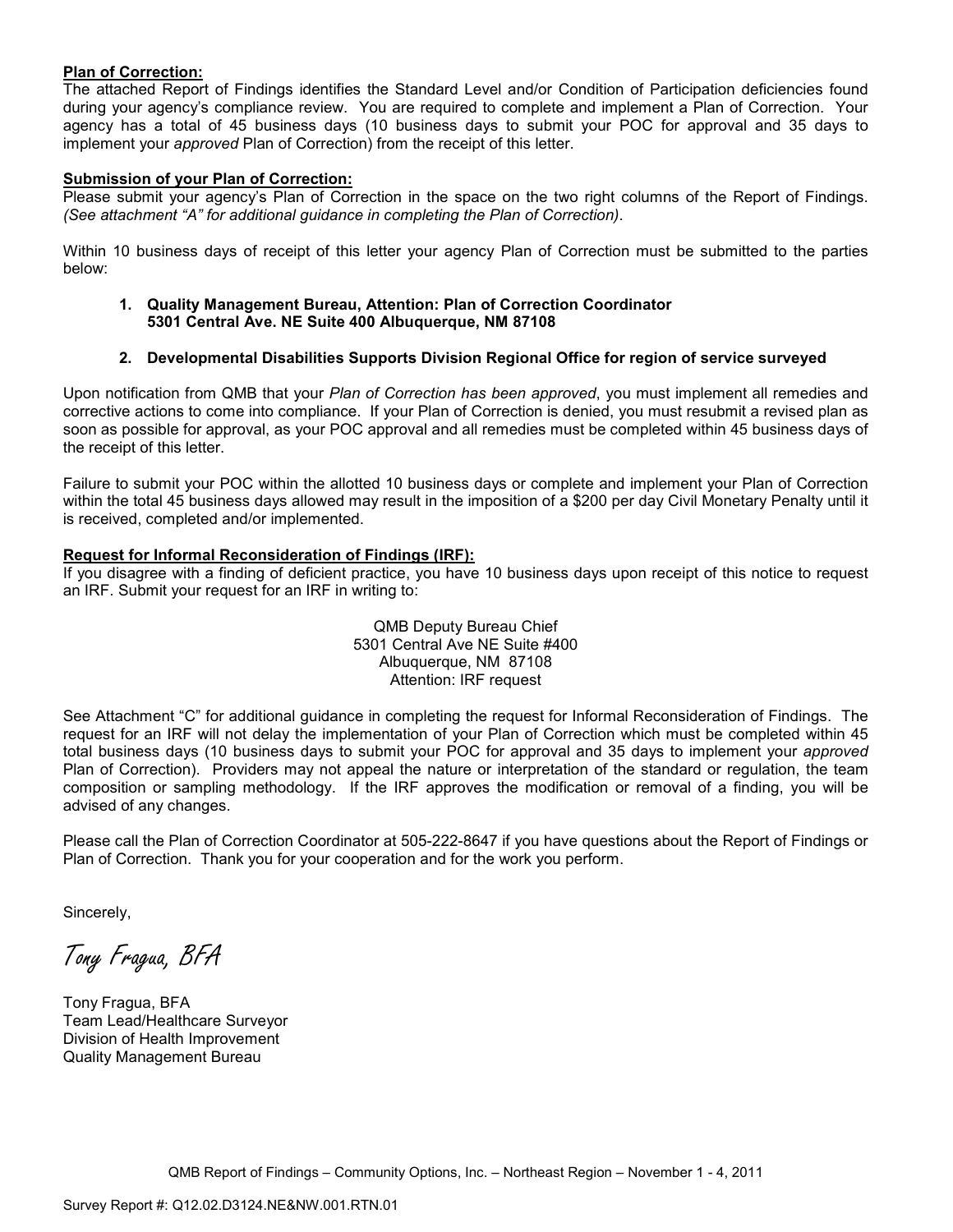#### **Survey Process Employed:**

Entrance Conference Date: November 1, 2011

Exit Conference Date: November 4, 2011

### Present: **Community Options Inc.**

Lori Anderson, State Director

### **DOH/DHI/QMB**

Tony Fragua, BFA, Team Lead/Healthcare Surveyor Maurice Gonzales, BS of Health Ed., Healthcare Surveyor William Bazinet, BSN, RN, Healthcare Surveyor Jennifer Bruns, BSW, Healthcare Surveyor Erica Nilsen, BA, Healthcare Surveyor

## Present: **Community Options, Inc.**

Lori Anderson, State Director Russell Edwards, LPN Felisha Torres, LPN

#### **DOH/DHI/QMB**

Tony Fragua, BFA, Team Lead/Healthcare Surveyor William Bazinet, BSN, RN, Healthcare Surveyor Erica Nilsen, BA, Healthcare Surveyor Jennifer Bruns, BSW, Healthcare Surveyor

#### **DDSD - NE Regional Office**

Fabian Lopez, Social Service Community Coordinator Joe Montoya, Office of Behavioral Services

| <b>Total Homes Visited</b>                | Number: | 2                                                                                                                                                                |
|-------------------------------------------|---------|------------------------------------------------------------------------------------------------------------------------------------------------------------------|
| <b>Supported Homes Visited</b><br>❖       | Number: |                                                                                                                                                                  |
| <b>Family Homes Visited</b><br>❖          | Number: | 1                                                                                                                                                                |
| Administrative Locations Visited          | Number: |                                                                                                                                                                  |
| <b>Total Sample Size</b>                  | Number: | 7<br>0 - Jackson Class Members<br>7 - Non-Jackson Class Members<br>2 - Supported Living<br>1 - Family Living<br>3 - Community Access<br>3 - Supported Employment |
| Persons Served Records Reviewed           | Number: | 7                                                                                                                                                                |
| Persons Served Interviewed                | Number: | $\overline{2}$                                                                                                                                                   |
| Persons Served Observed                   | Number: | 5 (One individual chose not to be interviewed & 4<br>individuals were not available during the on-site survey)                                                   |
| Direct Support Personnel Interviewed      | Number: | 5                                                                                                                                                                |
| Direct Support Personnel Records Reviewed | Number: | 32                                                                                                                                                               |
| Service Coordinator Records Reviewed      | Number: | 2                                                                                                                                                                |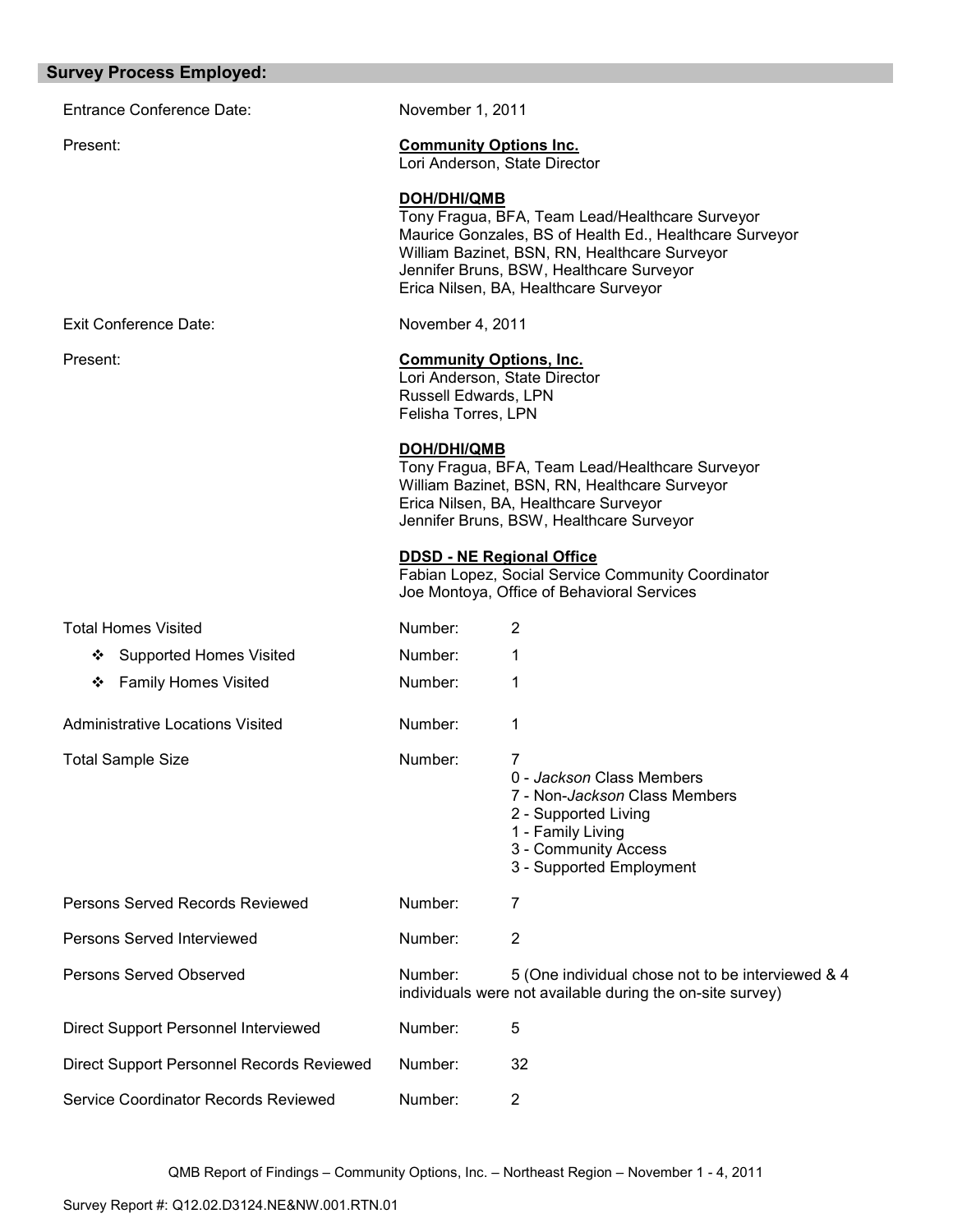Administrative Files Reviewed

- Billing Records
- Medical Records
- Incident Management Records
- Personnel Files
- Training Records
- Agency Policy and Procedure
- Caregiver Criminal History Screening Records
- Employee Abuse Registry
- Human Rights Notes and/or Meeting Minutes
- Evacuation Drills
- Quality Assurance/Improvement Plan

- 
- CC: Distribution List: DOH Division of Health Improvement
	- DOH Developmental Disabilities Supports Division
	- DOH Office of Internal Audit
	- HSD Medical Assistance Division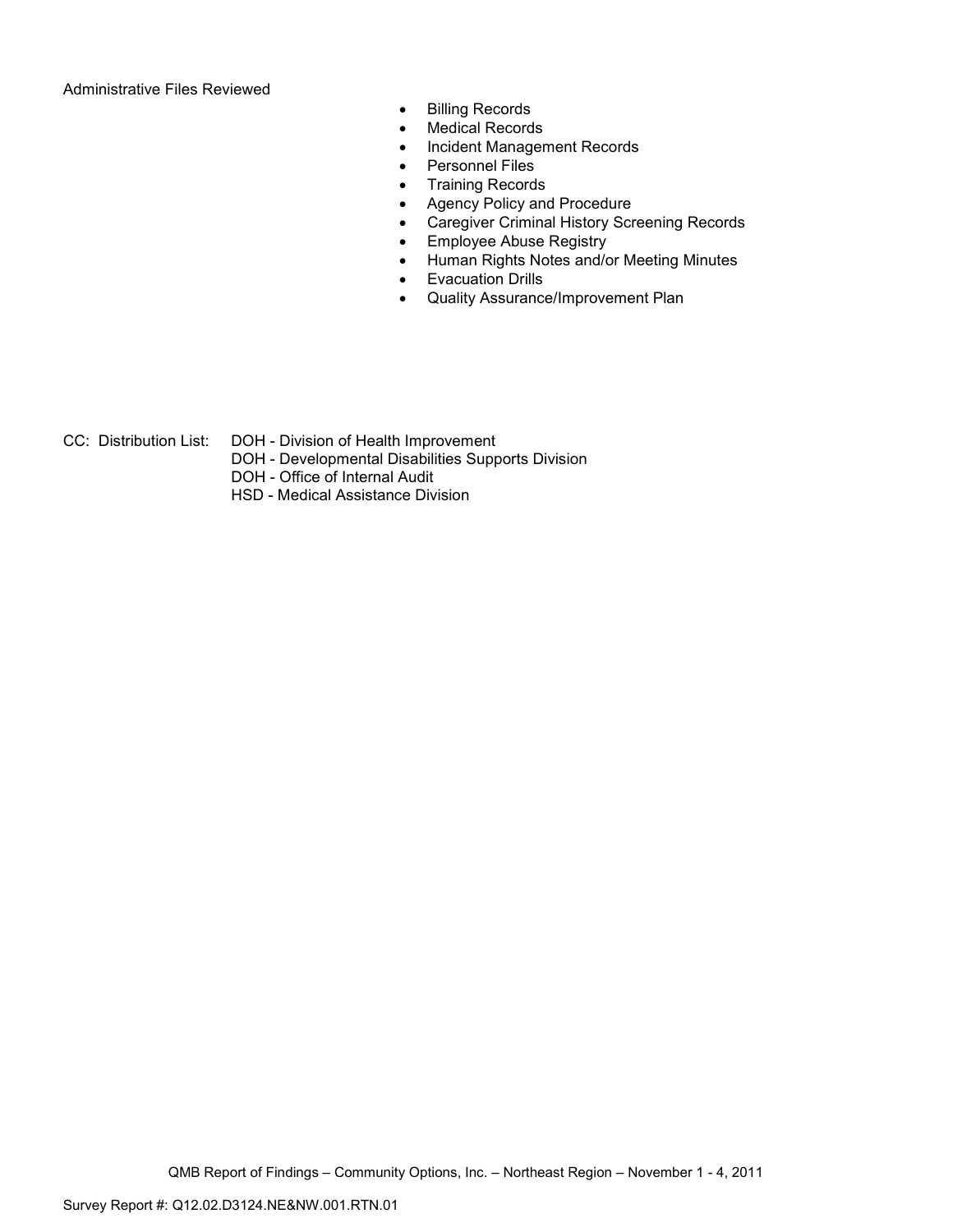# **Attachment A**

# **Provider Instructions for Completing the QMB Plan of Correction (POC) Process**

## *Introduction:*

After a QMB Compliance Survey, your QMB Report of Findings will be sent to you via e-mail.

Each provider must develop and implement a Plan of Correction (POC) that identifies specific quality assurance and quality improvement activities the agency will implement to correct deficiencies and prevent continued non compliance.

Agencies must submit their Plan of Correction within 10 business days from the date you receive the QMB Report of Findings. (Providers who do not submit a POC within 10 business days will be referred to the Internal Review Committee [IRC] for possible actions or sanctions).

Agencies must fully implement their approved Plan of Correction within 45 business days (10 business days to submit your POC for approval and 35 days to implement your approved Plan of Correction) from the date they receive the QMB Report of Findings. (Providers who fail to complete a POC within the 45 business days allowed shall be referred to the IRC for possible actions or sanctions.)

If you have questions about the Plan of Correction process, call the QMB Plan of Correction Coordinator at 505-222-8647 or email at George. Perrault@state.nm.us. Requests for technical assistance must be requested through your DDSD Regional Office.

The POC process cannot resolve disputes regarding findings. If you wish to dispute a finding on the official Report of Findings, you must file an Informal Reconsideration of Findings (IRF) request within ten (10) business days of receiving your report. Please note that you must still submit a POC for findings that are in question (see Attachment "C").

## *Instructions for Completing Agency POC:*

## *Required Content*

Your Plan of Correction should provide a step-by-step description of the methods to correct each deficient practice to prevent recurrence and information that ensures the regulation cited is in compliance. The remedies noted in your POC are expected to be added to your Agency's required, annual Quality Assurance Plan.

If a deficiency has already been corrected, the plan should state how it was corrected, the completion date (date the correction was accomplished), and how possible recurrence of the deficiency will be prevented.

The Plan of Correction must address the required six CMS core elements to address *each deficiency* of the POC:

- 1. How the specific and realistic corrective action will be accomplished for individuals found to have been affected by the deficient practice.
- 2. How the agency will identify other individuals who have the potential to be affected by the same deficient practice, and how the agency will act to protect individuals in similar situations.
- 3. What QA measures will be put into place or systemic changes made to ensure that the deficient practice will not recur
- 4. Indicate how the agency plans to monitor its performance to make sure that solutions are sustained. The agency must develop a QA plan for ensuring that correction is achieved and sustained. This QA plan must be implemented, and the corrective action evaluated for its effectiveness. The plan of correction is integrated into the agency quality assurance system; and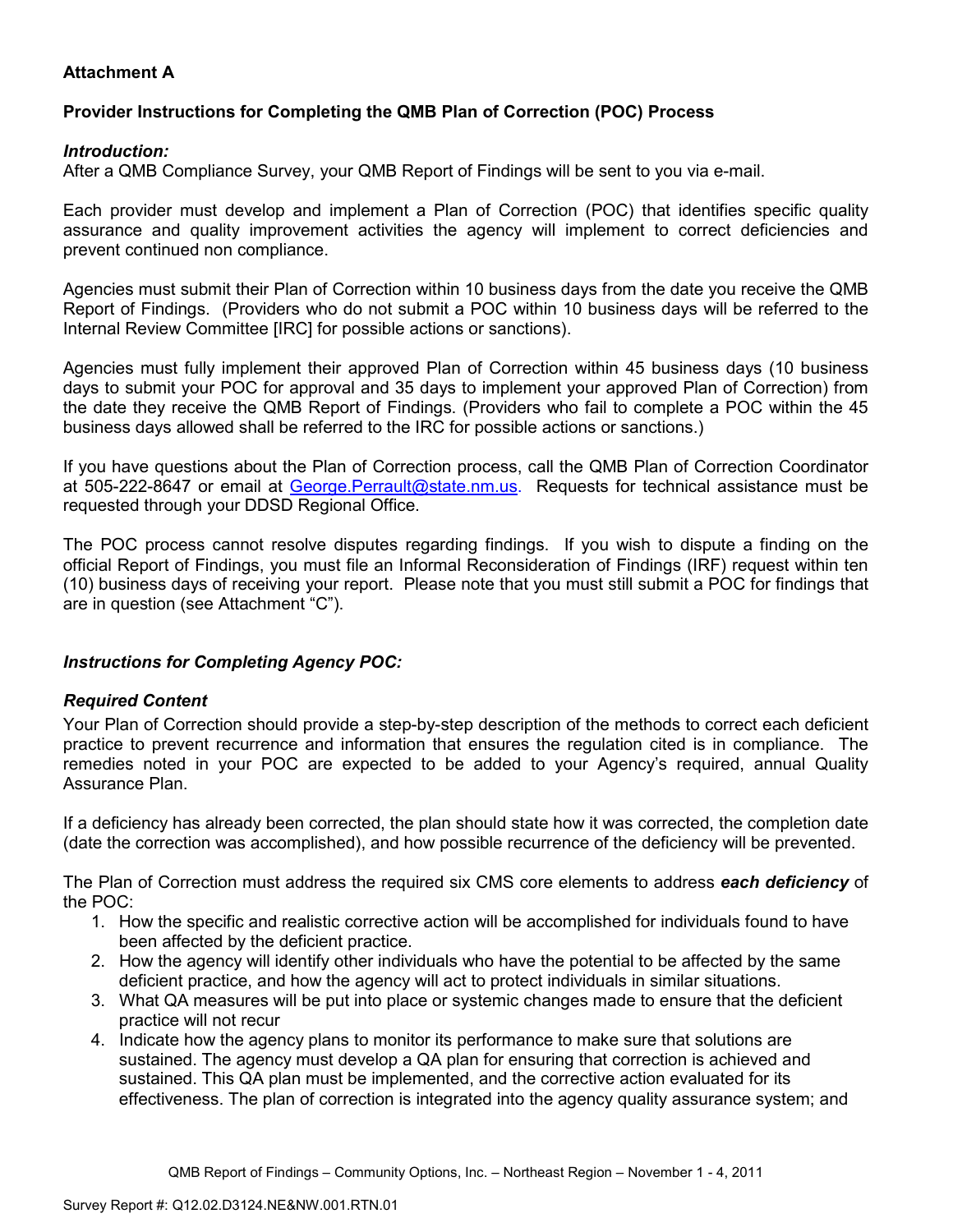- 5. Include dates when corrective action will be completed. The corrective action completion dates must be acceptable to the State.
- 6. The POC must be signed and dated by the agency director or other authorized official.

The following details should be considered when developing your POC:

- Details about how and when Consumer, Personnel and Residential files are audited by Agency personnel to ensure they contain required documents;
- Information about how Medication Administration Records are reviewed to verify they contain all required information before they are distributed, as they are being used, and after they are completed;
- Your processes for ensuring that all staff are trained in Core Competencies, Incident Reporting, and Individual-Specific service requirements, etc;
- How accuracy in Billing documentation is assured;
- How health, safety is assured;
- For Case Management Providers, how ISPs are reviewed to verify they meet requirements, how the timeliness of LOC packet submissions and consumer visits are tracked;
- Your process for gathering, analyzing and responding to Quality data; and,
- Details about Quality Targets in various areas, current status, analyses about why targets were not met, and remedies implemented.

*Note:* **Instruction or in-service of staff alone may not be a sufficient plan of correction.** This is a good first step toward correction, but additional steps should be taken to ensure the deficiency is corrected and will not recur.

## *Completion Dates*

- The plan of correction must include a **completion date** (entered in the far right-hand column) for each finding. Be sure the date is **realistic** in the amount of time your Agency will need to correct the deficiency; not to exceed 45 total business days.
- Direct care issues should be corrected immediately and monitored appropriately.
- Some deficiencies may require a staged plan to accomplish total correction.
- Deficiencies requiring replacement of equipment, etc., may require more time to accomplish correction but should show reasonable time frames.

# *Initial Submission of the Plan of Correction Requirements*

- 1. The Plan of Correction must be completed on the official QMB Survey Report of Findings/Plan of Correction Form and received by QMB within ten (10) business days from the date you received the report of findings.
- 2. For questions about the POC process, call the POC Coordinator, George Perrault at 505-222-8647 for assistance.
- 3. For Technical Assistance (TA) in developing or implementing your POC, contact your local DDSD Regional Office.
- 4. Submit your POC to George Perrault, POC Coordinator in any of the following ways:
	- a. Electronically at George.Perrault@state.nm.us *(preferred method)*
	- b. Fax to 505-222-8661, or
	- c. Mail to POC Coordinator, 5301 Central Avenue SW, Suite 400, Albuquerque, NM 87108
- 5. Do not submit supporting documentation (evidence of compliance) to QMB until after your POC has been approved by the POC Coordinator.
- 6. QMB will notify you when your POC has been "approve" or "denied."
	- a. During this time, whether your POC is "approved," or "denied," you will have a maximum of 45 business days from the date of receipt of your Report of Findings to correct all survey deficiencies.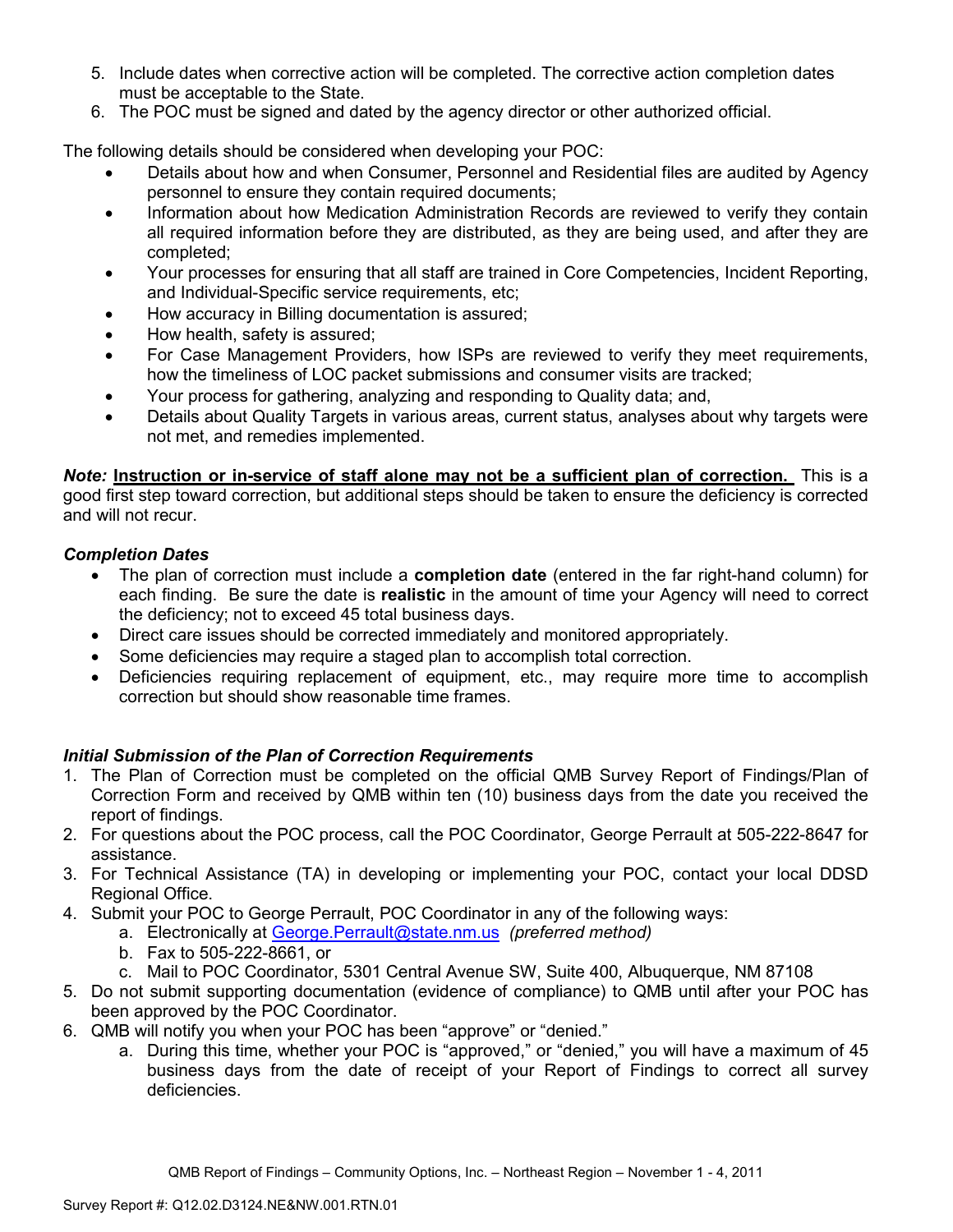- b. If your POC is denied, it must be revised and resubmitted as soon as possible, as the 45 business day limit is in effect.
- c. If your POC is denied a second time your agency may be referred to the Internal Review Committee.
- d. You will receive written confirmation when your POC has been approved by QMB and a final deadline for completion of your POC.
- 7. Failure to submit your POC within 10 business days without prior approval of an extension by QMB will result in a referral to the Internal Review Committee and the possible implementation of monetary penalties and/or sanctions.

## *POC Document Submission Requirements*

Once your POC has been approved by the QMB Plan of Correction Coordinator you must submit copies of documents as evidence that all deficiencies have been corrected, as follows.

- 1. Your internal documents are due within a *maximum* of 45 business days of receipt of your Report of Findings.
- 2. You may submit your documents by postal mail (paper hard copy or on a disc), fax, or electronically (scanned and attached to e-mails).
- 3. All submitted documents *must be annotated*; please be sure the tag numbers and Identification numbers are indicated on each document submitted. Documents which are not annotated with the Tag number and Identification number may not be accepted.
- 4. Do not submit original documents; Please provide copies or scanned electronic files for evidence. Originals must be maintained in the agency file(s) per DDSD Standards.
- 5. In lieu of some documents, you may submit copies of file or home audit forms that clearly indicate cited deficiencies have been corrected, other attestations of correction must be approved by the Plan of Correction Coordinator prior to their submission.
- 6. For billing deficiencies, you must submit:
	- a. Evidence of an internal audit of billing documentation for a sample of individuals and timeframes;
	- b. Copies of "void and adjust" forms submitted to correct all over-billed or unjustified units billed identified during your internal audit.

Revisions, Modifications or Extensions to your Plan of Correction (post QMB approval) must be made in writing and submitted to the Plan of Correction Coordinator at QMB, prior to the due date and are approved on a case-by-case basis. No changes may be made to your POC or the timeframes for implementation without written approval of the POC Coordinator.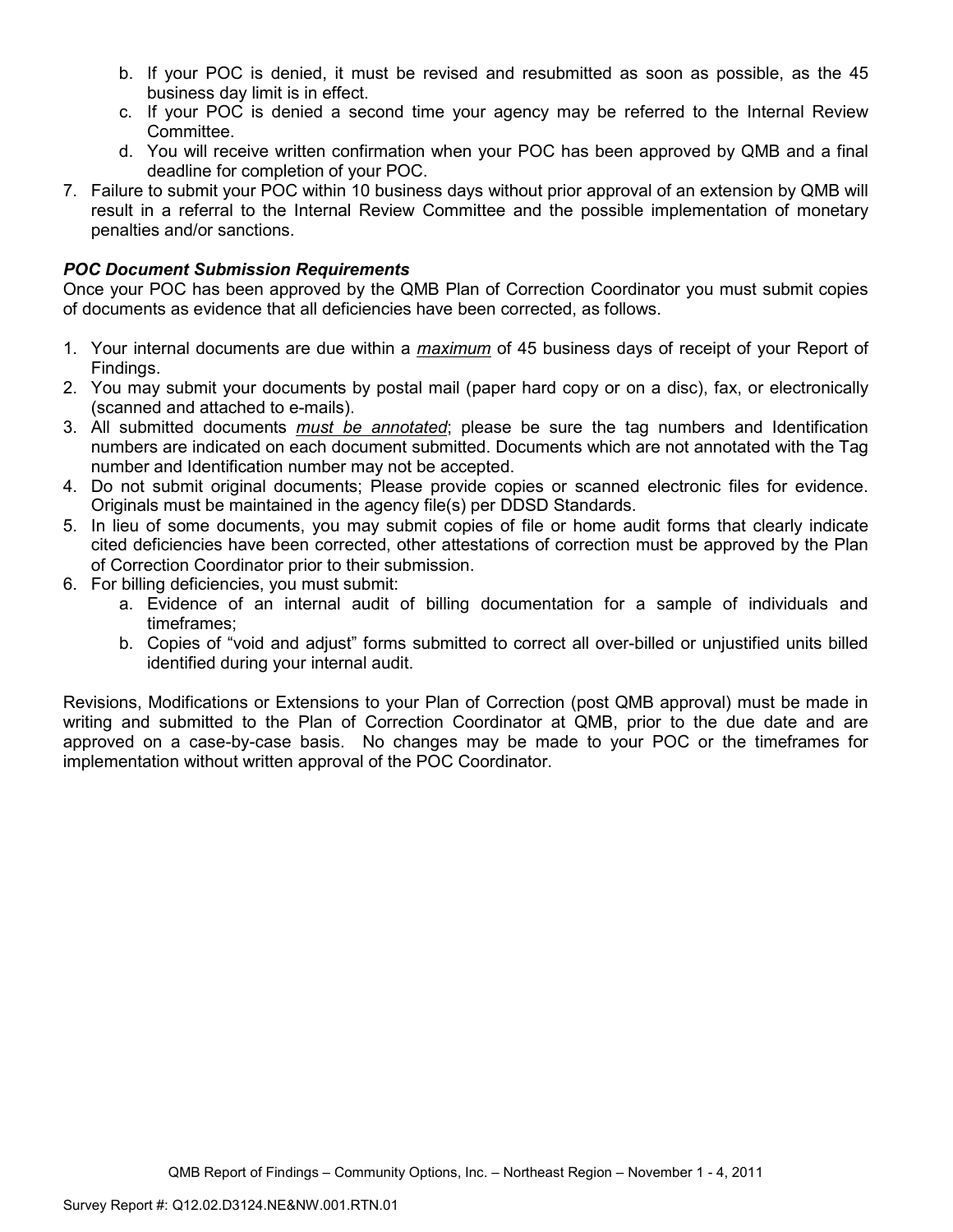## **QMB Determinations of Compliance**

## • "Compliance with Conditions of Participation"

The QMB determination of "Compliance with Conditions of Participation," indicates that a provider is in compliance with all 'Conditions of Participation,' (CoP) but may have standard level deficiencies (deficiencies which are not at the condition level) out of compliance. The agency has obtained a level of compliance such that there is a minimal potential for harm to individuals' health and safety. To qualify for a determination of Compliance with Conditions of Participation, the provider must be in compliance with *all* Conditions of Participation.

# • "Partial-Compliance with Conditions of Participation"

The QMB determination of "Partial-Compliance with Conditions of Participation" indicates that a provider is out of compliance with one (1) to three (3) 'Conditions of Participation.' This partialcompliance, if not corrected, may result in a serious negative outcome or the potential for more than minimal harm to individuals' health and safety. The Agency may also have standard level deficiencies (deficiencies which are not at the condition level).

Providers receiving a repeat determination of 'Partial-Compliance' for repeat deficiencies of CoPs may be referred by the Quality Management Bureau to the Internal Review Committee (IRC) for consideration of remedies and possible actions.

# • "Non-Compliant with Conditions of Participation":

The QMB determination of "Non-Compliance with Conditions of Participation," indicates a provider is significantly out of compliance with Conditions of Participation and/or has:

- Four (4) Conditions of Participation out of compliance.
- Multiple findings of widespread non-compliance with any standard or regulation with a significant potential for more than minimal harm.
- Any finding of actual harm or Immediate Jeopardy.

The Agency may also have standard level deficiencies (deficiencies which are not at the condition level).

Providers receiving a repeat determination of 'Non-Compliance' will be referred by Quality Management Bureau to the Internal Review Committee (IRC) for consideration of remedies and possible actions.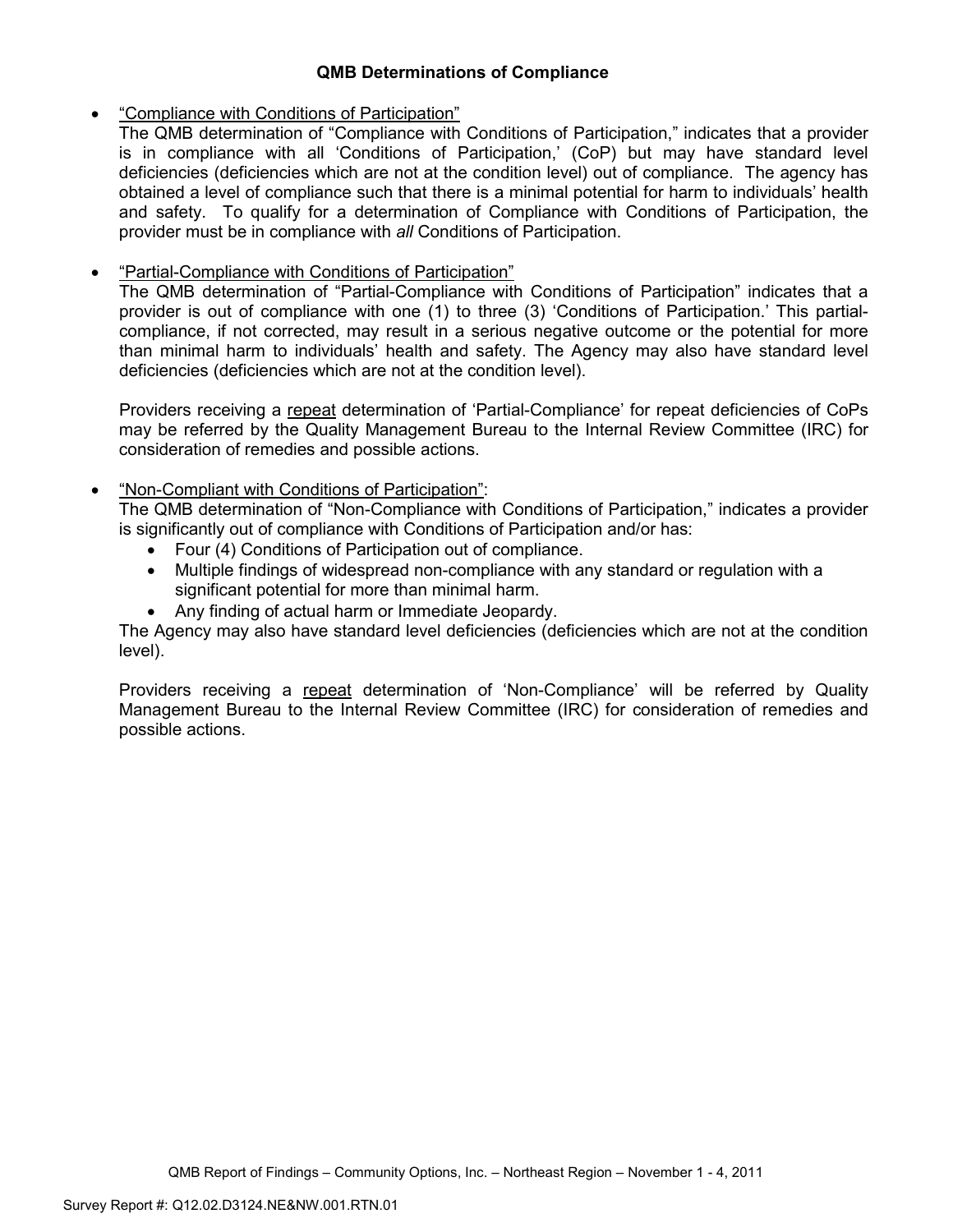## **Guidelines for the Provider Informal Reconsideration of Finding (IRF) Process**

## **Introduction:**

Throughout the QMB Survey process, surveyors are openly communicating with providers. Open communication means surveyors have clarified issues and/or requested missing information before completing the review through the use of the signed/dated "Document Request," or "administrative Needs," etc. forms. Regardless, there may still be instances where the provider disagrees with a specific finding. Providers may use the following process to informally dispute a finding.

# **Instructions:**

- 1. The Informal Reconsideration of the Finding (IRF) request must be in writing to the QMB Deputy Bureau Chief **within 10 business days** of receipt of the final Report of Findings.
- 2. The written request for an IRF *must* be completed on the QMB Request for Informal Reconsideration of Finding form available on the QMB website: http://dhi.health.state.nm.us/qmb
- 3. The written request for an IRF must specify in detail the request for reconsideration and why the finding is inaccurate.
- 4. The IRF request must include all supporting documentation or evidence.
- 5. If you have questions about the IRC process, email the IRF Chairperson, Scott Good at scott.good@state.nm.us for assistance.

# **The following limitations apply to the IRF process:**

- The request for an IRF and all supporting evidence must be received within 10 business days.
- Findings based on evidence requested during the survey and not provided may not be subject to reconsideration.
- The supporting documentation must be new evidence not previously reviewed or requested by the survey team.
- Providers must continue to complete their Plan of Correction during the IRF process
- Providers may not request an IRF to challenge the sampling methodology.
- Providers may not request an IRF based on disagreement with the nature of the standard or regulation.
- Providers may not request an IRF to challenge the team composition.
- Providers may not request an IRF to challenge the DHI/QMB determination of compliance or the length of their DDSD provider contract.

A Provider forfeits the right to an IRF if the request is not made within 10 business days of receiving the report and/or does not include all supporting documentation or evidence to show compliance with the standards and regulations.

The IRF Committee will review the request, the Provider will be notified in writing of the ruling; no face-toface meeting will be conducted.

When a Provider requests that a finding be reconsidered, it does not stop or delay the Plan of Correction process. **Providers must continue to complete the Plan of Correction, including the finding in dispute regardless of the IRF status.** If a finding is removed or modified, it will be noted and removed or modified from the Report of Findings. It should be noted that in some cases a Plan of Correction may be completed prior to the IRF process being completed. The provider will be notified in writing on the decisions of the IRF committee.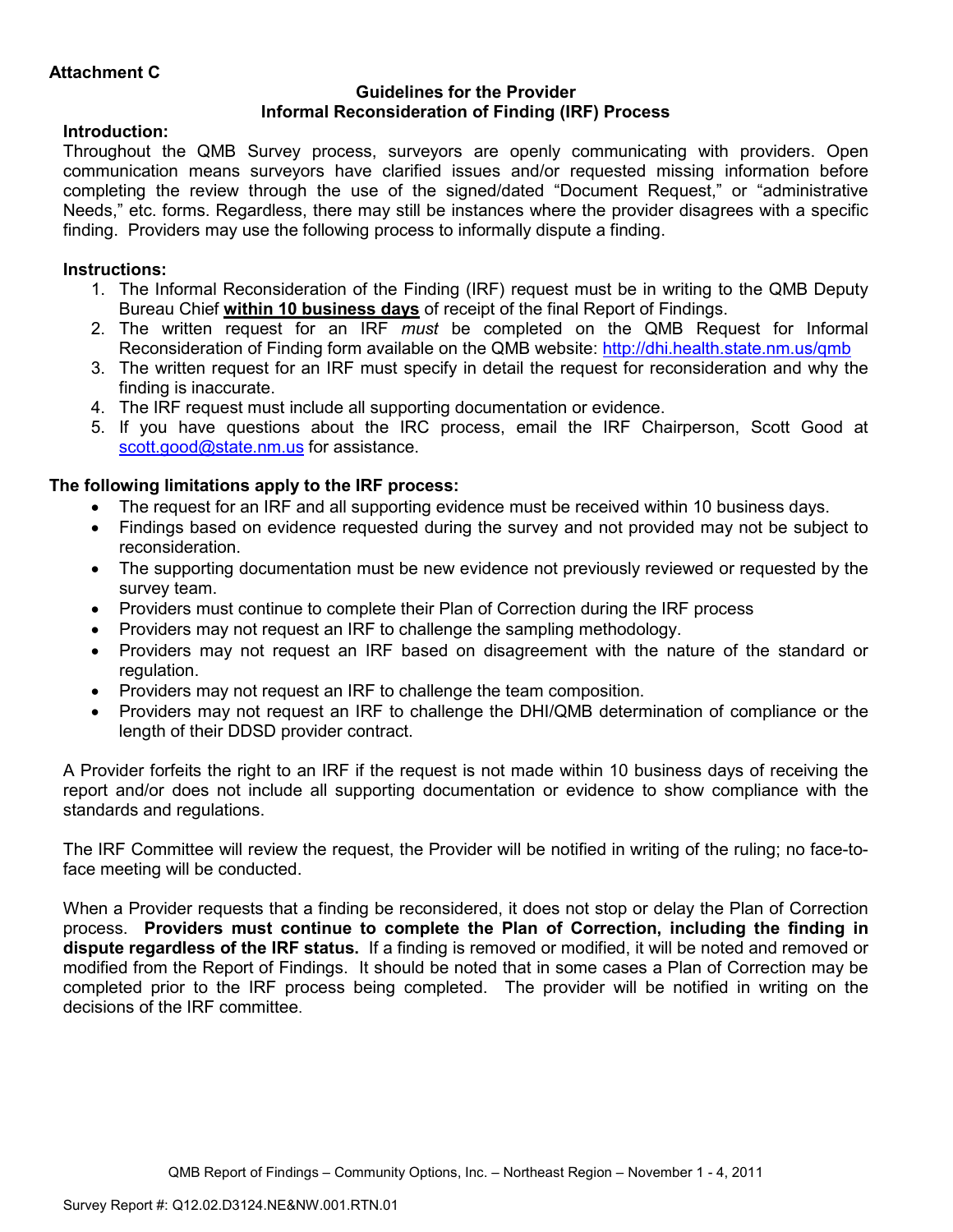| Agency:          | <b>Community Options, Inc. - Northeast Region</b>                                                     |
|------------------|-------------------------------------------------------------------------------------------------------|
| Program:         | Developmental Disabilities Waiver                                                                     |
| Service:         | Living Supports (Supported Living & Family Living) & Inclusion Supports (Community Access & Supported |
|                  | Employment)                                                                                           |
| Monitoring Type: | <b>Routine Survey</b>                                                                                 |
| Date of Survey:  | November 1 - 4, 2011                                                                                  |

| <b>Standard of Care</b>                                                                                                                                                                                                                                                                                                                                                                                                                                                                                                                                                                                                                                                                                                                                                                                                                                                                                                                                                                                                                                                                                                                                                                                                                                                                                                                           | <b>Deficiencies</b>                                                                                                                                                                                                                                                                                                                                                                                                                                                                                                                                                                                                                                                                                                                                                                                                           | <b>Agency Plan of Correction, On-going</b><br><b>QA/QI &amp; Responsible Party</b>                                                                                           | <b>Date</b><br><b>Due</b> |
|---------------------------------------------------------------------------------------------------------------------------------------------------------------------------------------------------------------------------------------------------------------------------------------------------------------------------------------------------------------------------------------------------------------------------------------------------------------------------------------------------------------------------------------------------------------------------------------------------------------------------------------------------------------------------------------------------------------------------------------------------------------------------------------------------------------------------------------------------------------------------------------------------------------------------------------------------------------------------------------------------------------------------------------------------------------------------------------------------------------------------------------------------------------------------------------------------------------------------------------------------------------------------------------------------------------------------------------------------|-------------------------------------------------------------------------------------------------------------------------------------------------------------------------------------------------------------------------------------------------------------------------------------------------------------------------------------------------------------------------------------------------------------------------------------------------------------------------------------------------------------------------------------------------------------------------------------------------------------------------------------------------------------------------------------------------------------------------------------------------------------------------------------------------------------------------------|------------------------------------------------------------------------------------------------------------------------------------------------------------------------------|---------------------------|
|                                                                                                                                                                                                                                                                                                                                                                                                                                                                                                                                                                                                                                                                                                                                                                                                                                                                                                                                                                                                                                                                                                                                                                                                                                                                                                                                                   |                                                                                                                                                                                                                                                                                                                                                                                                                                                                                                                                                                                                                                                                                                                                                                                                                               | CMS Assurance - Service Plans: ISP Implementation - Services are delivered in accordance with the service plan, including type,                                              |                           |
| scope, amount, duration and frequency specified in the service plan.                                                                                                                                                                                                                                                                                                                                                                                                                                                                                                                                                                                                                                                                                                                                                                                                                                                                                                                                                                                                                                                                                                                                                                                                                                                                              |                                                                                                                                                                                                                                                                                                                                                                                                                                                                                                                                                                                                                                                                                                                                                                                                                               |                                                                                                                                                                              |                           |
| Tag # 1A08 Agency Case File                                                                                                                                                                                                                                                                                                                                                                                                                                                                                                                                                                                                                                                                                                                                                                                                                                                                                                                                                                                                                                                                                                                                                                                                                                                                                                                       | <b>Standard Level Deficiency</b>                                                                                                                                                                                                                                                                                                                                                                                                                                                                                                                                                                                                                                                                                                                                                                                              |                                                                                                                                                                              |                           |
| Developmental Disabilities (DD) Waiver Service<br>Standards effective 4/1/2007<br><b>CHAPTER 1 II. PROVIDER AGENCY</b><br><b>REQUIREMENTS:</b> The objective of these<br>standards is to establish Provider Agency policy,<br>procedure and reporting requirements for DD<br>Medicaid Waiver program. These requirements<br>apply to all such Provider Agency staff, whether<br>directly employed or subcontracting with the<br>Provider Agency. Additional Provider Agency<br>requirements and personnel qualifications may<br>be applicable for specific service standards.<br>D. Provider Agency Case File for the<br>Individual: All Provider Agencies shall maintain<br>at the administrative office a confidential case<br>file for each individual. Case records belong to<br>the individual receiving services and copies shall<br>be provided to the receiving agency whenever<br>an individual changes providers. The record<br>must also be made available for review when<br>requested by DOH, HSD or federal government<br>representatives for oversight purposes. The<br>individual's case file shall include the following<br>requirements:<br>(1) Emergency contact information, including the<br>individual's address, telephone number,<br>names and telephone numbers of relatives,<br>or guardian or conservator, physician's | Based on record review, the Agency failed to<br>maintain at the administrative office a<br>confidential case file for 4 of 7 individuals.<br>Review of the Agency individual case files found<br>the following items were not found, incomplete,<br>and/or not current:<br>• Speech Therapy Plan (#1)<br>• Documentation of Guardianship/Power of<br>Attorney (#7)<br>• Nutritional Evaluation (#4)<br>• Dental Exam<br>° Individual #4 - As indicated by collateral<br>documentation reviewed, the exam was<br>completed on 3/2010. As indicated by the<br>DDSD file matrix, Dental Exams are to be<br>conducted annually. No evidence of current<br>exam was found.<br>• Vision Exam<br>Individual #4 - As indicated by collateral<br>$\circ$<br>documentation reviewed, the exam was<br>completed on 10/09/08. Per the ISP | Provider:<br>State your Plan of Correction for the findings in<br>this Tag above this line.<br>Enter your Quality Assurance/Quality<br>Improvement processes below the line. |                           |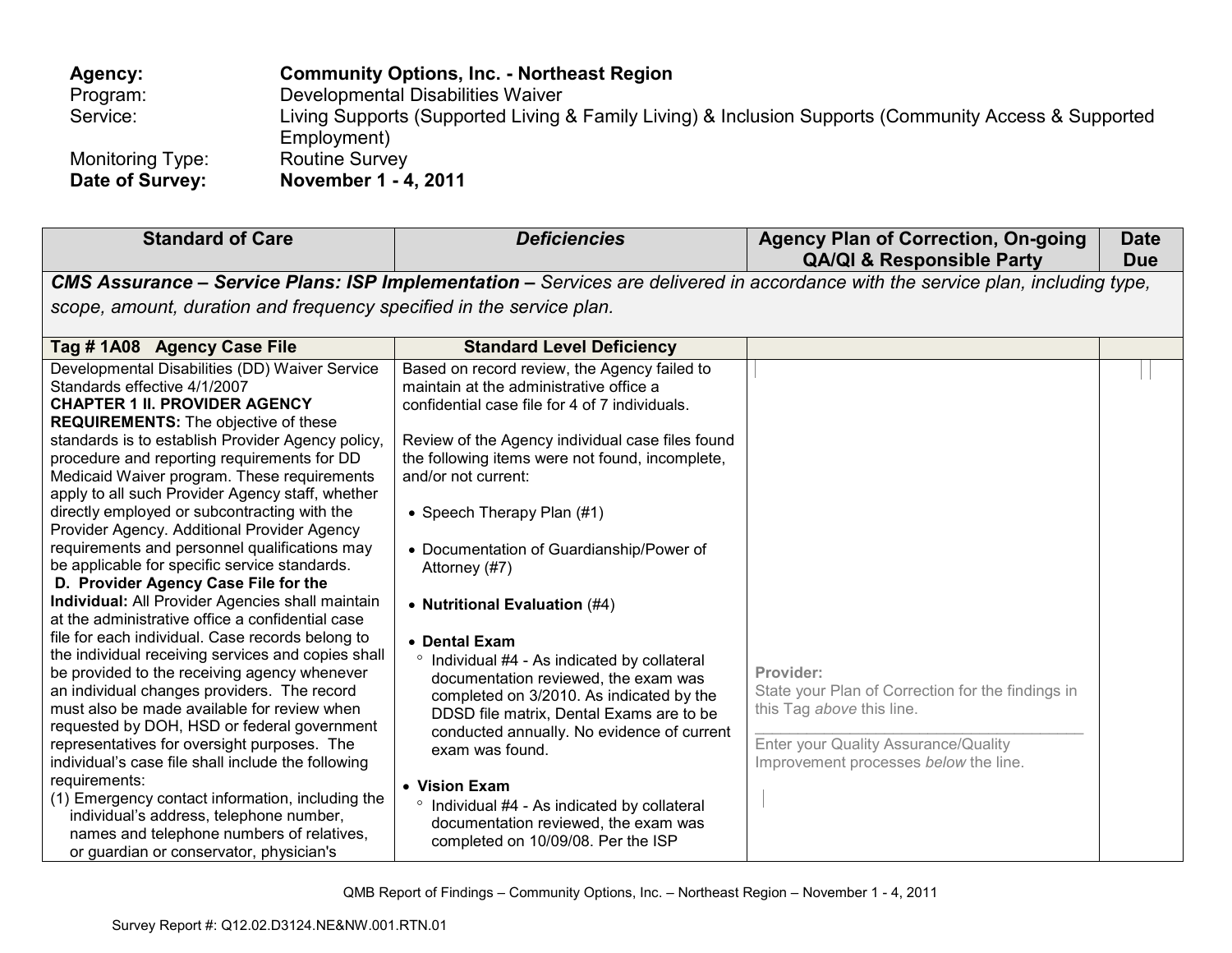| name(s) and telephone number(s), pharmacy                            | Assessment Checklist current exam should              |  |
|----------------------------------------------------------------------|-------------------------------------------------------|--|
| name, address and telephone number, and                              | have been completed. No evidence of                   |  |
| health plan if appropriate;                                          | current exam was found.                               |  |
| (2) The individual's complete and current ISP,                       |                                                       |  |
| with all supplemental plans specific to the                          | ° Individual #5 - As indicated by the DDSD file       |  |
| individual, and the most current completed                           | matrix Vision Exams are to be conducted               |  |
| Health Assessment Tool (HAT);                                        | every other year. No evidence of a current            |  |
| (3) Progress notes and other service delivery                        | exam was found.                                       |  |
| documentation;<br>(4) Crisis Prevention/Intervention Plans, if there | $\circ$<br>Individual #7 - As indicated by collateral |  |
| are any for the individual;                                          | documentation reviewed, the original exam             |  |
| (5) A medical history, which shall include at least                  | was completed on 4/27/09. Per the ISP                 |  |
| demographic data, current and past medical                           | Assessment Checklist current exam should              |  |
| diagnoses including the cause (if known) of                          | have been completed on 4/2011. No                     |  |
| the developmental disability, psychiatric                            | evidence of current exam was found.                   |  |
| diagnoses, allergies (food, environmental,                           |                                                       |  |
| medications), immunizations, and most                                | • Auditory Exam                                       |  |
| recent physical exam;                                                | ° Individual #4 - As indicated by collateral          |  |
| (6) When applicable, transition plans completed                      | documentation reviewed, exam was                      |  |
| for individuals at the time of discharge from                        | completed on 3/05/10. Follow-up was to be             |  |
| Fort Stanton Hospital or Los Lunas Hospital                          | completed in 1 year. No evidence of follow-           |  |
| and Training School; and                                             | up found.                                             |  |
| (7) Case records belong to the individual                            |                                                       |  |
| receiving services and copies shall be                               | ° Individual #5 - As indicated by collateral          |  |
| provided to the individual upon request.                             | documentation reviewed, exam was                      |  |
| (8) The receiving Provider Agency shall be                           | completed on 7/07/2009. Follow-up was to              |  |
| provided at a minimum the following records                          | be completed in 1 year. No evidence of                |  |
| whenever an individual changes provider                              | follow-up found.                                      |  |
| agencies:                                                            |                                                       |  |
| (a) Complete file for the past 12 months;                            |                                                       |  |
| (b) ISP and quarterly reports from the current                       |                                                       |  |
| and prior ISP year;                                                  |                                                       |  |
| (c) Intake information from original admission<br>to services; and   |                                                       |  |
| (d) When applicable, the Individual                                  |                                                       |  |
| Transition Plan at the time of discharge                             |                                                       |  |
| from Los Lunas Hospital and Training                                 |                                                       |  |
| School or Ft. Stanton Hospital.                                      |                                                       |  |
|                                                                      |                                                       |  |
| NMAC 8.302.1.17 RECORD KEEPING AND                                   |                                                       |  |
| <b>DOCUMENTATION REQUIREMENTS: A</b>                                 |                                                       |  |
| provider must maintain all the records necessary                     |                                                       |  |
| to fully disclose the nature, quality, amount and                    |                                                       |  |
| medical necessity of services furnished to an                        |                                                       |  |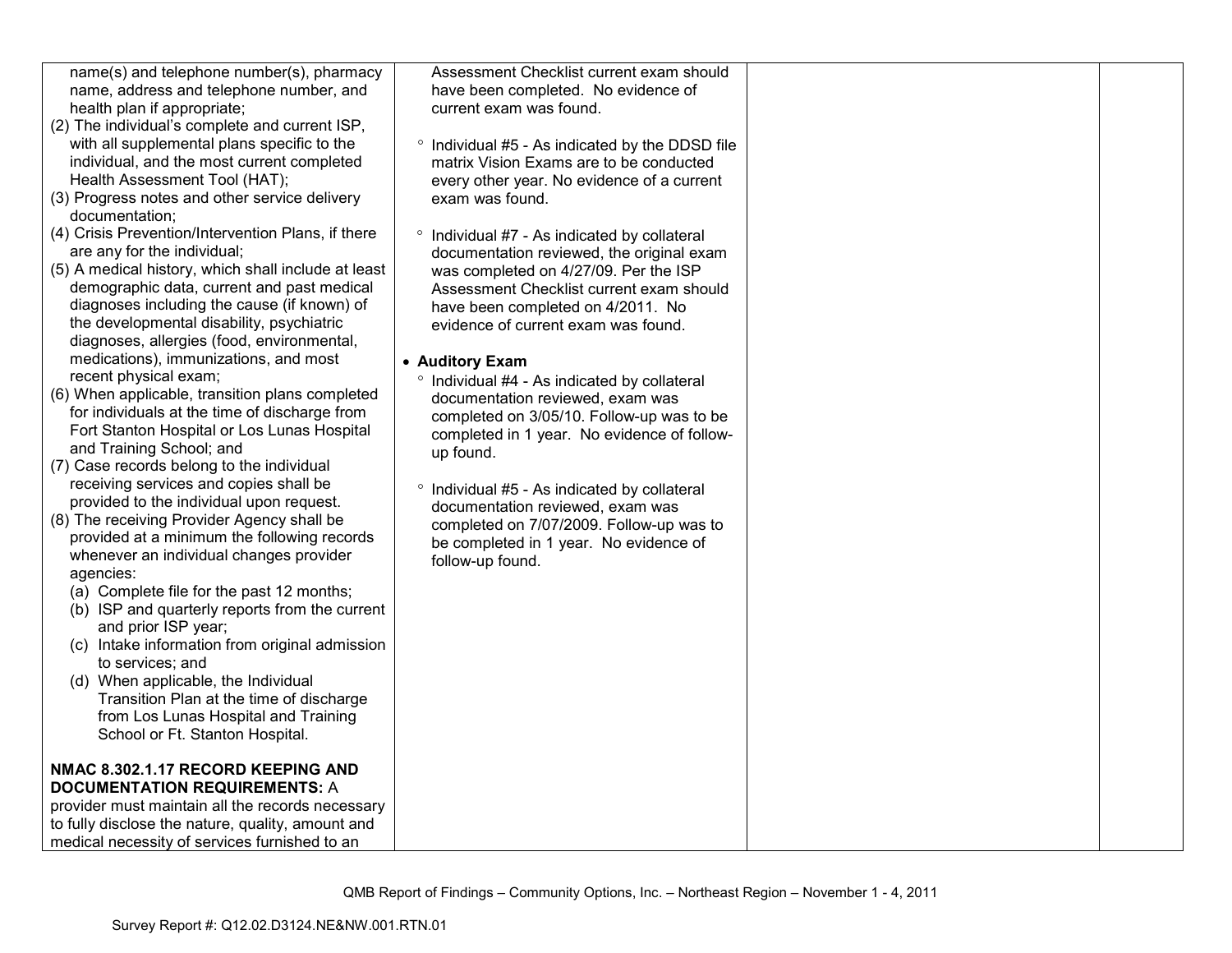| eligible recipient who is currently receiving or                                            |  |  |
|---------------------------------------------------------------------------------------------|--|--|
| who has received services in the past.                                                      |  |  |
|                                                                                             |  |  |
| B. Documentation of test results: Results of                                                |  |  |
| tests and services must be documented, which                                                |  |  |
|                                                                                             |  |  |
| includes results of laboratory and radiology<br>procedures or progress following therapy or |  |  |
| treatment.                                                                                  |  |  |
|                                                                                             |  |  |
|                                                                                             |  |  |
|                                                                                             |  |  |
|                                                                                             |  |  |
|                                                                                             |  |  |
|                                                                                             |  |  |
|                                                                                             |  |  |
|                                                                                             |  |  |
|                                                                                             |  |  |
|                                                                                             |  |  |
|                                                                                             |  |  |
|                                                                                             |  |  |
|                                                                                             |  |  |
|                                                                                             |  |  |
|                                                                                             |  |  |
|                                                                                             |  |  |
|                                                                                             |  |  |
|                                                                                             |  |  |
|                                                                                             |  |  |
|                                                                                             |  |  |
|                                                                                             |  |  |
|                                                                                             |  |  |
|                                                                                             |  |  |
|                                                                                             |  |  |
|                                                                                             |  |  |
|                                                                                             |  |  |
|                                                                                             |  |  |
|                                                                                             |  |  |
|                                                                                             |  |  |
|                                                                                             |  |  |
|                                                                                             |  |  |
|                                                                                             |  |  |
|                                                                                             |  |  |
|                                                                                             |  |  |
|                                                                                             |  |  |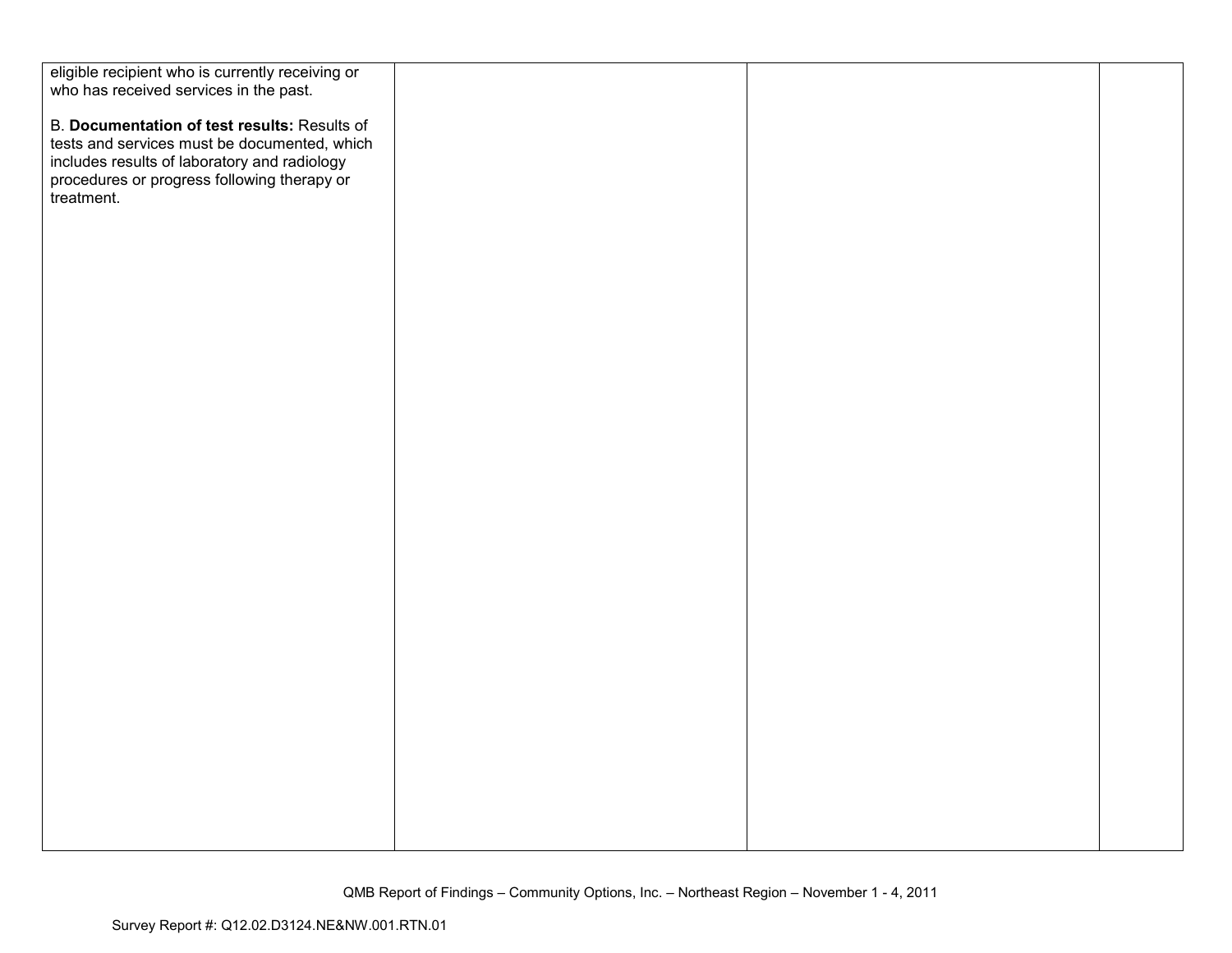| Tag #1A32 & 6L14 ISP Implementation                                                                                                                                                                                                                                                                                                                                                                                                                                                                                                                                                                                                                                                                                                                                                                                                                                                                                                                                                                                                                                                                                                                                                                                                                                                                                                                                                                                                                                                                                                                                                                                                                                                                                                                                                                                                                                                                             | <b>Standard Level Deficiency</b>                                                                                                                                                                                                                                                                                                                                                                                                                                                                                                                    |                                                                                                                                                                              |  |
|-----------------------------------------------------------------------------------------------------------------------------------------------------------------------------------------------------------------------------------------------------------------------------------------------------------------------------------------------------------------------------------------------------------------------------------------------------------------------------------------------------------------------------------------------------------------------------------------------------------------------------------------------------------------------------------------------------------------------------------------------------------------------------------------------------------------------------------------------------------------------------------------------------------------------------------------------------------------------------------------------------------------------------------------------------------------------------------------------------------------------------------------------------------------------------------------------------------------------------------------------------------------------------------------------------------------------------------------------------------------------------------------------------------------------------------------------------------------------------------------------------------------------------------------------------------------------------------------------------------------------------------------------------------------------------------------------------------------------------------------------------------------------------------------------------------------------------------------------------------------------------------------------------------------|-----------------------------------------------------------------------------------------------------------------------------------------------------------------------------------------------------------------------------------------------------------------------------------------------------------------------------------------------------------------------------------------------------------------------------------------------------------------------------------------------------------------------------------------------------|------------------------------------------------------------------------------------------------------------------------------------------------------------------------------|--|
| NMAC 7.26.5.16.C and D Development of the<br>ISP. Implementation of the ISP. The ISP shall<br>be implemented according to the timelines<br>determined by the IDT and as specified in the<br>ISP for each stated desired outcomes and action<br>plan.<br>C. The IDT shall review and discuss information<br>and recommendations with the individual, with<br>the goal of supporting the individual in attaining<br>desired outcomes. The IDT develops an ISP<br>based upon the individual's personal vision<br>statement, strengths, needs, interests and<br>preferences. The ISP is a dynamic document,<br>revised periodically, as needed, and amended to<br>reflect progress towards personal goals and<br>achievements consistent with the individual's<br>future vision. This regulation is consistent with<br>standards established for individual plan<br>development as set forth by the commission on<br>the accreditation of rehabilitation facilities<br>(CARF) and/or other program accreditation<br>approved and adopted by the developmental<br>disabilities division and the department of health.<br>It is the policy of the developmental disabilities<br>division (DDD), that to the extent permitted by<br>funding, each individual receive supports and<br>services that will assist and encourage<br>independence and productivity in the community<br>and attempt to prevent regression or loss of<br>current capabilities. Services and supports<br>include specialized and/or generic services,<br>training, education and/or treatment as<br>determined by the IDT and documented in the<br>ISP.<br>D. The intent is to provide choice and obtain<br>opportunities for individuals to live, work and<br>play with full participation in their communities.<br>The following principles provide direction and<br>purpose in planning for individuals with<br>developmental disabilities. | Based on record review, the Agency failed to<br>implement the ISP according to the timelines<br>determined by the IDT and as specified in the<br>ISP for each stated desired outcomes and action<br>plan for 1 of 7 individuals.<br>Per Individual's ISP the following was found with<br>regards to the implementation of ISP Outcomes:<br><b>Administrative Files Reviewed:</b><br><b>Community Access Data Collection/Data</b><br>Tracking/Progress with regards to ISP<br><b>Outcomes:</b><br>Individual #10<br>• None found for 7/2011 - 9/2011 | Provider:<br>State your Plan of Correction for the findings in<br>this Tag above this line.<br>Enter your Quality Assurance/Quality<br>Improvement processes below the line. |  |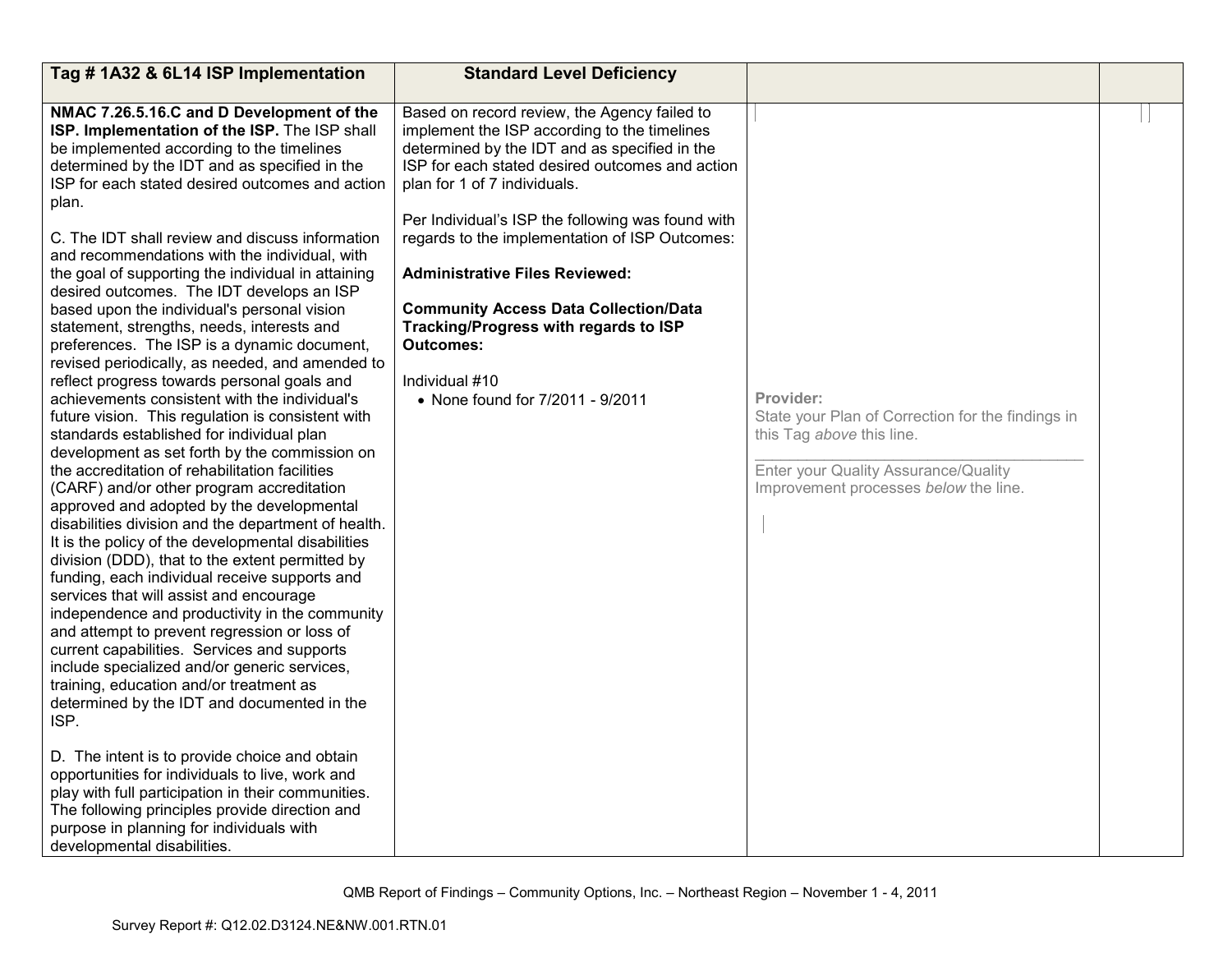| [05/03/94; 01/15/97; Recompiled 10/31/01] |  |  |
|-------------------------------------------|--|--|
|                                           |  |  |
|                                           |  |  |
|                                           |  |  |
|                                           |  |  |
|                                           |  |  |
|                                           |  |  |
|                                           |  |  |
|                                           |  |  |
|                                           |  |  |
|                                           |  |  |
|                                           |  |  |
|                                           |  |  |
|                                           |  |  |
|                                           |  |  |
|                                           |  |  |
|                                           |  |  |
|                                           |  |  |
|                                           |  |  |
|                                           |  |  |
|                                           |  |  |
|                                           |  |  |
|                                           |  |  |
|                                           |  |  |
|                                           |  |  |
|                                           |  |  |
|                                           |  |  |
|                                           |  |  |
|                                           |  |  |
|                                           |  |  |
|                                           |  |  |
|                                           |  |  |
|                                           |  |  |
|                                           |  |  |
|                                           |  |  |
|                                           |  |  |
|                                           |  |  |
|                                           |  |  |
|                                           |  |  |
|                                           |  |  |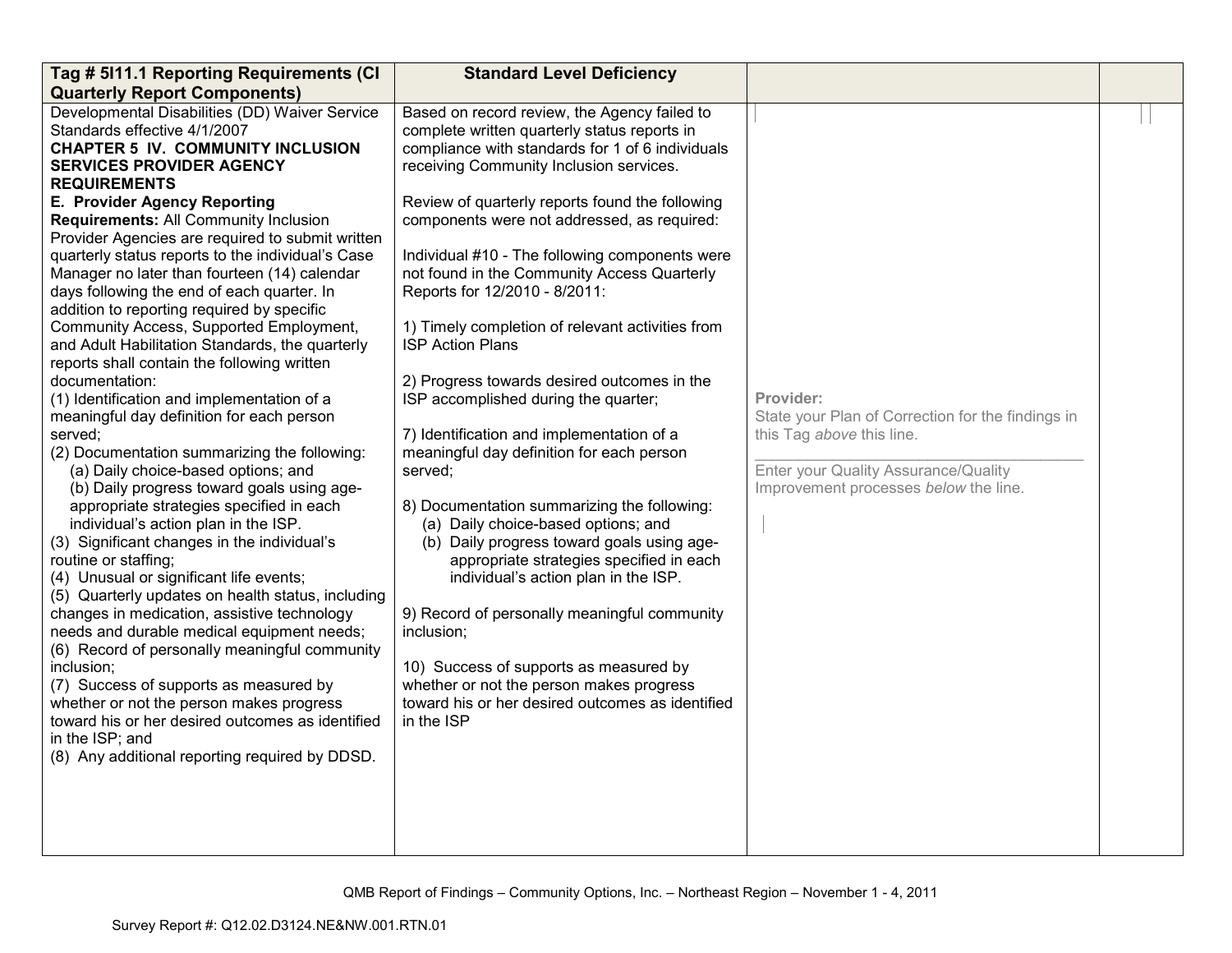| Tag # 5122 SE Agency Case File                                                                                                                                                                                                                                                                                                                                                                                                                                                                                                                                                                                                                                                                                                                               | <b>Standard Level Deficiency</b>                                                                                                                                                                                                                                               |                                                                                                                                                                              |  |
|--------------------------------------------------------------------------------------------------------------------------------------------------------------------------------------------------------------------------------------------------------------------------------------------------------------------------------------------------------------------------------------------------------------------------------------------------------------------------------------------------------------------------------------------------------------------------------------------------------------------------------------------------------------------------------------------------------------------------------------------------------------|--------------------------------------------------------------------------------------------------------------------------------------------------------------------------------------------------------------------------------------------------------------------------------|------------------------------------------------------------------------------------------------------------------------------------------------------------------------------|--|
| Developmental Disabilities (DD) Waiver Service<br>Standards effective 4/1/2007<br><b>CHAPTER 5 VII. SUPPORTED EMPLOYMENT</b><br><b>SERVICES REQUIREMENTS</b><br>D. Provider Agency Requirements<br>(1) Provider Agency Records: The provider<br>adheres to the Department of Labor (DOL) wage<br>laws and maintains required certificates and<br>documentation. These documents are subject to<br>review by the DDSD. Each individual's earnings<br>and benefits shall be monitored by the Provider<br>Agency in accordance with the Fair Labor<br>Standards Act. Each individual's earnings and<br>benefits shall be reviewed at least semi-annually<br>by the Supported Employment Provider to<br>ensure the appropriateness of pay rates and<br>benefits. | Based on record review, the Agency failed to<br>maintain a confidential case file for each<br>individual for 1 of 3 individuals receiving<br>Supported Employment Services.<br>The following were not found, incomplete and/or<br>not current:<br>• Vocational Assessment (#4) | Provider:<br>State your Plan of Correction for the findings in<br>this Tag above this line.<br>Enter your Quality Assurance/Quality<br>Improvement processes below the line. |  |
| (2) The Provider Agency shall maintain a<br>confidential case file for each individual that<br>includes all items listed in section IV.D. above<br>and the following additional items:                                                                                                                                                                                                                                                                                                                                                                                                                                                                                                                                                                       |                                                                                                                                                                                                                                                                                |                                                                                                                                                                              |  |
| (a) Quarterly progress reports;<br>(b) Vocational assessments (A vocational<br>assessment or profile is an objective analysis of<br>a person's interests, skills, needs, career goals,<br>preferences, concerns, in areas that can pertain<br>to an employment outcome and can ultimately<br>be compared to the requirements and attributes<br>of a potential job in order to determine the<br>degree of compatibility as well as identification<br>of training needs). A vocational assessment<br>must be of a quality and content to be<br>acceptable to DVR or DDSD;                                                                                                                                                                                      |                                                                                                                                                                                                                                                                                |                                                                                                                                                                              |  |
| (c) Career development plan as incorporated in<br>the ISP; a career development plan consists of<br>the vocational assessment and the ISP<br>Work/Learn Action Plan that specifies steps<br>necessary towards a successful employment<br>outcome and identifies the people who will                                                                                                                                                                                                                                                                                                                                                                                                                                                                          |                                                                                                                                                                                                                                                                                |                                                                                                                                                                              |  |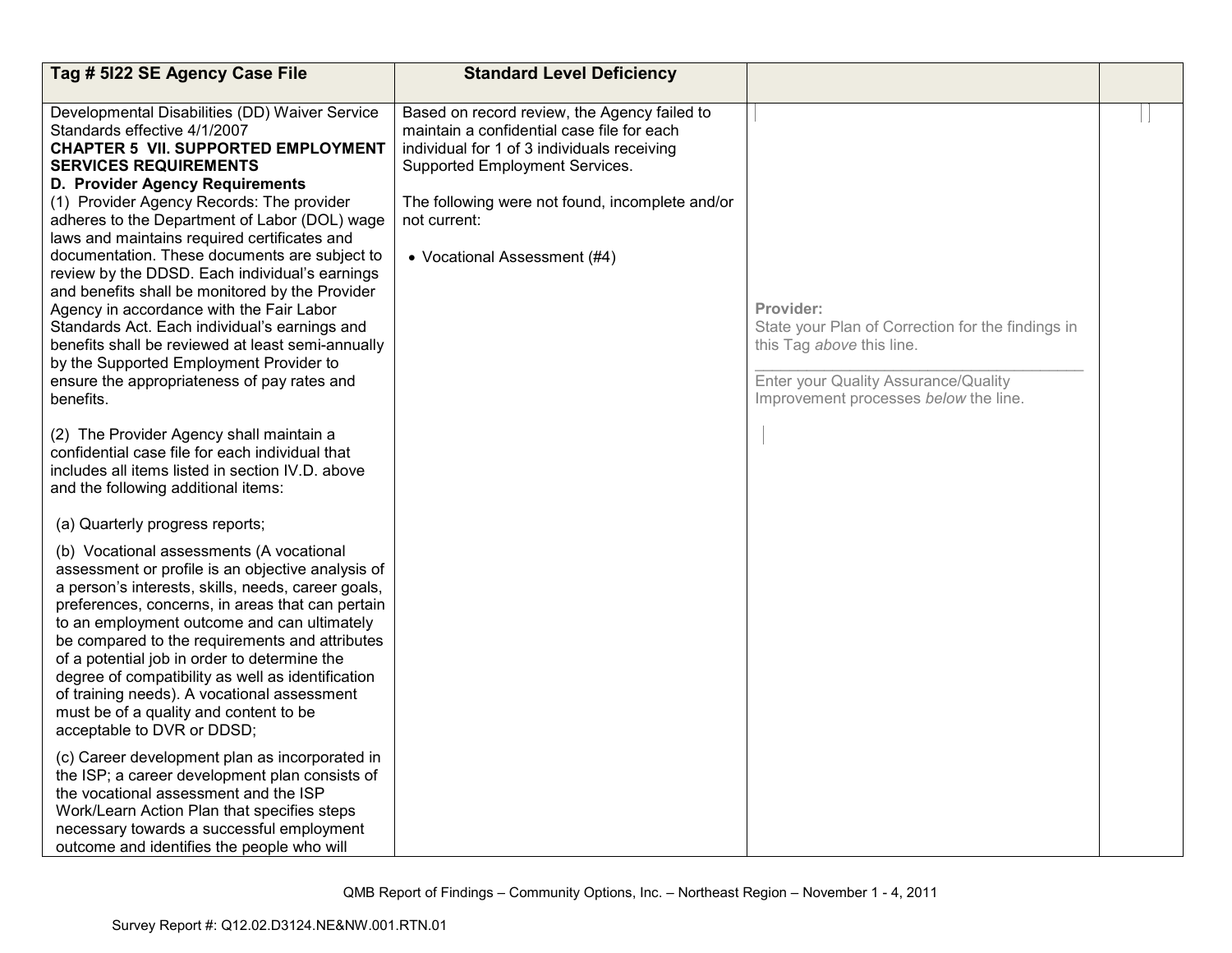| complete specific tasks including the individual,<br>as well and a review and reporting mechanism<br>for mutual accountability; and                                                                                                                                                                                                                                                                                         |  |  |
|-----------------------------------------------------------------------------------------------------------------------------------------------------------------------------------------------------------------------------------------------------------------------------------------------------------------------------------------------------------------------------------------------------------------------------|--|--|
| (d) Documentation of decisions concerning the<br>Division of Vocational Rehabilitation that<br>services provided under the Waiver are not<br>otherwise available under the Rehabilitation Act<br>of 1973.                                                                                                                                                                                                                   |  |  |
| New Mexico Department of Health (DOH)<br>Developmental Disabilities Supports Division<br>(DDSD) Policy<br><b>Policy Title: Vocational Assessment Profile</b><br>Policy Eff July 16, 2008<br><b>I. PURPOSE</b><br>The intent of the policy is to ensure that<br>individuals are identified who could benefit from<br>Vocational Assessment Profiles (VAPs) and are<br>supported to access this support.                      |  |  |
| <b>II. POLICY STATEMENT</b><br>Individuals served under the Developmental<br>Disabilities Medicaid Waiver (DDW) who<br>express an interest in obtaining employment or<br>exploring employment opportunities, or<br>individuals who desire a VAP and those whose<br>teams identify that they could benefit from a<br>VAP, will have access to a VAP in accordance<br>to the DDW Service Standards and related<br>procedures. |  |  |
|                                                                                                                                                                                                                                                                                                                                                                                                                             |  |  |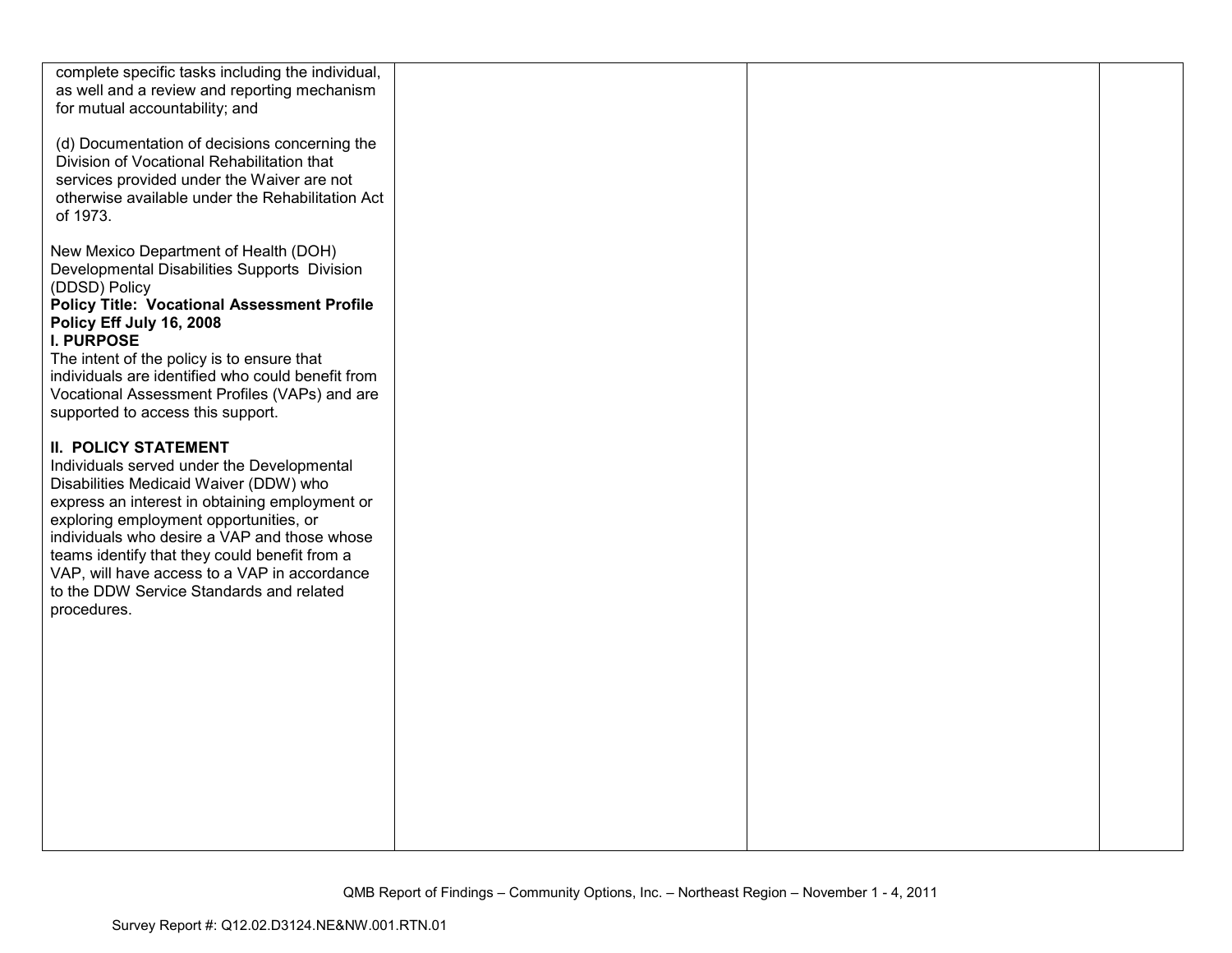| Tag # 6L14 Residential Case File                                                                                                                                                                                                                                                                                                                                                                                                                                                                                                                                                                                                                                                                                                                                                                                                                                                                                                                                                                                                                                                                                                                                                                                                                                                                                                                 | <b>Standard Level Deficiency</b>                                                                                                                                                                                                                                                                                                                                                                                                                                         |                                                                                                                                                                              |  |
|--------------------------------------------------------------------------------------------------------------------------------------------------------------------------------------------------------------------------------------------------------------------------------------------------------------------------------------------------------------------------------------------------------------------------------------------------------------------------------------------------------------------------------------------------------------------------------------------------------------------------------------------------------------------------------------------------------------------------------------------------------------------------------------------------------------------------------------------------------------------------------------------------------------------------------------------------------------------------------------------------------------------------------------------------------------------------------------------------------------------------------------------------------------------------------------------------------------------------------------------------------------------------------------------------------------------------------------------------|--------------------------------------------------------------------------------------------------------------------------------------------------------------------------------------------------------------------------------------------------------------------------------------------------------------------------------------------------------------------------------------------------------------------------------------------------------------------------|------------------------------------------------------------------------------------------------------------------------------------------------------------------------------|--|
| Developmental Disabilities (DD) Waiver Service<br>Standards effective 4/1/2007<br><b>CHAPTER 6. VIII. COMMUNITY LIVING</b><br><b>SERVICE PROVIDER AGENCY</b><br><b>REQUIREMENTS</b>                                                                                                                                                                                                                                                                                                                                                                                                                                                                                                                                                                                                                                                                                                                                                                                                                                                                                                                                                                                                                                                                                                                                                              | Based on record review, the Agency failed to<br>maintain a complete and confidential case file in<br>the residence for 2 of 3 Individuals receiving<br>Family Living Services and Supported Living<br>Services.                                                                                                                                                                                                                                                          |                                                                                                                                                                              |  |
| A. Residence Case File: For individuals<br>receiving Supported Living or Family Living, the<br>Agency shall maintain in the individual's home a<br>complete and current confidential case file for<br>each individual. For individuals receiving<br>Independent Living Services, rather than<br>maintaining this file at the individual's home, the<br>complete and current confidential case file for<br>each individual shall be maintained at the<br>agency's administrative site. Each file shall<br>include the following:<br>(1) Complete and current ISP and all<br>supplemental plans specific to the individual;<br>(2) Complete and current Health Assessment<br>Tool;<br>(3) Current emergency contact information,<br>which includes the individual's address,<br>telephone number, names and telephone<br>numbers of residential Community Living<br>Support providers, relatives, or guardian or<br>conservator, primary care physician's name(s)<br>and telephone number(s), pharmacy name,<br>address and telephone number and dentist<br>name, address and telephone number, and<br>health plan;<br>(4) Up-to-date progress notes, signed and<br>dated by the person making the note for at least<br>the past month (older notes may be transferred<br>to the agency office);<br>(5) Data collected to document ISP Action Plan | The following was not found, incomplete and/or<br>not current:<br>• Current Emergency & Personal<br><b>Identification Information</b><br><sup>o</sup> Did not contain Pharmacy Information (#6)<br><sup>o</sup> Did not contain Physician's Information (#6<br>& 8)<br><sup>o</sup> Did not contain Health Plan Information (#6)<br>° Did not contain Individual's Phone<br>Information (#8)<br>• Positive Behavioral Crisis Plan (#6 & 8)<br>• Speech Therapy Plan (#8) | Provider:<br>State your Plan of Correction for the findings in<br>this Tag above this line.<br>Enter your Quality Assurance/Quality<br>Improvement processes below the line. |  |
| implementation<br>(6) Progress notes written by direct care staff<br>and by nurses regarding individual health status<br>and physical conditions including action taken in<br>response to identified changes in condition for at                                                                                                                                                                                                                                                                                                                                                                                                                                                                                                                                                                                                                                                                                                                                                                                                                                                                                                                                                                                                                                                                                                                 |                                                                                                                                                                                                                                                                                                                                                                                                                                                                          |                                                                                                                                                                              |  |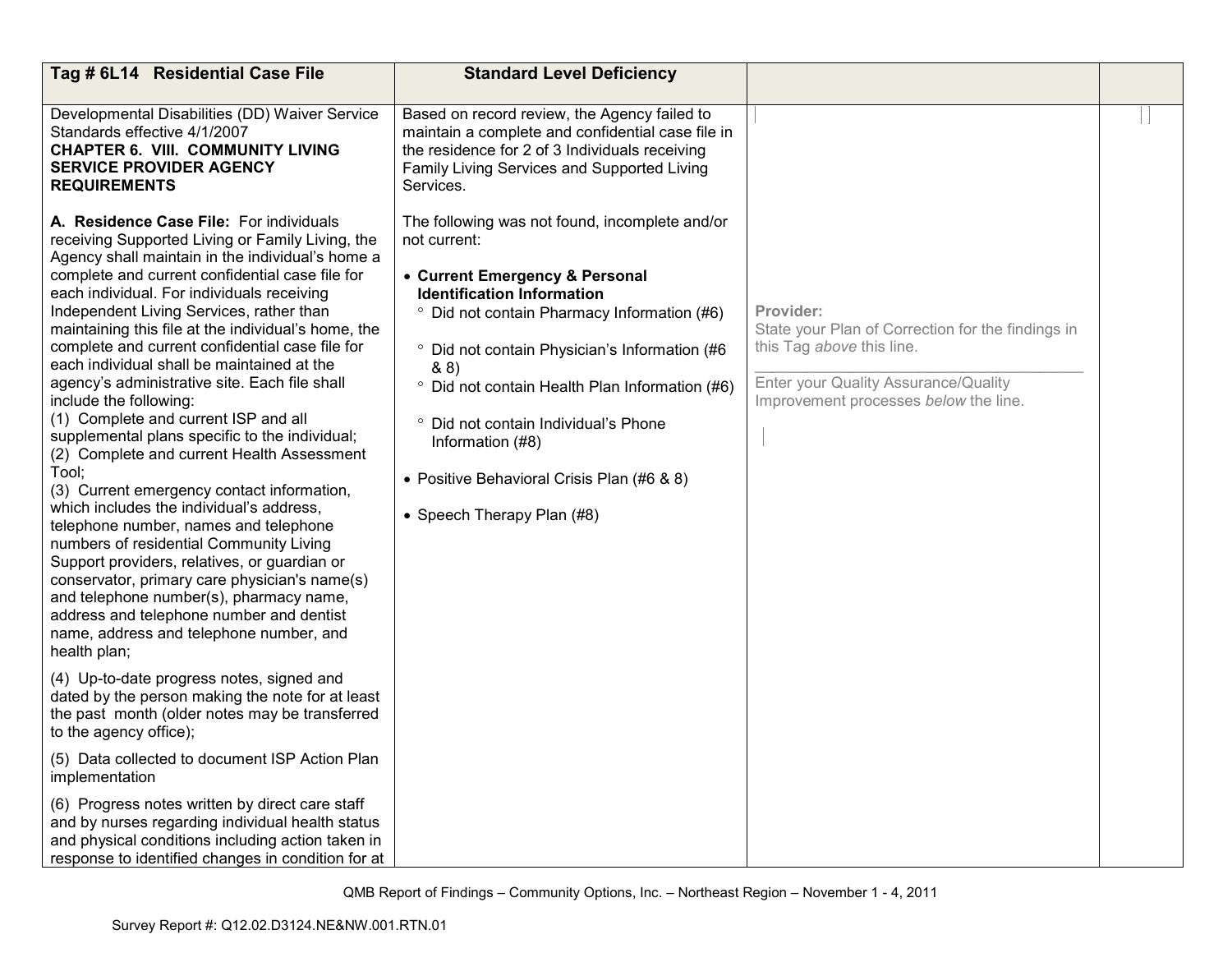| least the past month;                               |  |  |
|-----------------------------------------------------|--|--|
| (7) Physician's or qualified health care providers  |  |  |
| written orders;                                     |  |  |
| (8) Progress notes documenting implementation       |  |  |
| of a physician's or qualified health care           |  |  |
| provider's order(s);                                |  |  |
| (9) Medication Administration Record (MAR) for      |  |  |
| the past three (3) months which includes:           |  |  |
| (a) The name of the individual;                     |  |  |
| (b) A transcription of the healthcare               |  |  |
| practitioners prescription including the            |  |  |
| brand and generic name of the medication;           |  |  |
| (c) Diagnosis for which the medication is           |  |  |
| prescribed;                                         |  |  |
| (d) Dosage, frequency and method/route of           |  |  |
| delivery;                                           |  |  |
| (e) Times and dates of delivery;                    |  |  |
| (f) Initials of person administering or assisting   |  |  |
| with medication; and                                |  |  |
| (g) An explanation of any medication                |  |  |
| irregularity, allergic reaction or adverse          |  |  |
| effect.                                             |  |  |
| (h) For PRN medication an explanation for the       |  |  |
| use of the PRN must include:                        |  |  |
| (i) Observable signs/symptoms or                    |  |  |
| circumstances in which the medication               |  |  |
| is to be used, and                                  |  |  |
| (ii) Documentation of the                           |  |  |
| effectiveness/result of the PRN                     |  |  |
| delivered.                                          |  |  |
| A MAR is not required for individuals               |  |  |
| (1)<br>participating in Independent Living Services |  |  |
| who self-administer their own medication.           |  |  |
| However, when medication administration             |  |  |
|                                                     |  |  |
| is provided as part of the Independent              |  |  |
| Living Service a MAR must be maintained             |  |  |
| at the individual's home and an updated             |  |  |
| copy must be placed in the agency file on a         |  |  |
| weekly basis.                                       |  |  |
| (10) Record of visits to healthcare practitioners   |  |  |
| including any treatment provided at the visit and   |  |  |
| a record of all diagnostic testing for the current  |  |  |
| ISP year; and                                       |  |  |
| (11) Medical History to include: demographic        |  |  |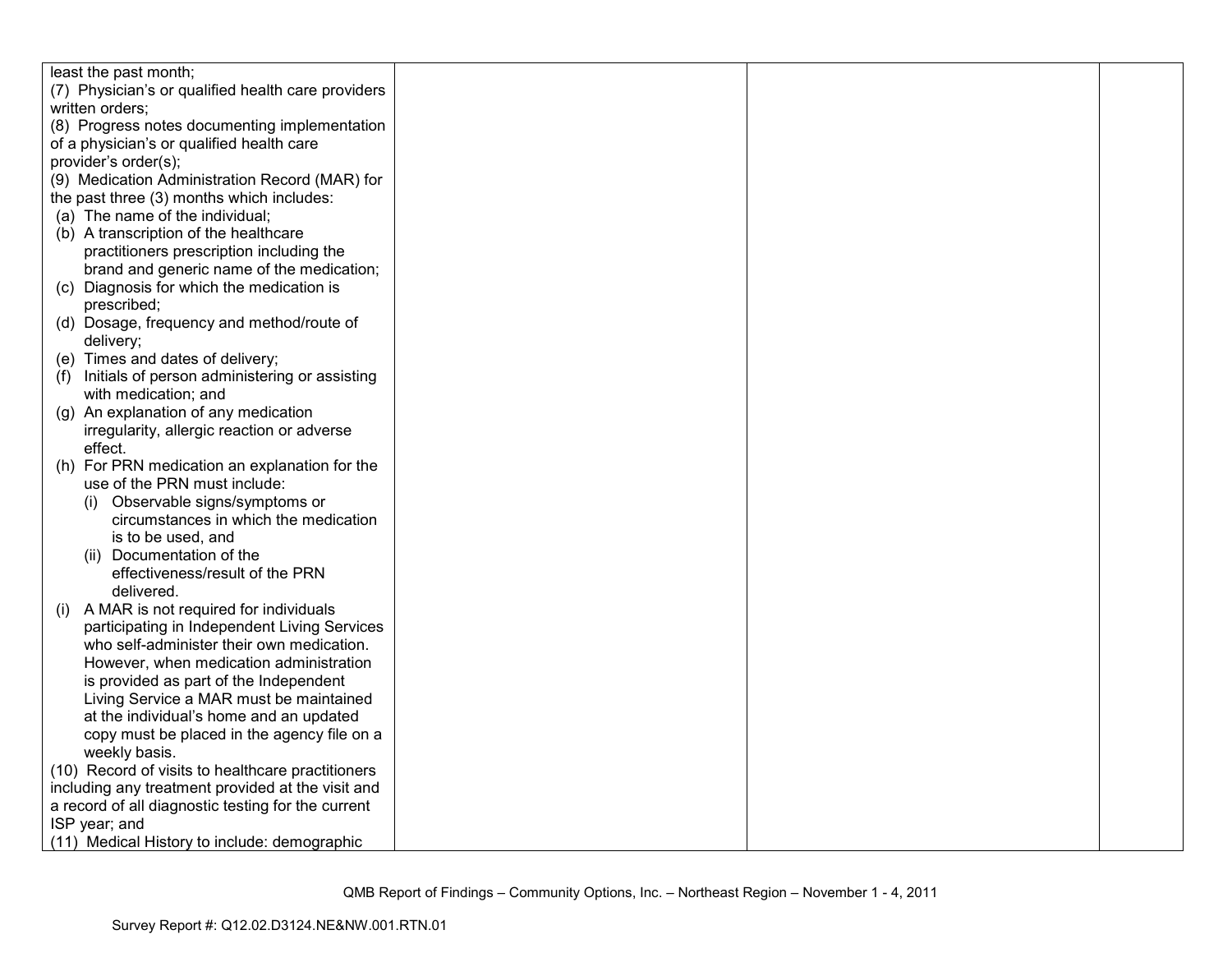| data, current and past medical diagnoses<br>including the cause (if known) of the<br>developmental disability and any psychiatric<br>diagnosis, allergies (food, environmental,<br>medications), status of routine adult health care<br>screenings, immunizations, hospital discharge<br>summaries for past twelve (12) months, past<br>medical history including hospitalizations,<br>surgeries, injuries, family history and current<br>physical exam. |  |  |
|----------------------------------------------------------------------------------------------------------------------------------------------------------------------------------------------------------------------------------------------------------------------------------------------------------------------------------------------------------------------------------------------------------------------------------------------------------|--|--|
|                                                                                                                                                                                                                                                                                                                                                                                                                                                          |  |  |
|                                                                                                                                                                                                                                                                                                                                                                                                                                                          |  |  |
|                                                                                                                                                                                                                                                                                                                                                                                                                                                          |  |  |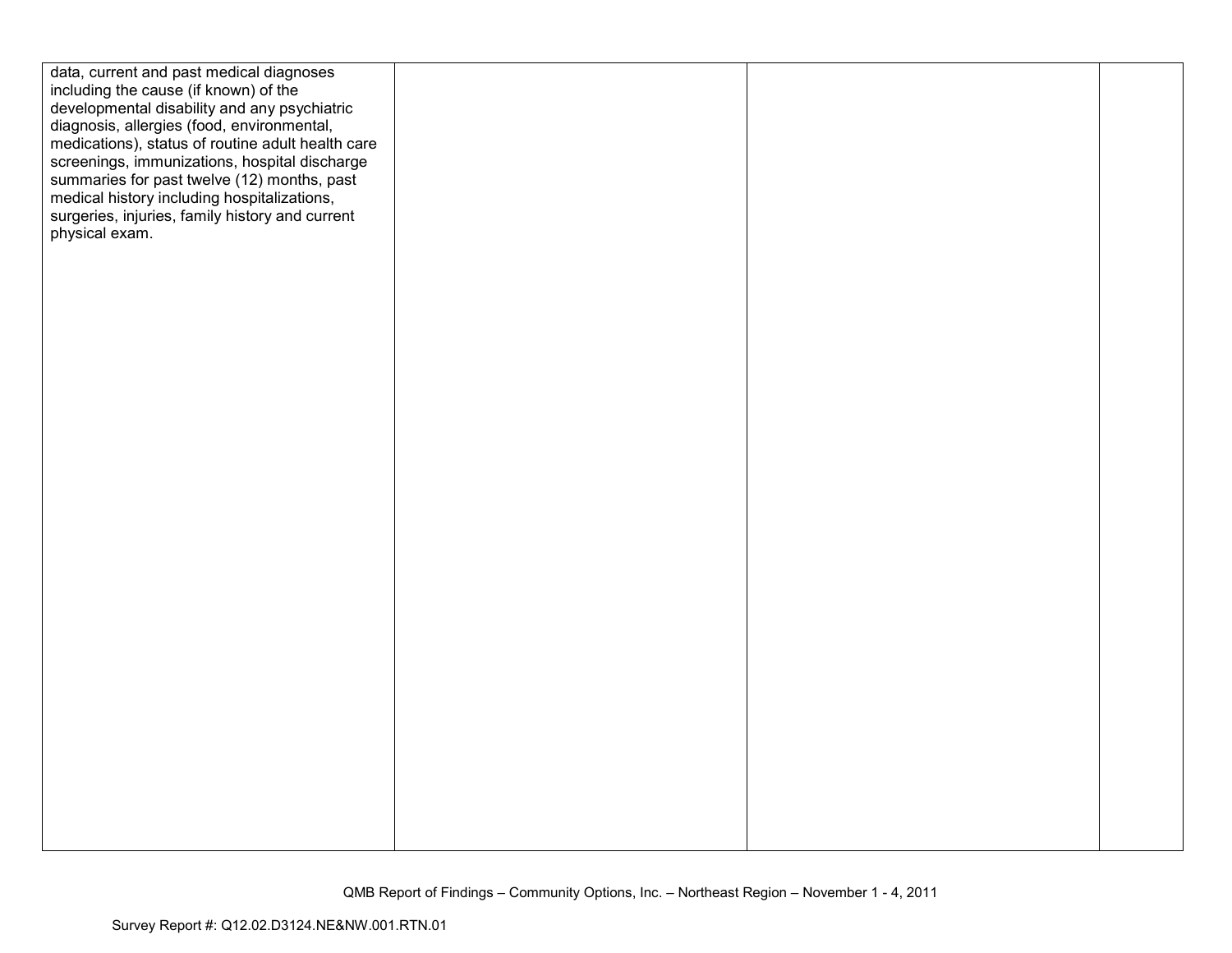| <b>Standard of Care</b>                                                                                                                                                                                                                                                                                                                                                                                                                                                                                                                                                                                                                                                                                                                                                                                                                                                                                                                                                                                                                                                                                                                                                                                                    | <b>Deficiencies</b>                                                                                                                                                                                                                                                                                                                                                                                                                                                                                                                                                                                                         | <b>Agency Plan of Correction, On-going</b><br><b>QA/QI &amp; Responsible Party</b>                                                                                                                                                                                                                                                                                                                                                                       | <b>Date</b><br><b>Due</b> |
|----------------------------------------------------------------------------------------------------------------------------------------------------------------------------------------------------------------------------------------------------------------------------------------------------------------------------------------------------------------------------------------------------------------------------------------------------------------------------------------------------------------------------------------------------------------------------------------------------------------------------------------------------------------------------------------------------------------------------------------------------------------------------------------------------------------------------------------------------------------------------------------------------------------------------------------------------------------------------------------------------------------------------------------------------------------------------------------------------------------------------------------------------------------------------------------------------------------------------|-----------------------------------------------------------------------------------------------------------------------------------------------------------------------------------------------------------------------------------------------------------------------------------------------------------------------------------------------------------------------------------------------------------------------------------------------------------------------------------------------------------------------------------------------------------------------------------------------------------------------------|----------------------------------------------------------------------------------------------------------------------------------------------------------------------------------------------------------------------------------------------------------------------------------------------------------------------------------------------------------------------------------------------------------------------------------------------------------|---------------------------|
| requirements and the approved waiver.<br>Tag #1A11.1 Transportation Training<br>Developmental Disabilities (DD) Waiver Service<br>Standards effective 4/1/2007<br><b>CHAPTER 1 II. PROVIDER AGENCY</b><br><b>REQUIREMENTS:</b> The objective of these<br>standards is to establish Provider Agency policy,<br>procedure and reporting requirements for DD<br>Medicaid Waiver program. These requirements<br>apply to all such Provider Agency staff, whether<br>directly employed or subcontracting with the<br>Provider Agency. Additional Provider Agency<br>requirements and personnel qualifications may<br>be applicable for specific service standards<br>Department of Health (DOH) Developmental<br><b>Disabilities Supports Division (DDSD) Policy</b><br><b>Training Requirements for Direct Service</b><br>Agency Staff Policy Eff Date: March 1, 2007<br><b>II. POLICY STATEMENTS:</b><br>I. Staff providing direct services shall<br>complete safety training within the first thirty (30)<br>days of employment and before working alone<br>with an individual receiving services. The<br>training shall address at least the following:<br>1. Operating a fire extinguisher<br>2. Proper lifting procedures | <b>Standard Level Deficiency</b><br>Based on record review and interview, the<br>Agency failed to provide staff training regarding<br>the safe operation of the vehicle, assisting<br>passengers and safe lifting procedures for 2 of<br>32 Direct Support Personnel.<br>No documented evidence was found of the<br>following required training:<br>• Transportation (DSP #51)<br>When DSP were asked if they had received<br>transportation training including training on<br>wheelchair tie downs and van lift safety the<br>following was reported:<br>• DSP #55 stated, "I did not receive<br>transportation training." | CMS Assurance – Qualified Providers – The State monitors non-licensed/non-certified providers to assure adherence to waiver<br>requirements. The State implements its policies and procedures for verifying that provider training is conducted in accordance with State<br>Provider:<br>State your Plan of Correction for the findings in<br>this Tag above this line.<br>Enter your Quality Assurance/Quality<br>Improvement processes below the line. |                           |
| 3. General vehicle safety precautions (e.g.,<br>pre-trip inspection, removing keys from the<br>ignition when not in the driver's seat)<br>4. Assisting passengers with cognitive and/or<br>physical impairments (e.g., general guidelines<br>for supporting individuals who may be<br>unaware of safety issues involving traffic or<br>those who require physical assistance to<br>enter/exit a vehicle)                                                                                                                                                                                                                                                                                                                                                                                                                                                                                                                                                                                                                                                                                                                                                                                                                   |                                                                                                                                                                                                                                                                                                                                                                                                                                                                                                                                                                                                                             |                                                                                                                                                                                                                                                                                                                                                                                                                                                          |                           |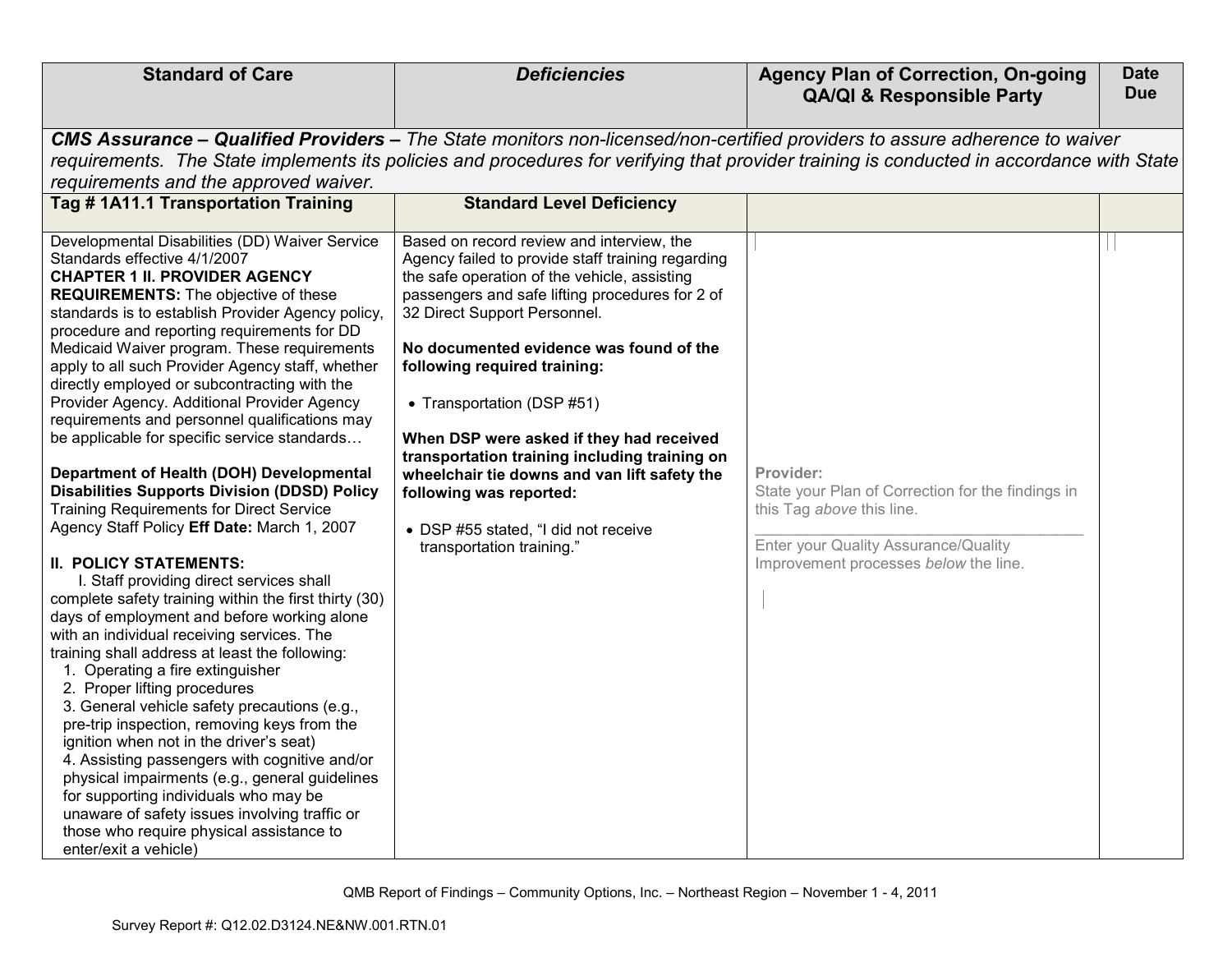| 5. Operating wheelchair lifts (if applicable to                                                                                                                  |  |  |
|------------------------------------------------------------------------------------------------------------------------------------------------------------------|--|--|
| the staff's role)                                                                                                                                                |  |  |
| 6. Wheelchair tie-down procedures (if<br>applicable to the staff's role)<br>7. Emergency and evacuation procedures<br>(e.g., roadside emergency, fire emergency) |  |  |
|                                                                                                                                                                  |  |  |
|                                                                                                                                                                  |  |  |
|                                                                                                                                                                  |  |  |
|                                                                                                                                                                  |  |  |
|                                                                                                                                                                  |  |  |
|                                                                                                                                                                  |  |  |
|                                                                                                                                                                  |  |  |
|                                                                                                                                                                  |  |  |
|                                                                                                                                                                  |  |  |
|                                                                                                                                                                  |  |  |
|                                                                                                                                                                  |  |  |
|                                                                                                                                                                  |  |  |
|                                                                                                                                                                  |  |  |
|                                                                                                                                                                  |  |  |
|                                                                                                                                                                  |  |  |
|                                                                                                                                                                  |  |  |
|                                                                                                                                                                  |  |  |
|                                                                                                                                                                  |  |  |
|                                                                                                                                                                  |  |  |
|                                                                                                                                                                  |  |  |
|                                                                                                                                                                  |  |  |
|                                                                                                                                                                  |  |  |
|                                                                                                                                                                  |  |  |
|                                                                                                                                                                  |  |  |
|                                                                                                                                                                  |  |  |
|                                                                                                                                                                  |  |  |
|                                                                                                                                                                  |  |  |
|                                                                                                                                                                  |  |  |
|                                                                                                                                                                  |  |  |
|                                                                                                                                                                  |  |  |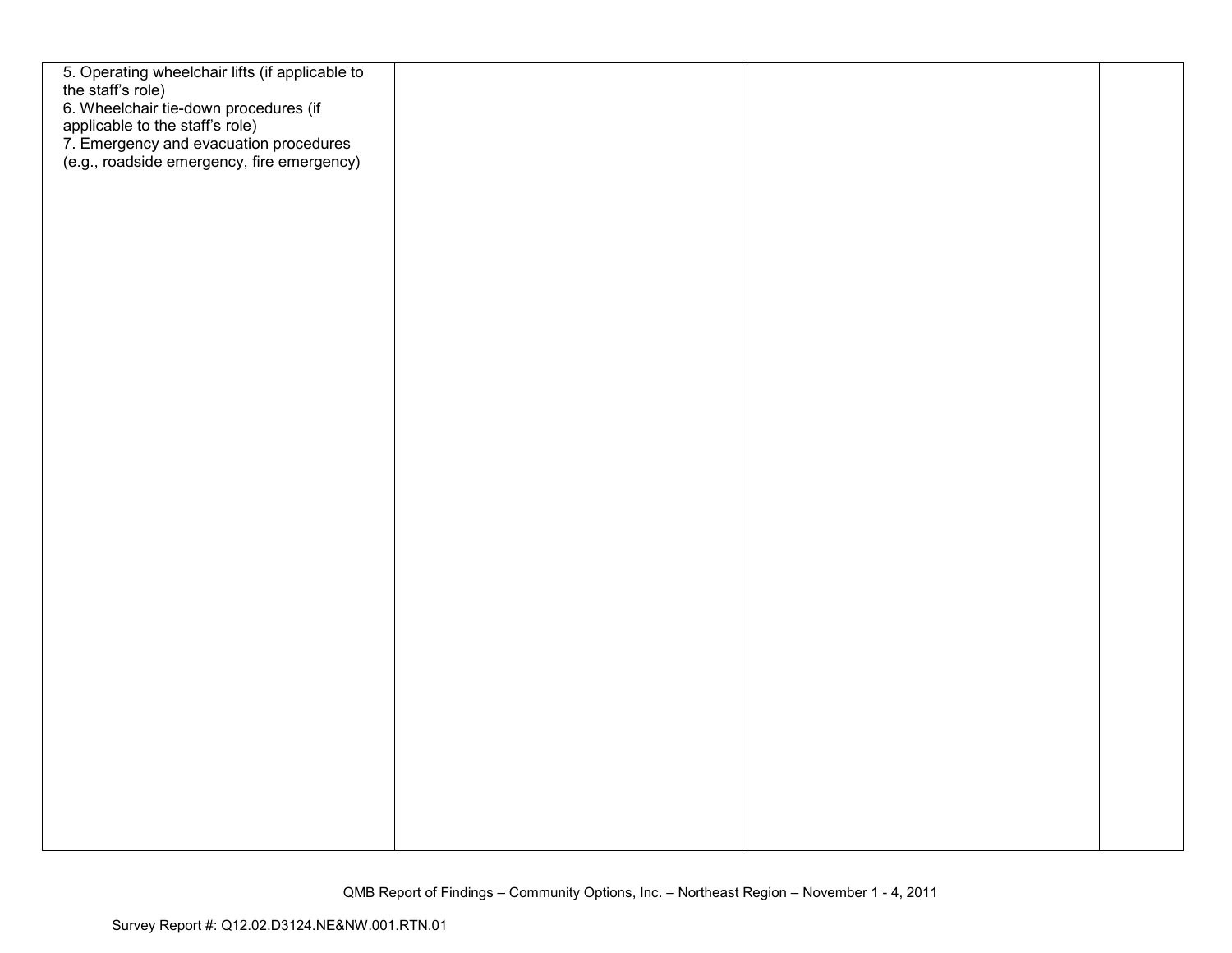| Tag #1A20 Direct Support Personnel                                                                                                                                                                                                                                                                                                                                                                                                                                                                                                                                                                                                                                                                                                                                                                                                                                                                                                                                                                                                                                                                                                                                                                                                                                                                                                                                                                                                                                                                                                         | <b>Standard Level Deficiency</b>                                                                                                                                                                                                                                                                                                                                                                                                                                                                                                                                        |                                                                                                                                                                              |  |
|--------------------------------------------------------------------------------------------------------------------------------------------------------------------------------------------------------------------------------------------------------------------------------------------------------------------------------------------------------------------------------------------------------------------------------------------------------------------------------------------------------------------------------------------------------------------------------------------------------------------------------------------------------------------------------------------------------------------------------------------------------------------------------------------------------------------------------------------------------------------------------------------------------------------------------------------------------------------------------------------------------------------------------------------------------------------------------------------------------------------------------------------------------------------------------------------------------------------------------------------------------------------------------------------------------------------------------------------------------------------------------------------------------------------------------------------------------------------------------------------------------------------------------------------|-------------------------------------------------------------------------------------------------------------------------------------------------------------------------------------------------------------------------------------------------------------------------------------------------------------------------------------------------------------------------------------------------------------------------------------------------------------------------------------------------------------------------------------------------------------------------|------------------------------------------------------------------------------------------------------------------------------------------------------------------------------|--|
| <b>Training</b>                                                                                                                                                                                                                                                                                                                                                                                                                                                                                                                                                                                                                                                                                                                                                                                                                                                                                                                                                                                                                                                                                                                                                                                                                                                                                                                                                                                                                                                                                                                            |                                                                                                                                                                                                                                                                                                                                                                                                                                                                                                                                                                         |                                                                                                                                                                              |  |
| Developmental Disabilities (DD) Waiver Service<br>Standards effective 4/1/2007<br>CHAPTER 1 IV.  GENERAL REQUIREMENTS<br><b>FOR PROVIDER AGENCY SERVICE</b><br><b>PERSONNEL:</b> The objective of this section is to<br>establish personnel standards for DD Medicaid<br>Waiver Provider Agencies for the following<br>services: Community Living Supports,<br>Community Inclusion Services, Respite,<br>Substitute Care and Personal Support<br>Companion Services. These standards apply to<br>all personnel who provide services, whether<br>directly employed or subcontracting with the<br>Provider Agency. Additional personnel<br>requirements and qualifications may be<br>applicable for specific service standards.<br>C. Orientation and Training Requirements:<br>Orientation and training for direct support staff<br>and his or her supervisors shall comply with the<br>DDSD/DOH Policy Governing the Training<br>Requirements for Direct Support Staff and<br>Internal Service Coordinators Serving<br>Individuals with Developmental Disabilities to<br>include the following:<br>Each new employee shall receive<br>(1)<br>appropriate orientation, including but not<br>limited to, all policies relating to fire<br>prevention, accident prevention, incident<br>management and reporting, and<br>emergency procedures; and<br>(2)<br>Individual-specific training for each<br>individual under his or her direct care, as<br>described in the individual service plan,<br>prior to working alone with the individual. | Based on record review, the Agency failed to<br>ensure that Orientation and Training<br>requirements were met for 9 of 32 Direct<br>Support Personnel.<br>Review of Direct Support Personnel training<br>records found no evidence of the following<br>required DOH/DDSD trainings and certification<br>being completed:<br>• First Aid (DSP #41 & 55)<br>• CPR (DSP #41, 55 & 56)<br>• Assisting With Medication Delivery (DSP #40,<br>41, 43, 45, 47, 52, 54, 55 & 56)<br>• Participatory Communication & Choice<br>Making (DSP #45)<br>• Rights & Advocacy (DSP #54) | Provider:<br>State your Plan of Correction for the findings in<br>this Tag above this line.<br>Enter your Quality Assurance/Quality<br>Improvement processes below the line. |  |
| Department of Health (DOH) Developmental<br><b>Disabilities Supports Division (DDSD) Policy</b><br>- Policy Title: Training Requirements for<br>Direct Service Agency Staff Policy - Eff.<br>March 1, 2007 - II. POLICY STATEMENTS:                                                                                                                                                                                                                                                                                                                                                                                                                                                                                                                                                                                                                                                                                                                                                                                                                                                                                                                                                                                                                                                                                                                                                                                                                                                                                                        |                                                                                                                                                                                                                                                                                                                                                                                                                                                                                                                                                                         |                                                                                                                                                                              |  |
| A. Individuals shall receive services from<br>competent and qualified staff.                                                                                                                                                                                                                                                                                                                                                                                                                                                                                                                                                                                                                                                                                                                                                                                                                                                                                                                                                                                                                                                                                                                                                                                                                                                                                                                                                                                                                                                               |                                                                                                                                                                                                                                                                                                                                                                                                                                                                                                                                                                         |                                                                                                                                                                              |  |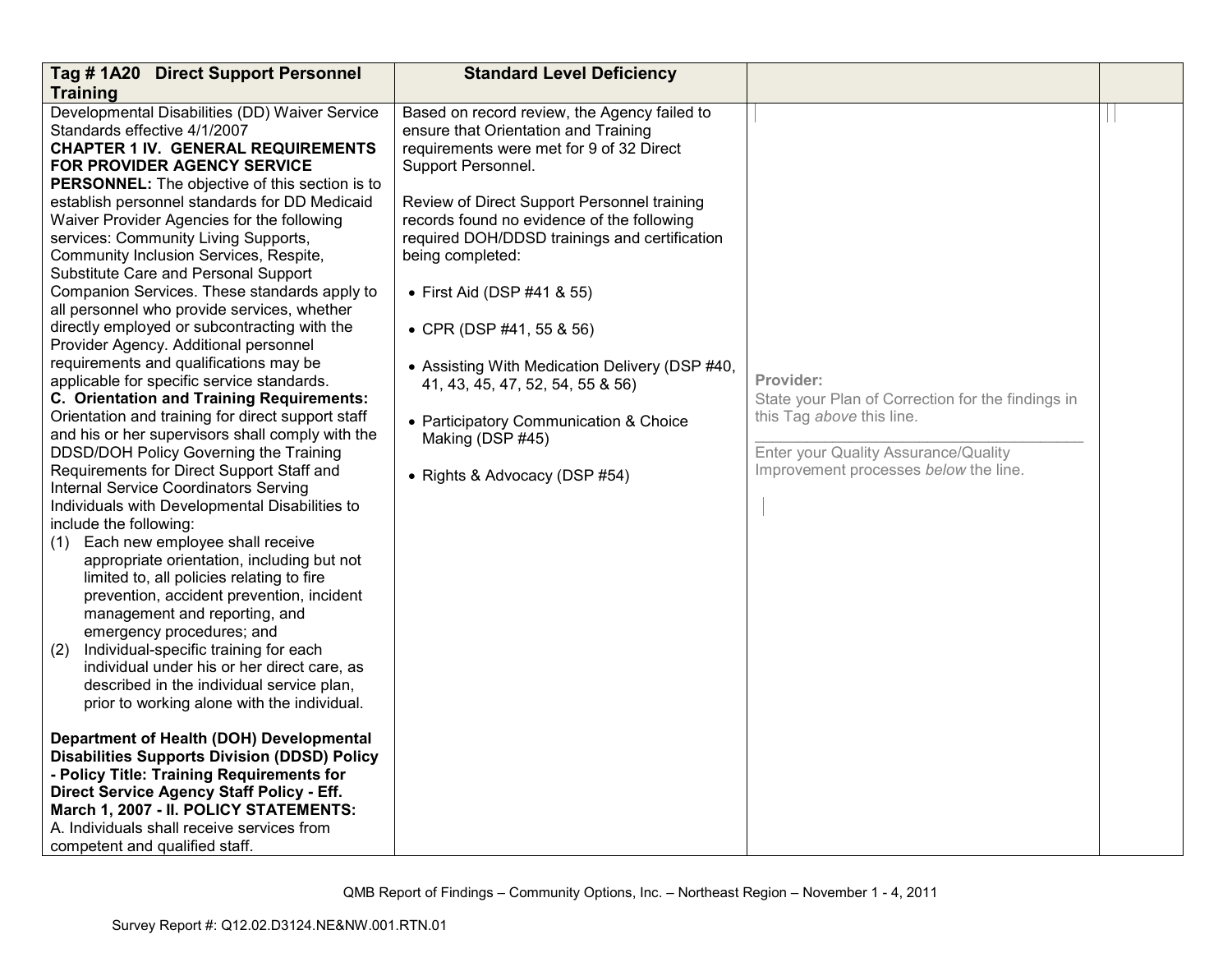| B. Staff shall complete individual-specific          |  |  |
|------------------------------------------------------|--|--|
| (formerly known as "Addendum B") training            |  |  |
| requirements in accordance with the                  |  |  |
| specifications described in the individual service   |  |  |
| plan (ISP) of each individual served.                |  |  |
| C. Staff shall complete training on DOH-             |  |  |
| approved incident reporting procedures in            |  |  |
| accordance with 7 NMAC 1.13.                         |  |  |
| D. Staff providing direct services shall complete    |  |  |
| training in universal precautions on an annual       |  |  |
| basis. The training materials shall meet             |  |  |
| Occupational Safety and Health Administration        |  |  |
| (OSHA) requirements.                                 |  |  |
| E. Staff providing direct services shall maintain    |  |  |
| certification in first aid and CPR. The training     |  |  |
| materials shall meet OSHA                            |  |  |
| requirements/guidelines.                             |  |  |
| F. Staff who may be exposed to hazardous             |  |  |
| chemicals shall complete relevant training in        |  |  |
| accordance with OSHA requirements.                   |  |  |
| G. Staff shall be certified in a DDSD-approved       |  |  |
| behavioral intervention system (e.g., Mandt,         |  |  |
| CPI) before using physical restraint techniques.     |  |  |
| Staff members providing direct services shall        |  |  |
| maintain certification in a DDSD-approved            |  |  |
| behavioral intervention system if an individual      |  |  |
| they support has a behavioral crisis plan that       |  |  |
| includes the use of physical restraint techniques.   |  |  |
| H. Staff shall complete and maintain certification   |  |  |
| in a DDSD-approved medication course in              |  |  |
| accordance with the DDSD Medication Delivery         |  |  |
| Policy M-001.                                        |  |  |
| I. Staff providing direct services shall complete    |  |  |
| safety training within the first thirty (30) days of |  |  |
| employment and before working alone with an          |  |  |
| individual receiving service.                        |  |  |
|                                                      |  |  |
|                                                      |  |  |
|                                                      |  |  |
|                                                      |  |  |
|                                                      |  |  |
|                                                      |  |  |
|                                                      |  |  |
|                                                      |  |  |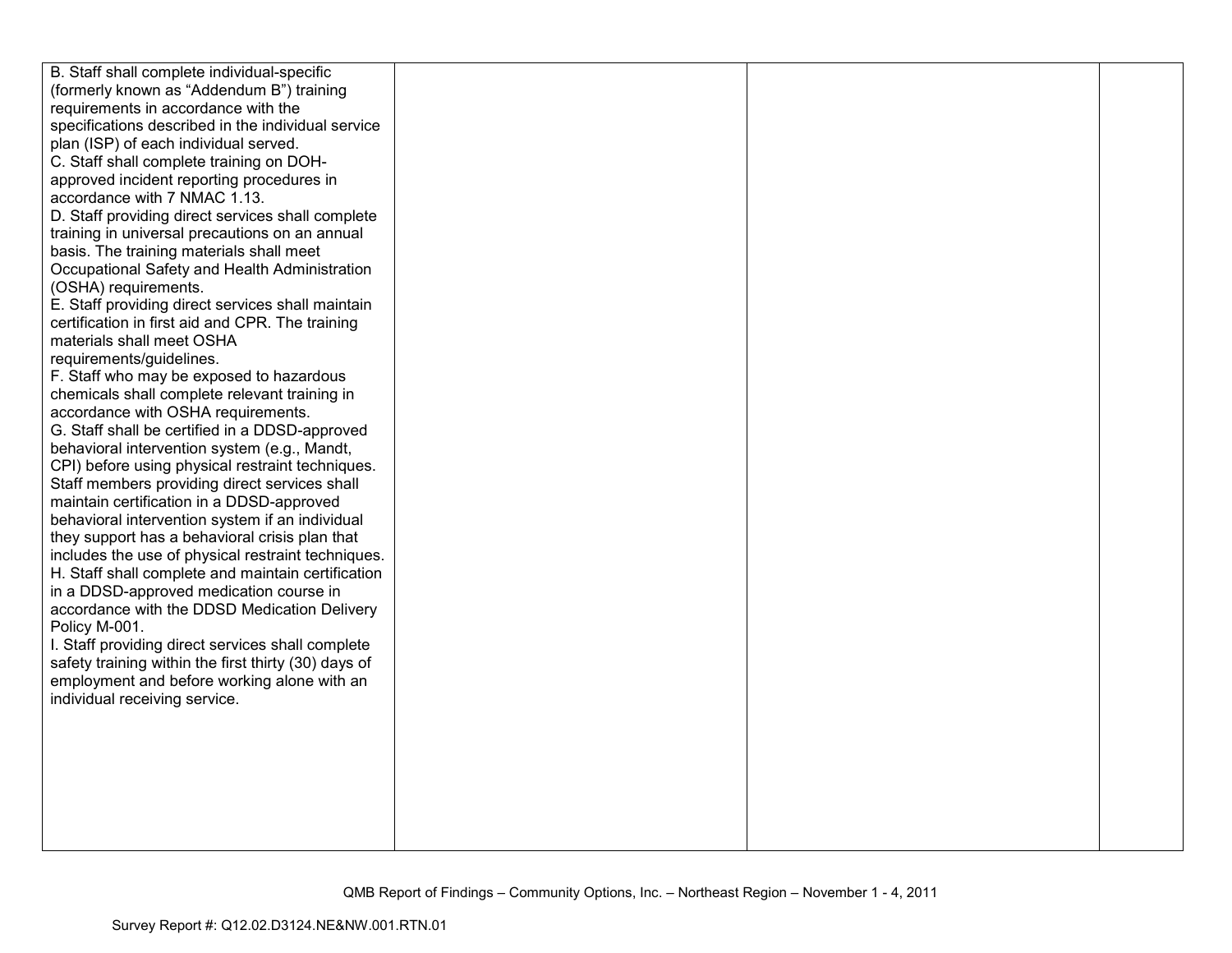| Tag #1A22 Agency Personnel                                                                                                                                                                                                                                                                                                                                                                                                                                                                                                                                                                                                                                                                                                         | <b>CoP Level Deficiency</b>                                                                                                                                                                                                                                                                                                                                                                                                                                                                                                                                      |                                                                                                                                                                              |  |
|------------------------------------------------------------------------------------------------------------------------------------------------------------------------------------------------------------------------------------------------------------------------------------------------------------------------------------------------------------------------------------------------------------------------------------------------------------------------------------------------------------------------------------------------------------------------------------------------------------------------------------------------------------------------------------------------------------------------------------|------------------------------------------------------------------------------------------------------------------------------------------------------------------------------------------------------------------------------------------------------------------------------------------------------------------------------------------------------------------------------------------------------------------------------------------------------------------------------------------------------------------------------------------------------------------|------------------------------------------------------------------------------------------------------------------------------------------------------------------------------|--|
| <b>Competency</b>                                                                                                                                                                                                                                                                                                                                                                                                                                                                                                                                                                                                                                                                                                                  |                                                                                                                                                                                                                                                                                                                                                                                                                                                                                                                                                                  |                                                                                                                                                                              |  |
| Developmental Disabilities (DD) Waiver Service<br>Standards effective 4/1/2007<br><b>CHAPTER 1 IV. GENERAL REQUIREMENTS</b><br>FOR PROVIDER AGENCY SERVICE<br><b>PERSONNEL:</b> The objective of this section is to<br>establish personnel standards for DD Medicaid<br>Waiver Provider Agencies for the following<br>services: Community Living Supports,                                                                                                                                                                                                                                                                                                                                                                         | After an analysis of the evidence it has been<br>determined there is a significant potential for a<br>negative outcome to occur.<br>Based on interview, the Agency failed to ensure<br>that training competencies were met for 2 of 5<br>Direct Support Personnel.                                                                                                                                                                                                                                                                                               |                                                                                                                                                                              |  |
| Community Inclusion Services, Respite,<br>Substitute Care and Personal Support<br>Companion Services. These standards apply to<br>all personnel who provide services, whether<br>directly employed or subcontracting with the<br>Provider Agency. Additional personnel<br>requirements and qualifications may be<br>applicable for specific service standards.<br>F. Qualifications for Direct Service<br><b>Personnel:</b> The following employment<br>qualifications and competency requirements are<br>applicable to all Direct Service Personnel<br>employed by a Provider Agency:<br>(1) Direct service personnel shall be eighteen<br>(18) years or older. Exception: Adult<br>Habilitation can employ direct care personnel | When DSP were asked if they received<br>training on the Individual's Crisis<br><b>Plans/Medical Emergency Response Plans</b><br>and what the plan covered, the following was<br>reported:<br>• DSP #46 stated, "Hypothyroidism and<br>Respiratory, honestly I'm not trained; to be<br>honest." When asked if the Agency nurse<br>had provided training to her, staff #46 stated,<br>"No." As indicated by the Agency file &<br>eCHAT, the Individual has Crisis<br>Plans/Medical Emergency Response Plan for<br>Hypothyroidism & Respiratory. (Individual<br>#7) | Provider:<br>State your Plan of Correction for the findings in<br>this Tag above this line.<br>Enter your Quality Assurance/Quality<br>Improvement processes below the line. |  |
| under the age of eighteen 18 years, but the<br>employee shall work directly under a<br>supervisor, who is physically present at all<br>times:                                                                                                                                                                                                                                                                                                                                                                                                                                                                                                                                                                                      | When DSP were asked if the Individual has<br>any Crisis Plans/Medical Emergency<br>Response Plans and what the plan covered,<br>the following was reported:                                                                                                                                                                                                                                                                                                                                                                                                      |                                                                                                                                                                              |  |
| (2) Direct service personnel shall have the ability<br>to read and carry out the requirements in an<br>ISP;<br>(3) Direct service personnel shall be available to<br>communicate in the language that is<br>functionally required by the individual or in the                                                                                                                                                                                                                                                                                                                                                                                                                                                                      | • DSP #56 stated, "No Crisis Plans." When<br>asked specific questions about the MERP,<br>the DSP was not able to demonstrate<br>competency. As indicated by the Individual<br>Specific Training Section of the ISP, the<br>Individual has Crisis Plans/Medical<br>Emergency Response Plan for Seizures.                                                                                                                                                                                                                                                          |                                                                                                                                                                              |  |
| use of any specific augmentative<br>communication system utilized by the<br>individual;<br>(4) Direct service personnel shall meet the<br>qualifications specified by DDSD in the Policy                                                                                                                                                                                                                                                                                                                                                                                                                                                                                                                                           | (Individual #6)<br>• DSP #56 stated, "Just Behaviors." When<br>asked specific questions about the MERP,<br>the DSP was not able to demonstrate<br>competency. As indicated by the Individual                                                                                                                                                                                                                                                                                                                                                                     |                                                                                                                                                                              |  |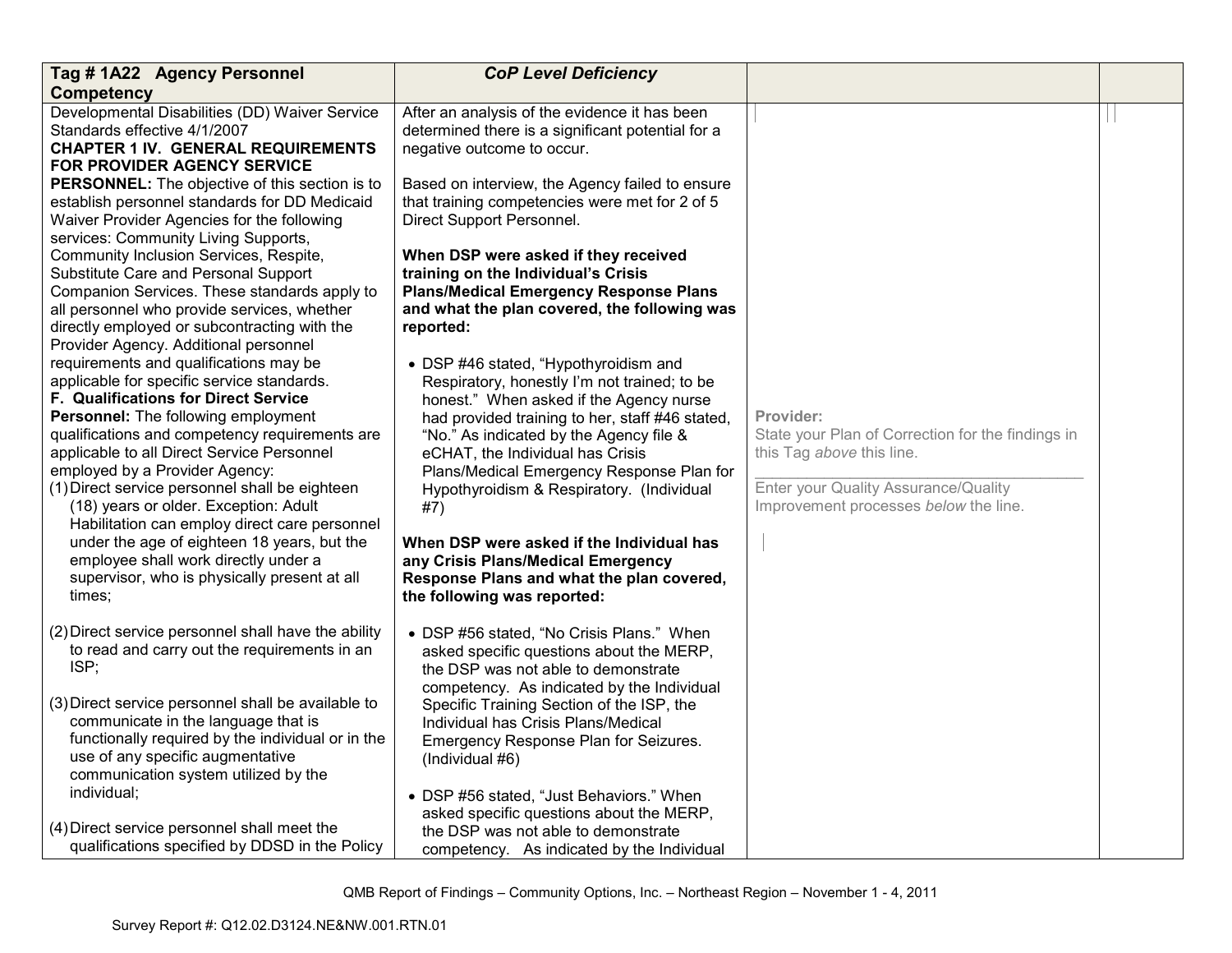| Governing the Training Requirements for                                              | Specific Training Section of the ISP, the |  |
|--------------------------------------------------------------------------------------|-------------------------------------------|--|
| Direct Support Staff and Internal Service                                            | Individual has Crisis Plans/Medical       |  |
| Coordinators, Serving Individuals with                                               | Emergency Response Plan for Seizures.     |  |
| Developmental Disabilities; and                                                      | (Individual #8)                           |  |
|                                                                                      |                                           |  |
| (5) Direct service Provider Agencies of Respite                                      |                                           |  |
| Services, Substitute Care, Personal Support                                          |                                           |  |
| Services, Nutritional Counseling, Therapists                                         |                                           |  |
| and Nursing shall demonstrate basic                                                  |                                           |  |
| knowledge of developmental disabilities and                                          |                                           |  |
| have training or demonstrable qualifications                                         |                                           |  |
| related to the role he or she is performing and                                      |                                           |  |
| complete individual specific training as                                             |                                           |  |
| required in the ISP for each individual he or                                        |                                           |  |
| she support.                                                                         |                                           |  |
| (6) Report required personnel training status to                                     |                                           |  |
| the DDSD Statewide Training Database as                                              |                                           |  |
| specified in DDSD policies as related to                                             |                                           |  |
| training requirements as follows:                                                    |                                           |  |
| (a) Initial comprehensive personnel status                                           |                                           |  |
| report (name, date of hire, Social Security                                          |                                           |  |
| number category) on all required                                                     |                                           |  |
| personnel to be submitted to DDSD                                                    |                                           |  |
| Statewide Training Database within the                                               |                                           |  |
| first ninety (90) calendar days of                                                   |                                           |  |
| providing services;                                                                  |                                           |  |
| (b) Staff who do not wish to use his or her<br>Social Security Number may request an |                                           |  |
| alternative tracking number; and                                                     |                                           |  |
| (c) Quarterly personnel update reports sent                                          |                                           |  |
| to DDSD Statewide Training Database to                                               |                                           |  |
| reflect new hires, terminations, inter-                                              |                                           |  |
| provider Agency position changes, and                                                |                                           |  |
| name changes.                                                                        |                                           |  |
|                                                                                      |                                           |  |
| Department of Health (DOH) Developmental                                             |                                           |  |
| <b>Disabilities Supports Division (DDSD) Policy</b>                                  |                                           |  |
| - Policy Title: Training Requirements for                                            |                                           |  |
| Direct Service Agency Staff Policy - Eff.                                            |                                           |  |
| March 1, 2007 - II. POLICY STATEMENTS:                                               |                                           |  |
| A. Individuals shall receive services from                                           |                                           |  |
| competent and qualified staff.                                                       |                                           |  |
|                                                                                      |                                           |  |
|                                                                                      |                                           |  |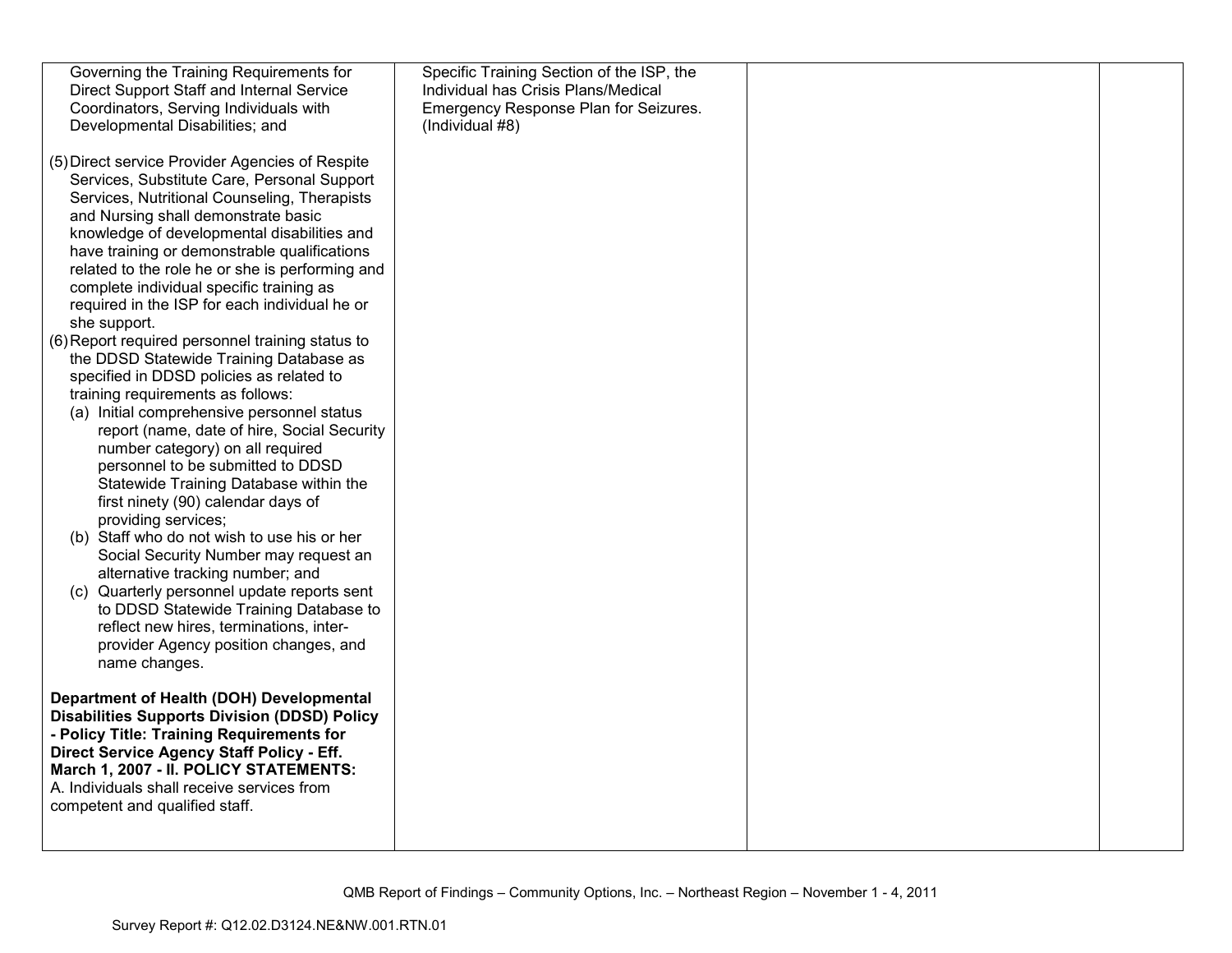| Tag #1A26 Consolidated On-line                                                                  | <b>CoP Level Deficiency</b>                                     |                                                   |  |
|-------------------------------------------------------------------------------------------------|-----------------------------------------------------------------|---------------------------------------------------|--|
| <b>Registry/Employee Abuse Registry</b>                                                         |                                                                 |                                                   |  |
| NMAC 7.1.12.8 REGISTRY ESTABLISHED;                                                             | After an analysis of the evidence it has been                   |                                                   |  |
| PROVIDER INQUIRY REQUIRED: Upon the                                                             | determined there is a significant potential for a               |                                                   |  |
| effective date of this rule, the department has                                                 | negative outcome to occur.                                      |                                                   |  |
| established and maintains an accurate and                                                       |                                                                 |                                                   |  |
| complete electronic registry that contains the                                                  | Based on record review, the Agency failed to                    |                                                   |  |
| name, date of birth, address, social security                                                   | maintain documentation in the employee's                        |                                                   |  |
| number, and other appropriate identifying                                                       | personnel records that evidenced inquiry to the                 |                                                   |  |
| information of all persons who, while employed                                                  | Employee Abuse Registry prior to employment                     |                                                   |  |
| by a provider, have been determined by the                                                      | for 11 of 34 Agency Personnel.                                  |                                                   |  |
| department, as a result of an investigation of a                                                |                                                                 |                                                   |  |
| complaint, to have engaged in a substantiated                                                   | The following Agency Personnel records                          |                                                   |  |
| registry-referred incident of abuse, neglect or                                                 | contained evidence that indicated the                           |                                                   |  |
| exploitation of a person receiving care or                                                      | <b>Employee Abuse Registry was completed</b>                    |                                                   |  |
| services from a provider. Additions and updates                                                 | after hire:                                                     |                                                   |  |
| to the registry shall be posted no later than two                                               |                                                                 |                                                   |  |
| (2) business days following receipt. Only                                                       | <b>Direct Support Personnel (DSP):</b>                          |                                                   |  |
| department staff designated by the custodian<br>may access, maintain and update the data in the |                                                                 |                                                   |  |
| registry.                                                                                       | $\bullet$ #43 - Date of hire 4/18/2011, completed<br>6/09/2011. | Provider:                                         |  |
| Provider requirement to inquire of<br>А.                                                        |                                                                 | State your Plan of Correction for the findings in |  |
| registry. A provider, prior to employing or                                                     | $\bullet$ #45 - Date of hire 6/01/2010, completed               | this Tag above this line.                         |  |
| contracting with an employee, shall inquire of                                                  | 9/08/2011.                                                      |                                                   |  |
| the registry whether the individual under                                                       |                                                                 | Enter your Quality Assurance/Quality              |  |
| consideration for employment or contracting is                                                  | $\bullet$ #46 - Date of hire 10/16/2009, completed              | Improvement processes below the line.             |  |
| listed on the registry.                                                                         | 6/09/2011.                                                      |                                                   |  |
| Prohibited employment. A provider<br>В.                                                         |                                                                 |                                                   |  |
| may not employ or contract with an individual to                                                | $\bullet$ #47 - Date of hire 8/01/2007, completed               |                                                   |  |
| be an employee if the individual is listed on the                                               | 6/13/2011.                                                      |                                                   |  |
| registry as having a substantiated registry-                                                    |                                                                 |                                                   |  |
| referred incident of abuse, neglect or                                                          | $\bullet$ #49 - Date of hire 8/15/2011, completed               |                                                   |  |
| exploitation of a person receiving care or                                                      | 8/18/2011.                                                      |                                                   |  |
| services from a provider.                                                                       |                                                                 |                                                   |  |
| Documentation of inquiry to registry.<br>D.                                                     | $\bullet$ #50 - Date of hire 8/15/2011, completed               |                                                   |  |
| The provider shall maintain documentation in the                                                | 8/18/2011.                                                      |                                                   |  |
| employee's personnel or employment records                                                      |                                                                 |                                                   |  |
| that evidences the fact that the provider made                                                  | $\bullet$ #54 - Date of hire 10/15/2010, completed              |                                                   |  |
| an inquiry to the registry concerning that                                                      | 6/08/2011.                                                      |                                                   |  |
| employee prior to employment. Such                                                              |                                                                 |                                                   |  |
| documentation must include evidence, based on                                                   | • #56 - Date of hire 3/16/2011, completed                       |                                                   |  |
| the response to such inquiry received from the                                                  | 6/08/2011.                                                      |                                                   |  |
| custodian by the provider, that the employee<br>was not listed on the registry as having a      |                                                                 |                                                   |  |
|                                                                                                 | $\bullet$ #57 - Date of hire 8/15/2011, completed               |                                                   |  |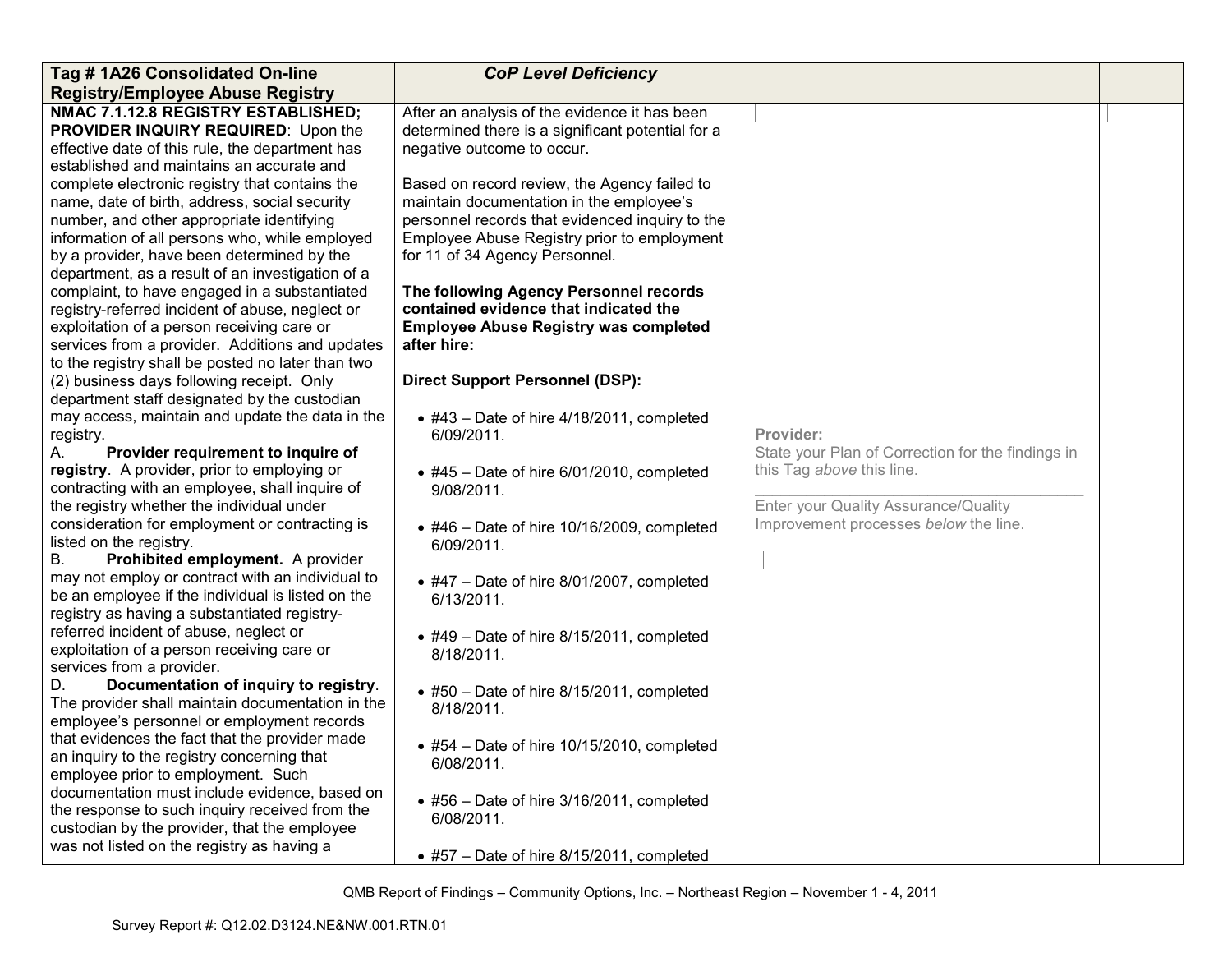| substantiated registry-referred incident of abuse, | 8/18/2011.                                         |  |
|----------------------------------------------------|----------------------------------------------------|--|
| neglect or exploitation.                           |                                                    |  |
| Documentation for other staff. With<br>Е.          | $\bullet$ #61 – Date of hire 10/06/2011, completed |  |
| respect to all employed or contracted individuals  | 10/14/2011.                                        |  |
| providing direct care who are licensed health      |                                                    |  |
| care professionals or certified nurse aides, the   | $\bullet$ #65 - Date of hire 10/06/2011, completed |  |
| provider shall maintain documentation reflecting   | 10/12/2011.                                        |  |
| the individual's current licensure as a health     |                                                    |  |
| care professional or current certification as a    |                                                    |  |
|                                                    |                                                    |  |
| nurse aide.                                        |                                                    |  |
| F.<br><b>Consequences of noncompliance.</b>        |                                                    |  |
| The department or other governmental agency        |                                                    |  |
| having regulatory enforcement authority over a     |                                                    |  |
| provider may sanction a provider in accordance     |                                                    |  |
| with applicable law if the provider fails to make  |                                                    |  |
| an appropriate and timely inquiry of the registry, |                                                    |  |
| or fails to maintain evidence of such inquiry, in  |                                                    |  |
| connection with the hiring or contracting of an    |                                                    |  |
| employee; or for employing or contracting any      |                                                    |  |
| person to work as an employee who is listed on     |                                                    |  |
| the registry. Such sanctions may include a         |                                                    |  |
| directed plan of correction, civil monetary        |                                                    |  |
|                                                    |                                                    |  |
| penalty not to exceed five thousand dollars        |                                                    |  |
| (\$5000) per instance, or termination or non-      |                                                    |  |
| renewal of any contract with the department or     |                                                    |  |
| other governmental agency.                         |                                                    |  |
|                                                    |                                                    |  |
| Developmental Disabilities (DD) Waiver Service     |                                                    |  |
| Standards effective 4/1/2007                       |                                                    |  |
| <b>Chapter 1.IV. General Provider</b>              |                                                    |  |
| Requirements. D. Criminal History                  |                                                    |  |
| Screening: All personnel shall be screened by      |                                                    |  |
| the Provider Agency in regard to the employee's    |                                                    |  |
| qualifications, references, and employment         |                                                    |  |
| history, prior to employment. All Provider         |                                                    |  |
|                                                    |                                                    |  |
| Agencies shall comply with the Criminal Records    |                                                    |  |
| Screening for Caregivers 7.1.12 NMAC and           |                                                    |  |
| Employee Abuse Registry 7.1.12 NMAC as             |                                                    |  |
| required by the Department of Health, Division     |                                                    |  |
| of Health Improvement.                             |                                                    |  |
|                                                    |                                                    |  |
|                                                    |                                                    |  |
|                                                    |                                                    |  |
|                                                    |                                                    |  |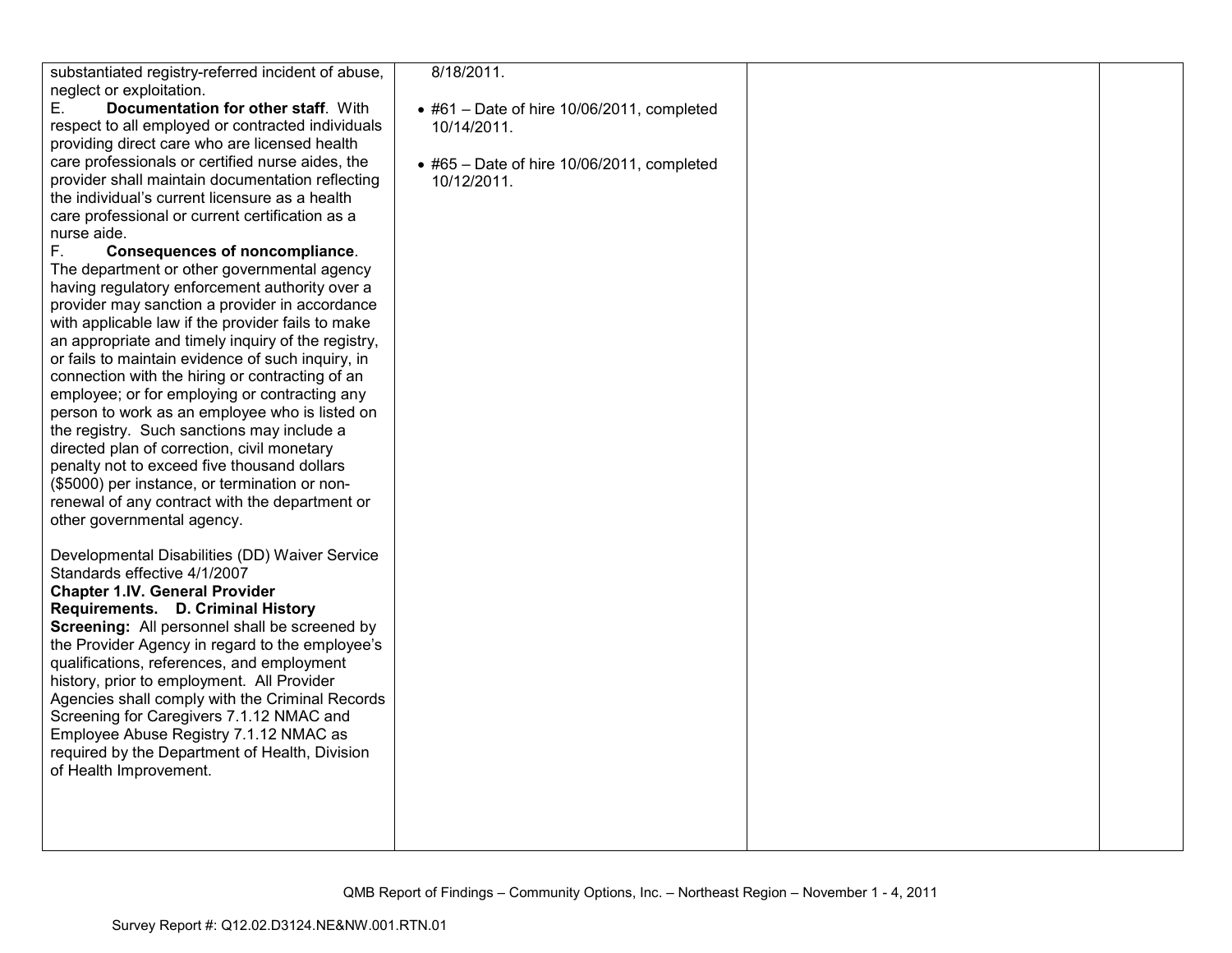| Tag # 1A28.1 Incident Mgt. System -                                                                                                                                                                                                                                                                                                                                                                                                                                                                                                                                                                                                                                                                                                                                                                                                                                                                                                                                                                                                                                                                                                                                                                                                                                                                                                                                                                                                                                                                                                                                                                                                                                                                                                                                                                                                                                                                                                                                         | <b>Standard Level Deficiency</b>                                                                                                                                                                                                                                                                                                                                                                                                                                                                                                                                                                                                                                                                                                                                                                                                      |                                                                                                                                                                              |  |
|-----------------------------------------------------------------------------------------------------------------------------------------------------------------------------------------------------------------------------------------------------------------------------------------------------------------------------------------------------------------------------------------------------------------------------------------------------------------------------------------------------------------------------------------------------------------------------------------------------------------------------------------------------------------------------------------------------------------------------------------------------------------------------------------------------------------------------------------------------------------------------------------------------------------------------------------------------------------------------------------------------------------------------------------------------------------------------------------------------------------------------------------------------------------------------------------------------------------------------------------------------------------------------------------------------------------------------------------------------------------------------------------------------------------------------------------------------------------------------------------------------------------------------------------------------------------------------------------------------------------------------------------------------------------------------------------------------------------------------------------------------------------------------------------------------------------------------------------------------------------------------------------------------------------------------------------------------------------------------|---------------------------------------------------------------------------------------------------------------------------------------------------------------------------------------------------------------------------------------------------------------------------------------------------------------------------------------------------------------------------------------------------------------------------------------------------------------------------------------------------------------------------------------------------------------------------------------------------------------------------------------------------------------------------------------------------------------------------------------------------------------------------------------------------------------------------------------|------------------------------------------------------------------------------------------------------------------------------------------------------------------------------|--|
| <b>Personnel Training</b>                                                                                                                                                                                                                                                                                                                                                                                                                                                                                                                                                                                                                                                                                                                                                                                                                                                                                                                                                                                                                                                                                                                                                                                                                                                                                                                                                                                                                                                                                                                                                                                                                                                                                                                                                                                                                                                                                                                                                   |                                                                                                                                                                                                                                                                                                                                                                                                                                                                                                                                                                                                                                                                                                                                                                                                                                       |                                                                                                                                                                              |  |
| NMAC 7.1.13.10 INCIDENT MANAGEMENT<br><b>SYSTEM REQUIREMENTS:</b><br>A. General: All licensed health care facilities<br>and community based service providers shall<br>establish and maintain an incident management<br>system, which emphasizes the principles of<br>prevention and staff involvement. The licensed<br>health care facility or community based service<br>provider shall ensure that the incident<br>management system policies and procedures<br>requires all employees to be competently trained<br>to respond to, report, and document incidents in<br>a timely and accurate manner.<br>D. Training Documentation: All licensed<br>health care facilities and community based<br>service providers shall prepare training<br>documentation for each employee to include a<br>signed statement indicating the date, time, and<br>place they received their incident management<br>reporting instruction. The licensed health care<br>facility and community based service provider<br>shall maintain documentation of an employee's<br>training for a period of at least twelve (12)<br>months, or six (6) months after termination of an<br>employee's employment. Training curricula shall<br>be kept on the provider premises and made<br>available on request by the department. Training<br>documentation shall be made available<br>immediately upon a division representative's<br>request. Failure to provide employee training<br>documentation shall subject the licensed health<br>care facility or community based service<br>provider to the penalties provided for in this rule.<br><b>Policy Title: Training Requirements for Direct</b><br>Service Agency Staff Policy - Eff. March 1,<br>2007<br><b>II. POLICY STATEMENTS:</b><br>A. Individuals shall receive services from<br>competent and qualified staff.<br>C. Staff shall complete training on DOH-<br>approved incident reporting procedures in<br>accordance with 7 NMAC 1.13. | Based on record review and interview, the<br>Agency failed to provide documentation verifying<br>completion of Incident Management Training for<br>3 of 34 Agency Personnel.<br><b>Direct Support Personnel (DSP):</b><br>• Incident Management Training (Abuse,<br>Neglect & Misappropriation of Consumers'<br>Property) (#41 & 46)<br>When Direct Support Personnel were asked<br>what two State Agencies must be contacted<br>when there is suspected Abuse, Neglect &<br><b>Misappropriation of Consumers' Property,</b><br>the following was reported:<br>• DSP #46 stated, "Not off the top of my head."<br>DSP was not able to identify the two State<br>Agencies as APS & DHI.<br>• DSP #55 stated, "I would call my supervisor<br>and Case Manager." DSP was not able to<br>identify the two State Agencies as APS &<br>DHI. | Provider:<br>State your Plan of Correction for the findings in<br>this Tag above this line.<br>Enter your Quality Assurance/Quality<br>Improvement processes below the line. |  |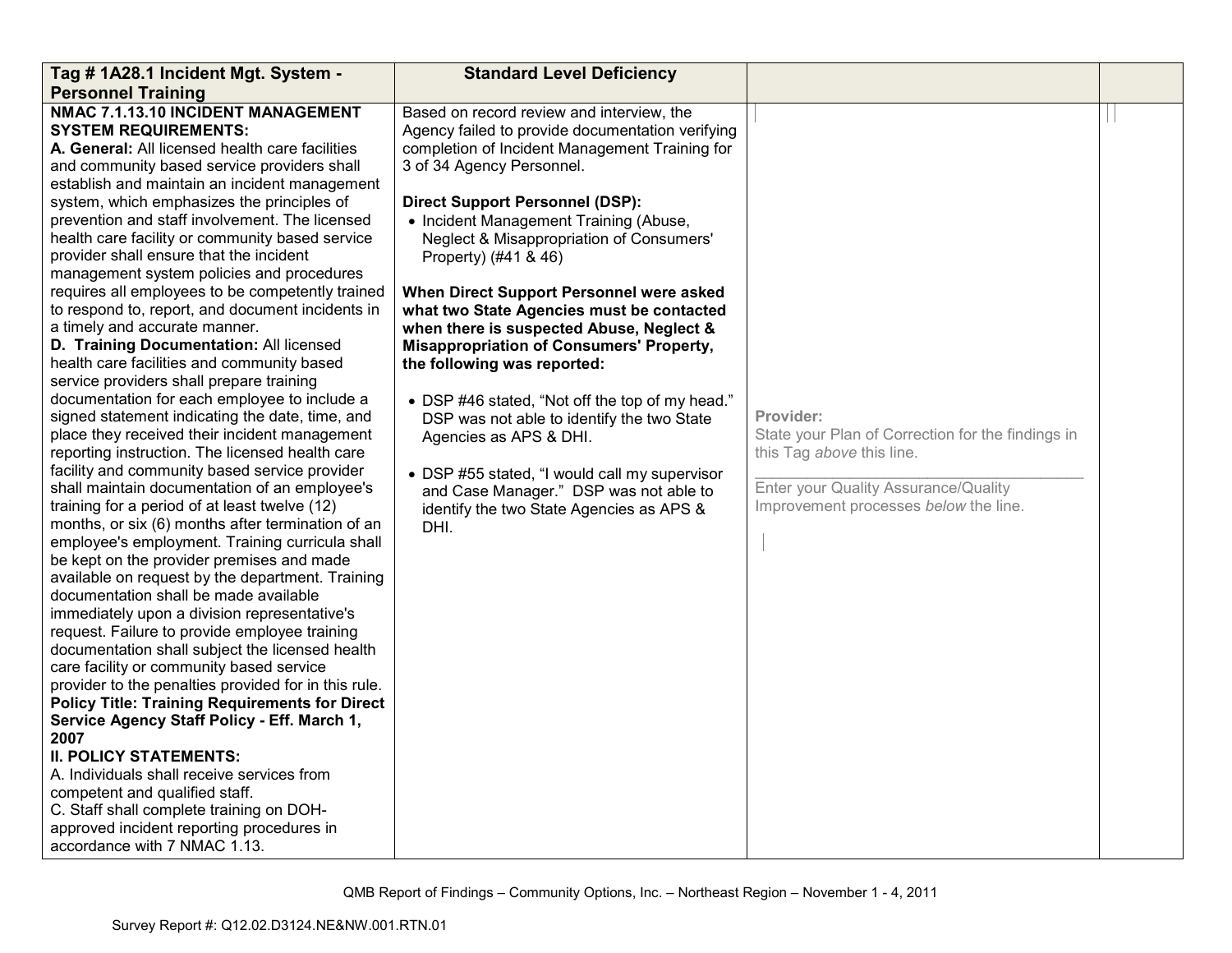| Tag # 1A37 Individual Specific Training                                                                                                                                                                                                                                                                                                                                                                                                                                                                                                                                                                                                                                                                                                                                                                                                                                                                                                                                                                                                                                                                                                                                                                                                                                                                                                                                                                                                                                                                                              | <b>Standard Level Deficiency</b>                                                                                                                                                                                                                                                                           |                                                                                                                                                                              |  |
|--------------------------------------------------------------------------------------------------------------------------------------------------------------------------------------------------------------------------------------------------------------------------------------------------------------------------------------------------------------------------------------------------------------------------------------------------------------------------------------------------------------------------------------------------------------------------------------------------------------------------------------------------------------------------------------------------------------------------------------------------------------------------------------------------------------------------------------------------------------------------------------------------------------------------------------------------------------------------------------------------------------------------------------------------------------------------------------------------------------------------------------------------------------------------------------------------------------------------------------------------------------------------------------------------------------------------------------------------------------------------------------------------------------------------------------------------------------------------------------------------------------------------------------|------------------------------------------------------------------------------------------------------------------------------------------------------------------------------------------------------------------------------------------------------------------------------------------------------------|------------------------------------------------------------------------------------------------------------------------------------------------------------------------------|--|
| Developmental Disabilities (DD) Waiver Service<br>Standards effective 4/1/2007<br><b>CHAPTER 1 IV. GENERAL REQUIREMENTS</b><br>FOR PROVIDER AGENCY SERVICE<br><b>PERSONNEL:</b> The objective of this section is to<br>establish personnel standards for DD Medicaid<br>Waiver Provider Agencies for the following<br>services: Community Living Supports,<br>Community Inclusion Services, Respite,<br>Substitute Care and Personal Support<br>Companion Services. These standards apply to<br>all personnel who provide services, whether<br>directly employed or subcontracting with the<br>Provider Agency. Additional personnel<br>requirements and qualifications may be<br>applicable for specific service standards.<br>C. Orientation and Training Requirements:<br>Orientation and training for direct support staff<br>and his or her supervisors shall comply with the<br>DDSD/DOH Policy Governing the Training<br>Requirements for Direct Support Staff and<br><b>Internal Service Coordinators Serving</b><br>Individuals with Developmental Disabilities to<br>include the following:<br>(2) Individual-specific training for each<br>individual under his or her direct care, as<br>described in the individual service plan,<br>prior to working alone with the individual.<br>Department of Health (DOH) Developmental<br><b>Disabilities Supports Division (DDSD) Policy</b><br>- Policy Title: Training Requirements for<br>Direct Service Agency Staff Policy - Eff.<br>March 1, 2007 - II. POLICY STATEMENTS: | Based on record review, the Agency failed to<br>ensure that Individual Specific Training<br>requirements were met for 1 of 34 Agency<br>Personnel.<br>Review of personnel records found no evidence<br>of the following:<br><b>Direct Support Personnel (DSP):</b><br>• Individual Specific Training (#44) | Provider:<br>State your Plan of Correction for the findings in<br>this Tag above this line.<br>Enter your Quality Assurance/Quality<br>Improvement processes below the line. |  |
| A. Individuals shall receive services from<br>competent and qualified staff.<br><b>B.</b> Staff shall complete individual-specific<br>(formerly known as "Addendum B") training<br>requirements in accordance with the<br>specifications described in the individual service<br>plan (ISP) of each individual served.                                                                                                                                                                                                                                                                                                                                                                                                                                                                                                                                                                                                                                                                                                                                                                                                                                                                                                                                                                                                                                                                                                                                                                                                                |                                                                                                                                                                                                                                                                                                            |                                                                                                                                                                              |  |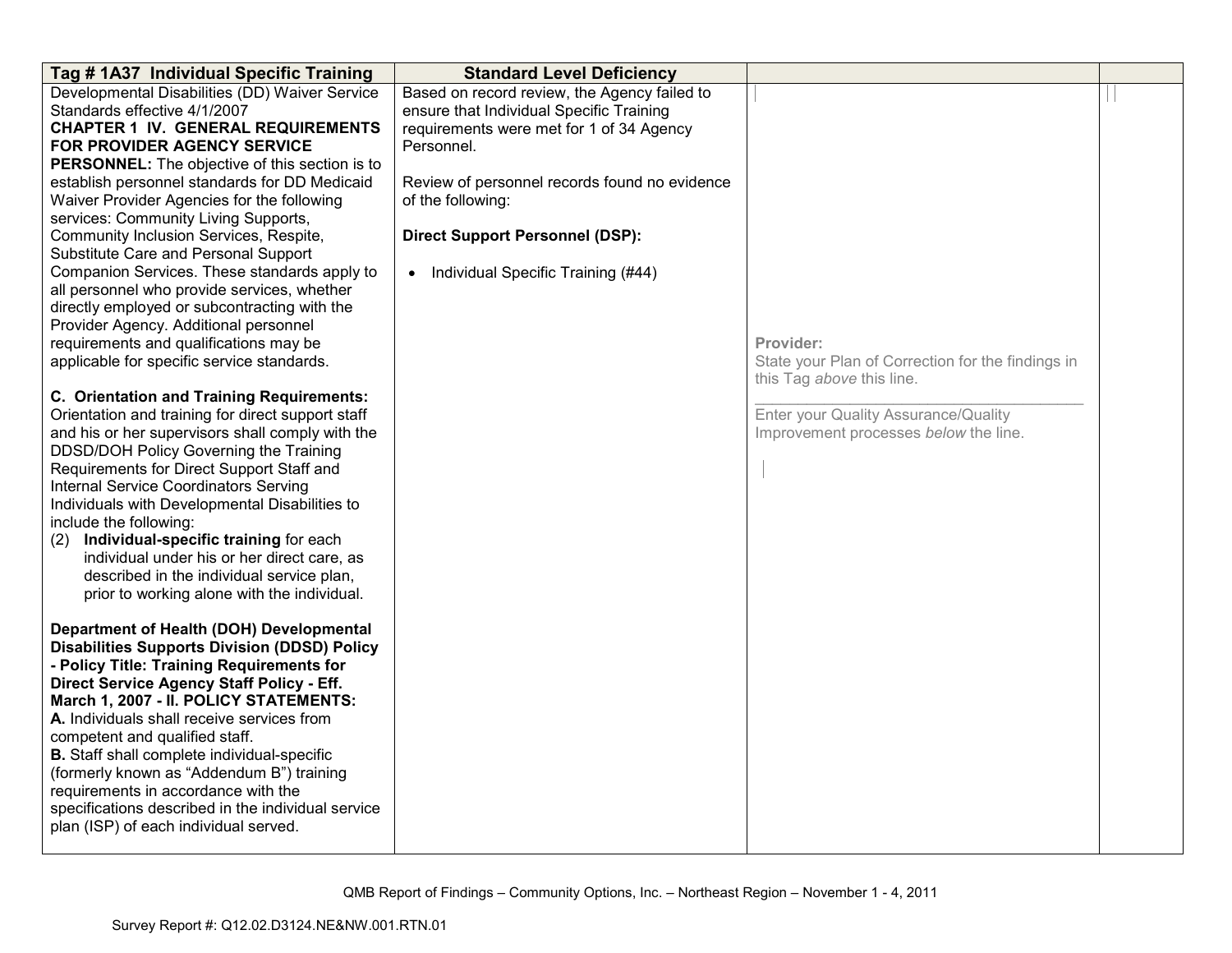| <b>Standard of Care</b>                                                                                                                                                                                                                                                                                                                                                                                                                                                                                                                                                                                                                                                                                                                                                                                                                                                                                                                                                                                                                                                                                                                                                                                                                                                                                                                                                                                                                                                                                                             | <b>Deficiencies</b>                                                                                                                                                                                                                                                                                                              | <b>Agency Plan of Correction, On-going</b><br><b>QA/QI &amp; Responsible Party</b>                                                                                           | <b>Date</b><br><b>Due</b> |
|-------------------------------------------------------------------------------------------------------------------------------------------------------------------------------------------------------------------------------------------------------------------------------------------------------------------------------------------------------------------------------------------------------------------------------------------------------------------------------------------------------------------------------------------------------------------------------------------------------------------------------------------------------------------------------------------------------------------------------------------------------------------------------------------------------------------------------------------------------------------------------------------------------------------------------------------------------------------------------------------------------------------------------------------------------------------------------------------------------------------------------------------------------------------------------------------------------------------------------------------------------------------------------------------------------------------------------------------------------------------------------------------------------------------------------------------------------------------------------------------------------------------------------------|----------------------------------------------------------------------------------------------------------------------------------------------------------------------------------------------------------------------------------------------------------------------------------------------------------------------------------|------------------------------------------------------------------------------------------------------------------------------------------------------------------------------|---------------------------|
|                                                                                                                                                                                                                                                                                                                                                                                                                                                                                                                                                                                                                                                                                                                                                                                                                                                                                                                                                                                                                                                                                                                                                                                                                                                                                                                                                                                                                                                                                                                                     |                                                                                                                                                                                                                                                                                                                                  | CMS Assurance – Health and Welfare – The state, on an ongoing basis, identifies, addresses and seeks to prevent occurrences of                                               |                           |
| needed healthcare services in a timely manner.                                                                                                                                                                                                                                                                                                                                                                                                                                                                                                                                                                                                                                                                                                                                                                                                                                                                                                                                                                                                                                                                                                                                                                                                                                                                                                                                                                                                                                                                                      |                                                                                                                                                                                                                                                                                                                                  | abuse, neglect and exploitation. Individuals shall be afforded their basic human rights. The provider supports individuals to access                                         |                           |
| Tag #1A15.1 Nurse Availability                                                                                                                                                                                                                                                                                                                                                                                                                                                                                                                                                                                                                                                                                                                                                                                                                                                                                                                                                                                                                                                                                                                                                                                                                                                                                                                                                                                                                                                                                                      | <b>Standard Level Deficiency</b>                                                                                                                                                                                                                                                                                                 |                                                                                                                                                                              |                           |
| Developmental Disabilities (DD) Waiver<br>Service Standards effective 4/1/2007<br>Chapter 1. III. E. (1 - 4) CHAPTER 1. III.<br>PROVIDER AGENCY DOCUMENTATION OF<br><b>SERVICE DELIVERY AND LOCATION</b><br>E. Healthcare Documentation by Nurses<br>For Community Living Services, Community<br><b>Inclusion Services and Private Duty Nursing</b><br>Services: Nursing services must be available<br>as needed and documented for Provider<br>Agencies delivering Community Living<br>Services, Community Inclusion Services and<br>Private Duty Nursing Services.<br><b>NEW MEXICO NURSING PRACTICE ACT</b><br><b>CHAPTER 61, ARTICLE 3</b><br>"licensed practical nursing" means the<br>practice of a directed scope of nursing<br>requiring basic knowledge of the biological,<br>physical, social and behavioral sciences and<br>nursing procedures, which practice is at the<br>direction of a registered nurse, physician or<br>dentist licensed to practice in this state. This<br>practice includes but is not limited to:<br>(1) contributing to the assessment of the health<br>status of individuals, families and communities;<br>(2) participating in the development and<br>modification of the plan of care;<br>(3) implementing appropriate aspects of the<br>plan of care commensurate with education and<br>verified competence;<br>(4) collaborating with other health care<br>professionals in the management of health<br>care; and<br>(5) participating in the evaluation of responses<br>to interventions; | Based on interview, the Agency failed to ensure<br>nursing services were available as needed for 2<br>of 7 individuals.<br><b>When Direct Service Professionals (DSP)</b><br>were asked about the availability of their<br>agency nurse, the following was reported:<br>• DSP #55 stated, "I don't know." (Individual<br>#4 & 5) | Provider:<br>State your Plan of Correction for the findings in<br>this Tag above this line.<br>Enter your Quality Assurance/Quality<br>Improvement processes below the line. |                           |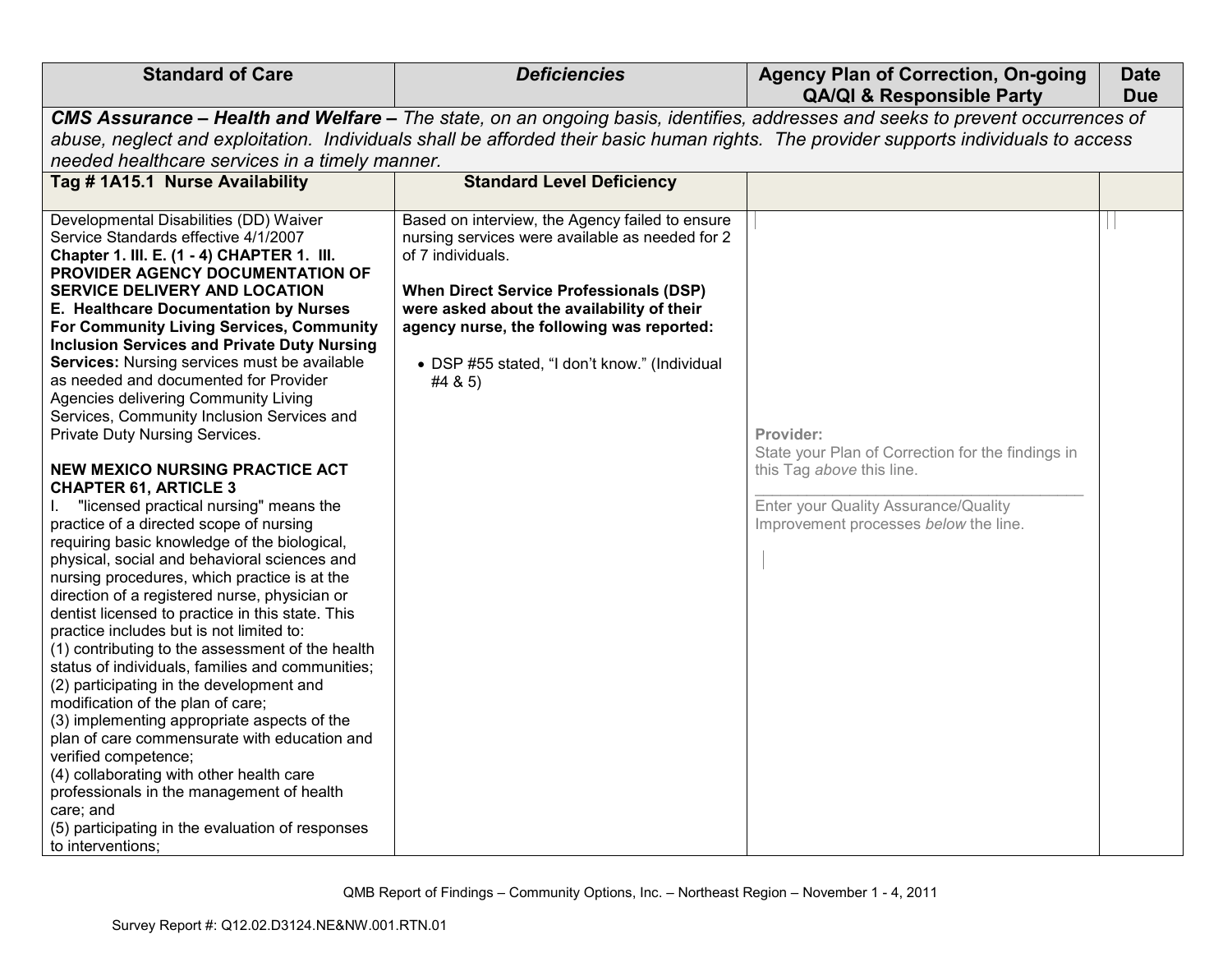| Tag # 1A15.2 & 5109 - Healthcare                                                                                                                                                                                                                                                                                                                                           | <b>Standard Level Deficiency</b>                                                                                                                                                                                                                               |                                                                                                                                     |  |
|----------------------------------------------------------------------------------------------------------------------------------------------------------------------------------------------------------------------------------------------------------------------------------------------------------------------------------------------------------------------------|----------------------------------------------------------------------------------------------------------------------------------------------------------------------------------------------------------------------------------------------------------------|-------------------------------------------------------------------------------------------------------------------------------------|--|
| <b>Documentation</b>                                                                                                                                                                                                                                                                                                                                                       |                                                                                                                                                                                                                                                                |                                                                                                                                     |  |
| Developmental Disabilities (DD) Waiver<br>Service Standards effective 4/1/2007<br><b>CHAPTER 1. III. PROVIDER AGENCY</b><br><b>DOCUMENTATION OF SERVICE DELIVERY</b><br><b>AND LOCATION - Healthcare</b>                                                                                                                                                                   | Based on record review, the Agency failed to<br>maintain the required documentation in the<br>Individuals Agency Record as required per<br>standard for 4 of 7 individual                                                                                      |                                                                                                                                     |  |
| <b>Documentation by Nurses For Community</b><br><b>Living Services, Community Inclusion</b><br><b>Services and Private Duty Nursing</b>                                                                                                                                                                                                                                    | The following were not found, incomplete and/or<br>not current:                                                                                                                                                                                                |                                                                                                                                     |  |
| Services: Nursing services must be available<br>as needed and documented for Provider<br>Agencies delivering Community Living                                                                                                                                                                                                                                              | • Medication Administration Assessment Tool<br>(#10)                                                                                                                                                                                                           |                                                                                                                                     |  |
| Services, Community Inclusion Services and<br>Private Duty Nursing Services.                                                                                                                                                                                                                                                                                               | • Aspiration Risk Screening Tool (#4 & 7)                                                                                                                                                                                                                      |                                                                                                                                     |  |
| Chapter 1. III. E. (1 - 4) (1) Documentation of                                                                                                                                                                                                                                                                                                                            | • Healthcare Passport (#5, 7 & 10)                                                                                                                                                                                                                             |                                                                                                                                     |  |
| nursing assessment activities<br>(a) The following hierarchy shall be used to<br>determine which provider agency is<br>responsible for completion of the HAT and<br>MAAT and related subsequent planning and<br>training:                                                                                                                                                  | • Special Health Care Needs:<br>• Nutritional Plan<br>° Individual #4 - As indicated by the IST<br>section of ISP the individual is required to<br>have a plan. No evidence of a plan found.                                                                   | Provider:<br>State your Plan of Correction for the findings in<br>this Tag above this line.<br>Enter your Quality Assurance/Quality |  |
| (i) Community living services provider<br>agency;<br>(ii) Private duty nursing provider agency;<br>(iii) Adult habilitation provider agency;<br>(iv) Community access provider agency; and<br>(v) Supported employment provider agency.<br>(b) The provider agency must arrange for their                                                                                  | • Health Care Plans<br>• Respiratory<br>Individual #5 - According to Electronic<br><b>Comprehensive Heath Assessment Tool</b><br>the individual is required to have a plan. No<br>evidence of a plan found.                                                    | Improvement processes below the line.                                                                                               |  |
| nurse to complete the Health Assessment Tool<br>(HAT) and the Medication Administration<br>Assessment Tool (MAAT) on at least an annual<br>basis for each individual receiving community<br>living, community inclusion or private duty<br>nursing services, unless the provider agency                                                                                    | • Gastro Intestinal (Constipation)<br>° Individual #10 - According to Electronic<br><b>Comprehensive Heath Assessment Tool</b><br>the individual is required to have a plan. No<br>evidence of a plan found.                                                   |                                                                                                                                     |  |
| arranges for the individual's Primary Care<br>Practitioner (PCP) to voluntarily complete these<br>assessments in lieu of the agency nurse.<br>Agency nurses may also complete these<br>assessments in collaboration with the Primary<br>Care Practitioner if they believe such<br>consultation is necessary for an accurate<br>assessment. Family Living Provider Agencies | • Crisis Plans/Medical Emergency<br><b>Response Plans</b><br>• Respiratory<br><sup>o</sup> Individual #5 - According to Electronic<br><b>Comprehensive Heath Assessment Tool</b><br>the individual is required to have a plan. No<br>evidence of a plan found. |                                                                                                                                     |  |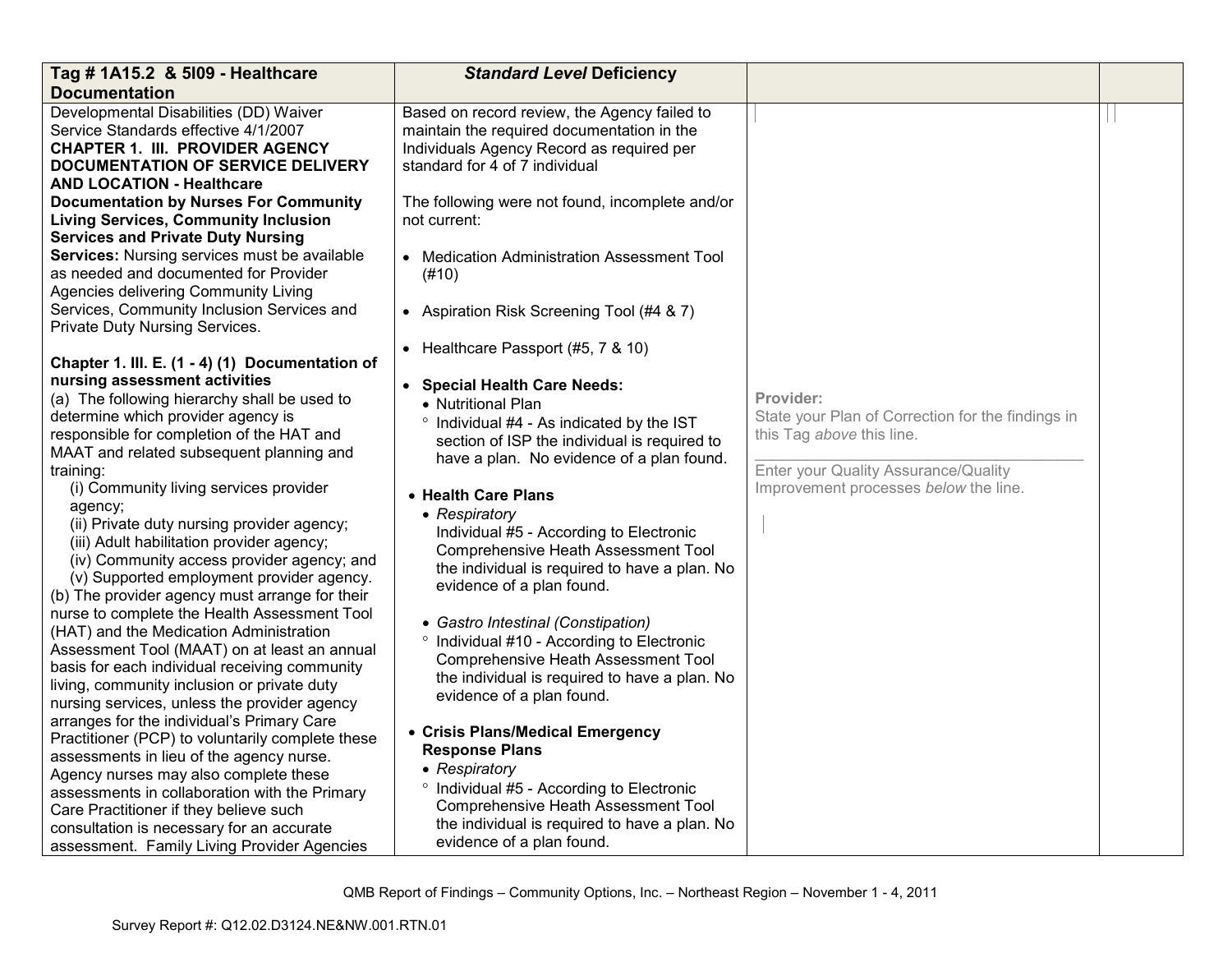| have the option of having the subcontracted       |  |  |
|---------------------------------------------------|--|--|
| caregiver complete the HAT instead of the         |  |  |
| nurse or PCP, if the caregiver is comfortable     |  |  |
| doing so. However, the agency nurse must be       |  |  |
| available to assist the caregiver upon request.   |  |  |
| (c) For newly allocated individuals, the HAT      |  |  |
| and the MAAT must be completed within             |  |  |
| seventy-two (72) hours of admission into direct   |  |  |
| services or two weeks following the initial ISP,  |  |  |
| whichever comes first.                            |  |  |
| (d) For individuals already in services, the HAT  |  |  |
| and the MAAT must be completed at least           |  |  |
| fourteen (14) days prior to the annual ISP        |  |  |
| meeting and submitted to all members of the       |  |  |
| interdisciplinary team. The HAT must also be      |  |  |
| completed at the time of any significant change   |  |  |
| in clinical condition and upon return from any    |  |  |
| hospitalizations. In addition to annually, the    |  |  |
| MAAT must be completed at the time of any         |  |  |
| significant change in clinical condition, when a  |  |  |
| medication regime or route change requires        |  |  |
| delivery by licensed or certified staff, or when  |  |  |
| an individual has completed additional training   |  |  |
| designed to improve their skills to support self- |  |  |
| administration (see DDSD Medication               |  |  |
| Assessment and Delivery Policy).                  |  |  |
| (e) Nursing assessments conducted to              |  |  |
| determine current health status or to evaluate a  |  |  |
| change in clinical condition must be              |  |  |
| documented in a signed progress note that         |  |  |
| includes time and date as well as subjective      |  |  |
| information including the individual complaints,  |  |  |
| signs and symptoms noted by staff, family         |  |  |
| members or other team members; objective          |  |  |
| information including vital signs, physical       |  |  |
| examination, weight, and other pertinent data     |  |  |
| for the given situation (e.g., seizure frequency, |  |  |
| method in which temperature taken);               |  |  |
| assessment of the clinical status, and plan of    |  |  |
| action addressing relevant aspects of all active  |  |  |
| health problems and follow up on any              |  |  |
| recommendations of medical consultants.           |  |  |
| (2) Health related plans                          |  |  |
| (a) For individuals with chronic conditions that  |  |  |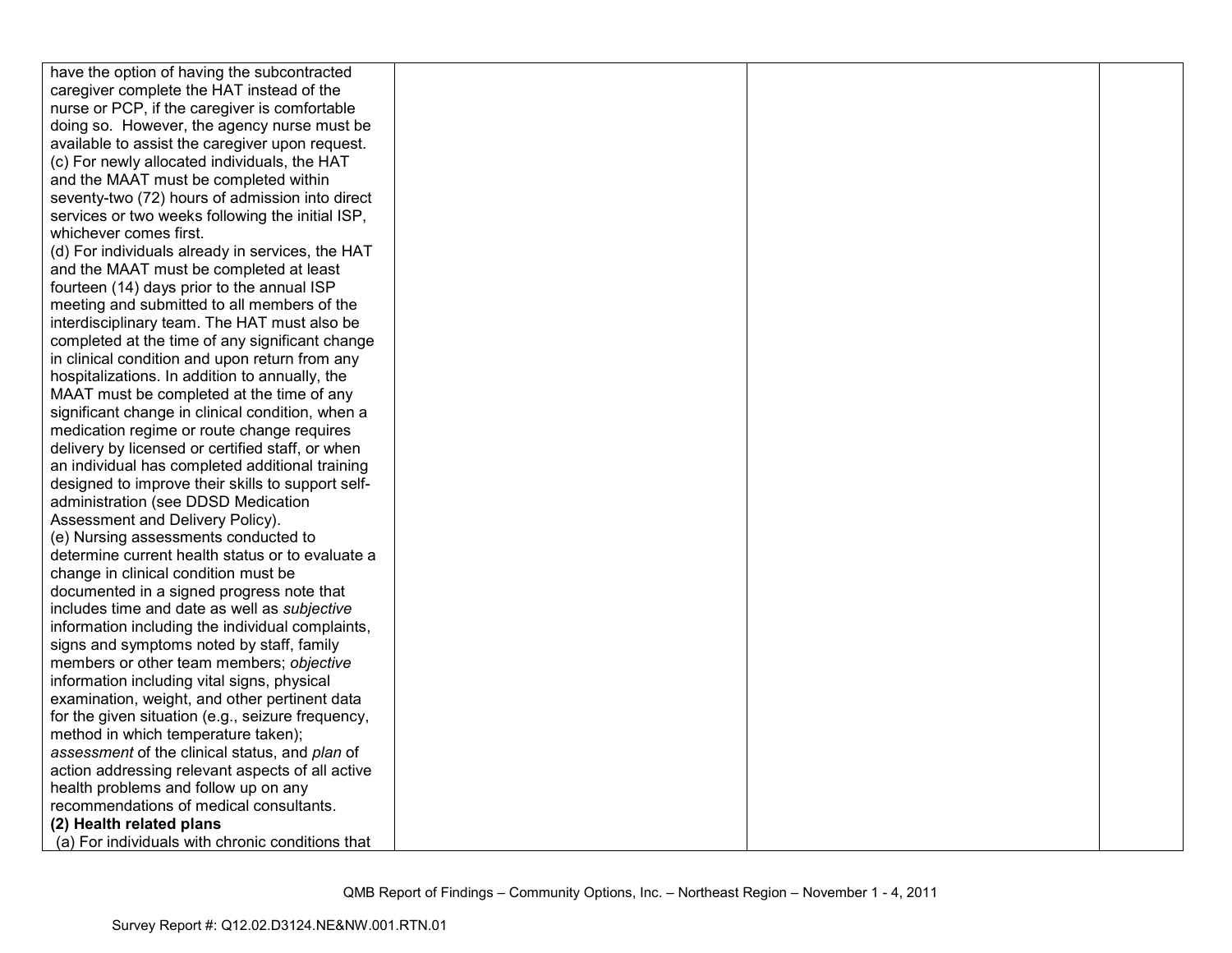| have the potential to exacerbate into a life-    |  |  |
|--------------------------------------------------|--|--|
| threatening situation, a medical crisis          |  |  |
| prevention and intervention plan must be         |  |  |
| written by the nurse or other appropriately      |  |  |
| designated healthcare professional.              |  |  |
| (b) Crisis prevention and intervention plans     |  |  |
| must be written in user-friendly language that   |  |  |
| is easily understood by those implementing       |  |  |
| the plan.                                        |  |  |
| (c) The nurse shall also document training       |  |  |
| regarding the crisis prevention and              |  |  |
| intervention plan delivered to agency staff and  |  |  |
| other team members, clearly indicating           |  |  |
| competency determination for each trainee.       |  |  |
| (d) If the individual receives services from     |  |  |
| separate agencies for community living and       |  |  |
| community inclusion services, nurses from        |  |  |
| each agency shall collaborate in the             |  |  |
| development of and training delivery for crisis  |  |  |
| prevention and intervention plans to assure      |  |  |
| maximum consistency across settings.             |  |  |
| (3) For all individuals with a HAT score of 4, 5 |  |  |
| or 6, the nurse shall develop a comprehensive    |  |  |
| healthcare plan that includes health related     |  |  |
| supports identified in the ISP (The healthcare   |  |  |
| plan is the equivalent of a nursing care plan;   |  |  |
| two separate documents are not required nor      |  |  |
| recommended):                                    |  |  |
| (a) Each healthcare plan must include a          |  |  |
| statement of the person's healthcare needs       |  |  |
| and list measurable goals to be achieved         |  |  |
| through implementation of the healthcare plan.   |  |  |
| Needs statements may be based upon               |  |  |
| supports needed for the individual to maintain   |  |  |
| a current strength, ability or skill related to  |  |  |
| their health, prevention measures, and/or        |  |  |
| supports needed to remediate, minimize or        |  |  |
| manage an existing health condition.             |  |  |
| (b) Goals must be measurable and shall be        |  |  |
| revised when an individual has met the goal      |  |  |
| and has the potential to attain additional goals |  |  |
| or no longer requires supports in order to       |  |  |
| maintain the goal.                               |  |  |
| (c) Approaches described in the plan shall be    |  |  |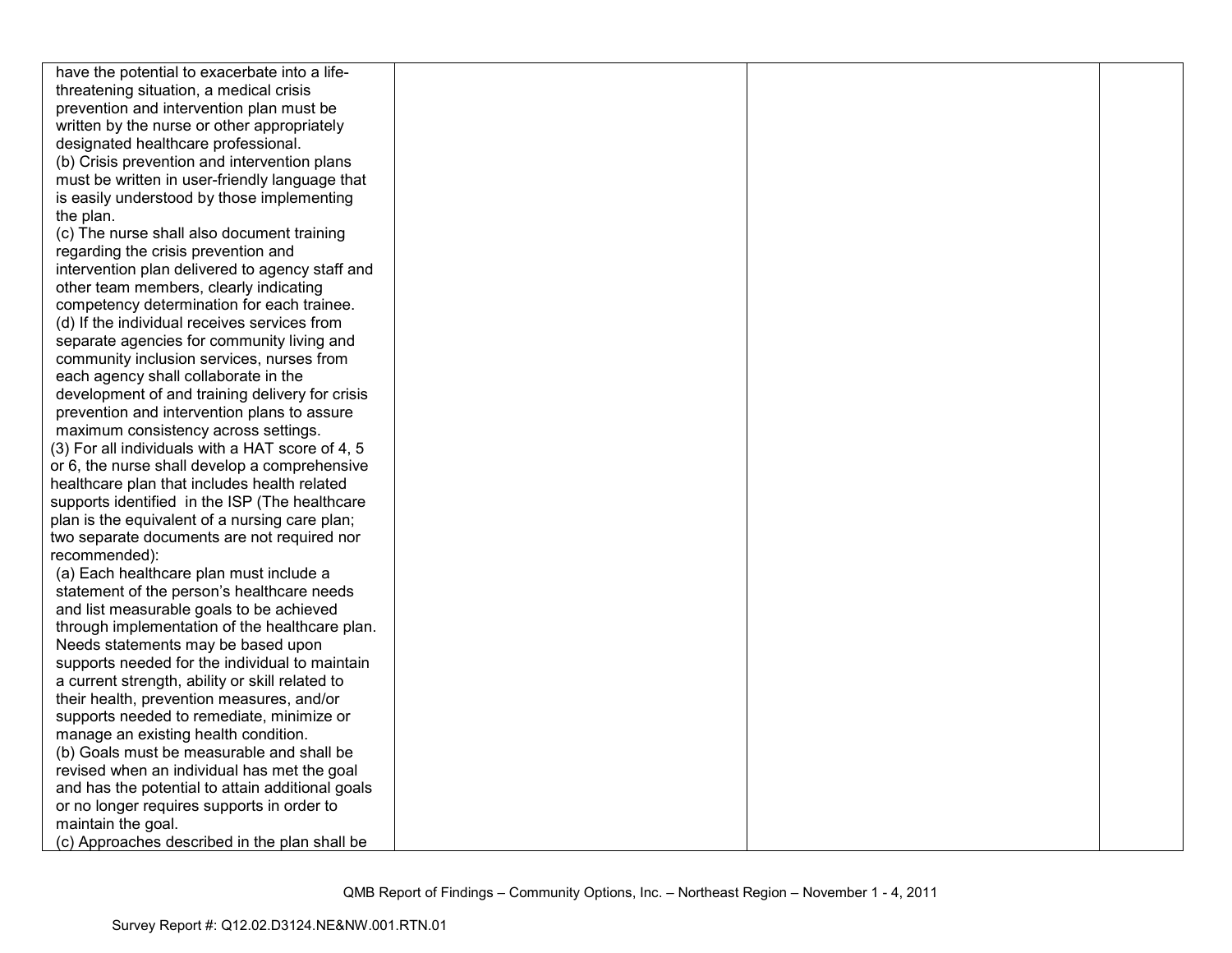| individualized to reflect the individual's unique |  |  |
|---------------------------------------------------|--|--|
| needs, provide guidance to the caregiver(s)       |  |  |
| and designed to support successful                |  |  |
| interactions. Some interventions may be           |  |  |
| carried out by staff, family members or other     |  |  |
| team members, and other interventions may         |  |  |
| be carried out directly by the nurse – persons    |  |  |
| responsible for each intervention shall be        |  |  |
| specified in the plan.                            |  |  |
| (d) Healthcare plans shall be written in          |  |  |
| language that will be easily understood by the    |  |  |
| person(s) identified as implementing the          |  |  |
| interventions.                                    |  |  |
| (e) The nurse shall also document training on     |  |  |
| the healthcare plan delivered to agency staff     |  |  |
| and other team members, clearly indicating        |  |  |
| competency determination for each trainee. If     |  |  |
| the individual receives services from separate    |  |  |
| agencies for community living and community       |  |  |
| inclusion services, nurses from each agency       |  |  |
| shall collaborate in the development of and       |  |  |
| training delivery for healthcare plans to assure  |  |  |
| maximum consistency across settings.              |  |  |
| (f) Healthcare plans must be updated to reflect   |  |  |
| relevant discharge orders whenever an             |  |  |
| individual returns to services following a        |  |  |
| hospitalization.                                  |  |  |
| (g) All crisis prevention and intervention plans  |  |  |
| and healthcare plans shall include the            |  |  |
| individual's name and date on each page and       |  |  |
| shall be signed by the author.                    |  |  |
| (h) Crisis prevention and intervention plans as   |  |  |
| well as healthcare plans shall be reviewed by     |  |  |
| the nurse at least quarterly, and updated as      |  |  |
| needed.                                           |  |  |
| (4) General Nursing Documentation                 |  |  |
| (a) The nurse shall complete legible and          |  |  |
| signed progress notes with date and time          |  |  |
| indicated that describe all interventions or      |  |  |
| interactions conducted with individuals served    |  |  |
| as well as all interactions with other healthcare |  |  |
| providers serving the individual. All             |  |  |
| interactions shall be documented whether they     |  |  |
| occur by phone or in person.                      |  |  |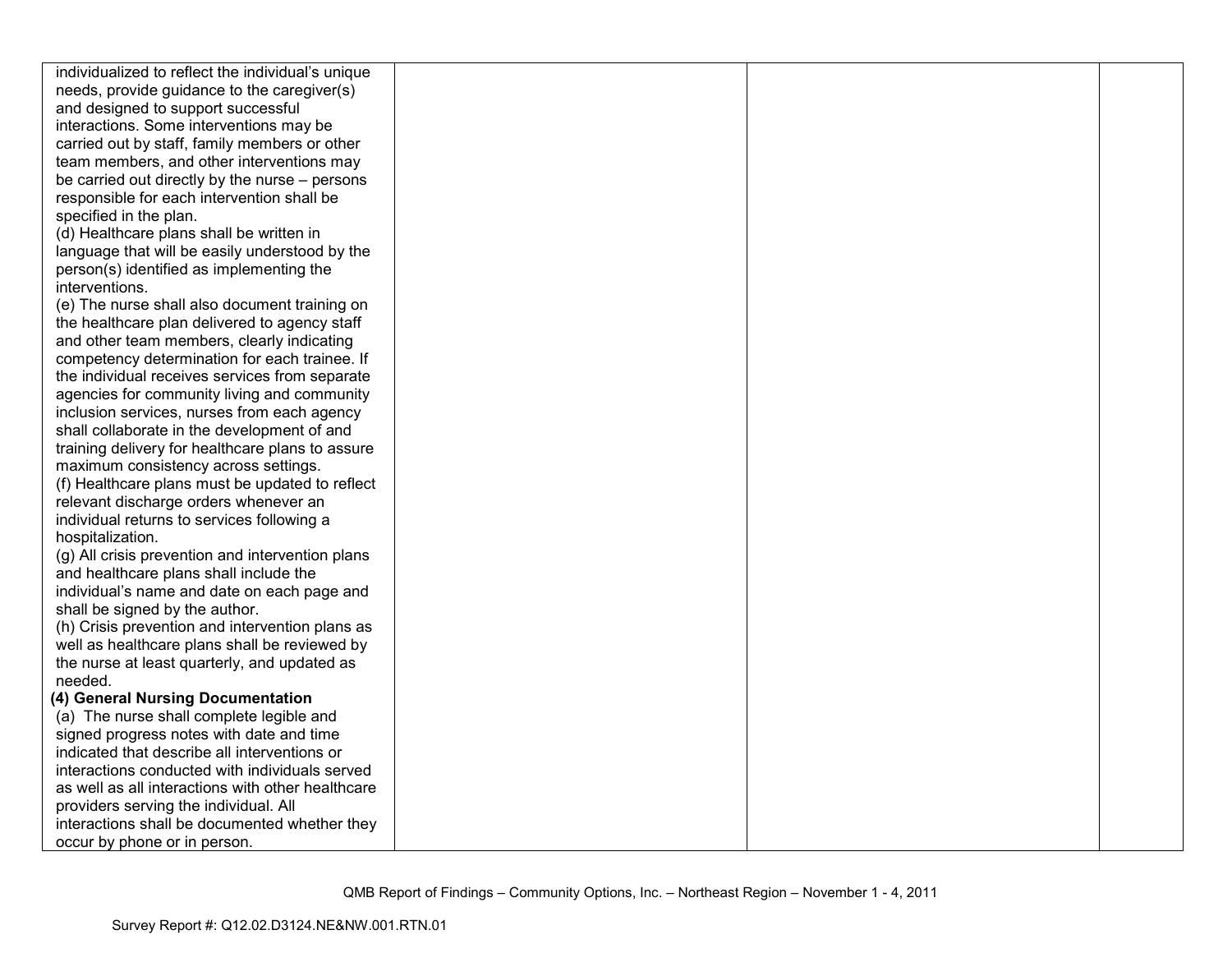| (b) For individuals with a HAT score of 4, 5 or<br>6, or who have identified health concerns in<br>their ISP, the nurse shall provide the<br>interdisciplinary team with a quarterly report<br>that indicates current health status and<br>progress to date on health related ISP desired<br>outcomes and action plans as well as<br>progress toward goals in the healthcare plan.                                                                                                |  |  |
|-----------------------------------------------------------------------------------------------------------------------------------------------------------------------------------------------------------------------------------------------------------------------------------------------------------------------------------------------------------------------------------------------------------------------------------------------------------------------------------|--|--|
| Developmental Disabilities (DD) Waiver<br>Service Standards effective 4/1/2007<br><b>CHAPTER 5 IV. COMMUNITY INCLUSION</b><br><b>SERVICES PROVIDER AGENCY</b><br><b>REQUIREMENTS</b><br><b>B. IDT Coordination</b><br>(1) Community Inclusion Services Provider<br>Agencies shall participate on the IDT as<br>specified in the ISP Regulations (7.26.5<br>NMAC), and shall ensure direct support staff<br>participation as needed to plan effectively for<br>the individual; and |  |  |
| (2) Coordinate with the IDT to ensure that<br>each individual participating in Community<br>Inclusion Services who has a score of 4, 5, or 6<br>on the HAT has a Health Care Plan developed<br>by a licensed nurse, and if applicable, a Crisis<br>Prevention/Intervention Plan.                                                                                                                                                                                                  |  |  |
| <b>Department of Health Developmental</b><br><b>Disabilities Supports Division Policy.</b><br><b>Medical Emergency Response Plan Policy</b><br>MERP-001 eff.8/1/2010                                                                                                                                                                                                                                                                                                              |  |  |
| F. The MERP shall be written in clear, jargon<br>free language and include at a minimum the<br>following information:<br>1. A brief, simple description of the condition<br>or illness.<br>2. A brief description of the most likely life<br>threatening complications that might occur and<br>what those complications may look like to an<br>observer.<br>3. A concise list of the most important                                                                               |  |  |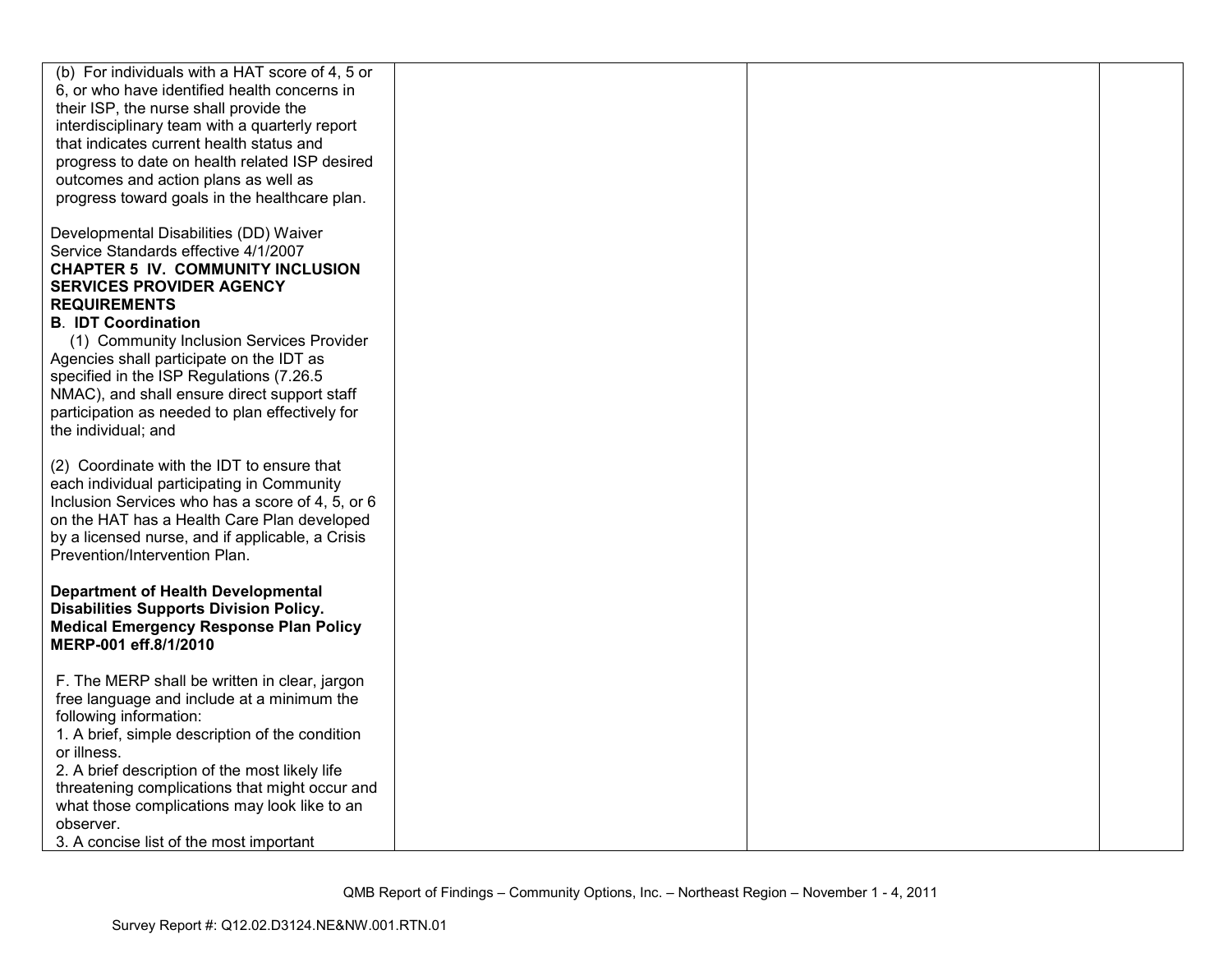| measures that may prevent the life threatening   |  |  |
|--------------------------------------------------|--|--|
| complication from occurring (e.g., avoiding      |  |  |
| allergens that trigger an asthma attack or       |  |  |
| making sure the person with diabetes has         |  |  |
| snacks with them to avoid hypoglycemia).         |  |  |
| 4. Clear, jargon free, step-by-step instructions |  |  |
| regarding the actions to be taken by direct      |  |  |
| support personnel (DSP) and/or others to         |  |  |
| intervene in the emergency, including criteria   |  |  |
| for when to call 911.                            |  |  |
| 5. Emergency contacts with phone numbers.        |  |  |
| 6. Reference to whether the individual has       |  |  |
| advance directives or not, and if so, where the  |  |  |
| advance directives are located.                  |  |  |
|                                                  |  |  |
|                                                  |  |  |
|                                                  |  |  |
|                                                  |  |  |
|                                                  |  |  |
|                                                  |  |  |
|                                                  |  |  |
|                                                  |  |  |
|                                                  |  |  |
|                                                  |  |  |
|                                                  |  |  |
|                                                  |  |  |
|                                                  |  |  |
|                                                  |  |  |
|                                                  |  |  |
|                                                  |  |  |
|                                                  |  |  |
|                                                  |  |  |
|                                                  |  |  |
|                                                  |  |  |
|                                                  |  |  |
|                                                  |  |  |
|                                                  |  |  |
|                                                  |  |  |
|                                                  |  |  |
|                                                  |  |  |
|                                                  |  |  |
|                                                  |  |  |
|                                                  |  |  |
|                                                  |  |  |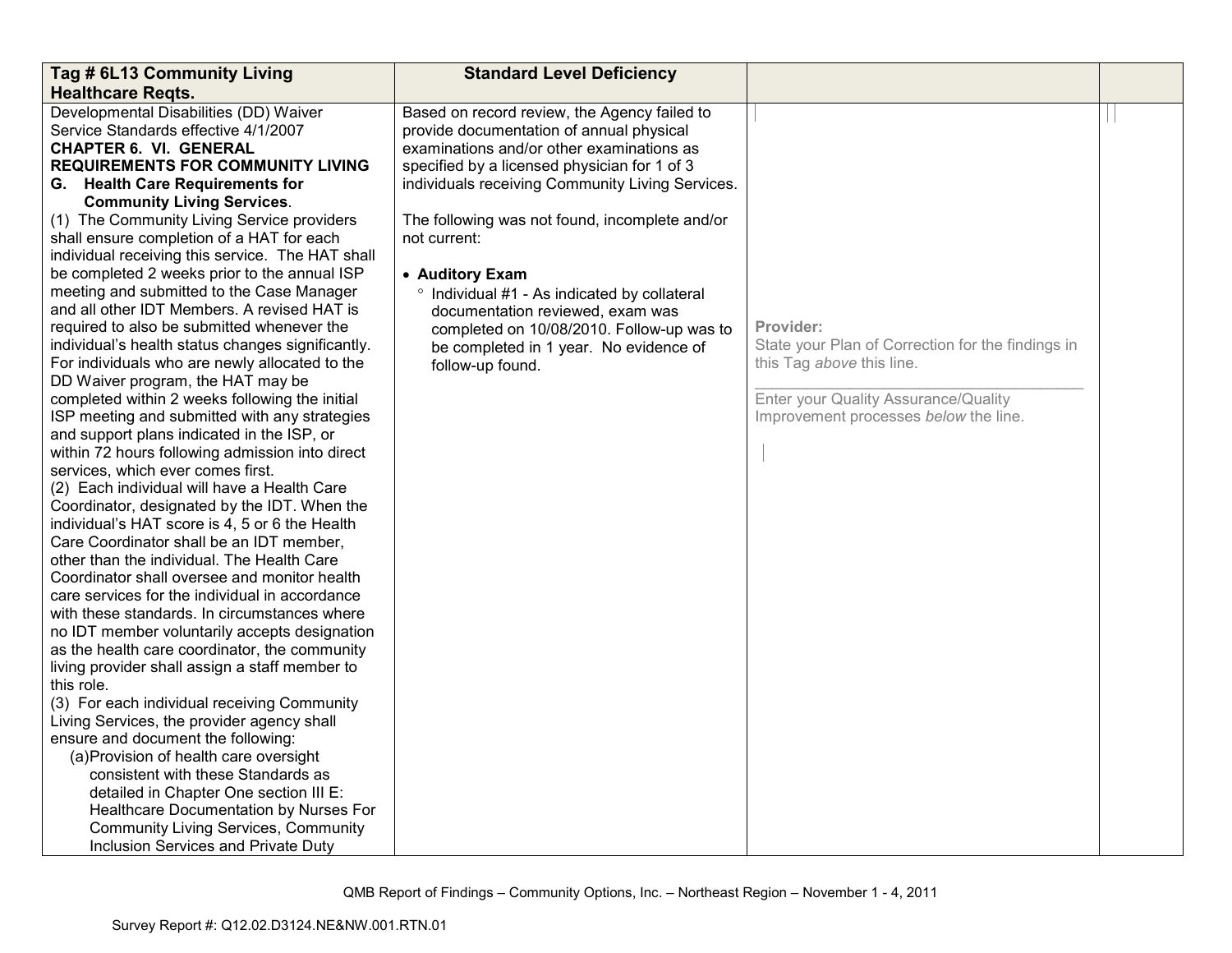| Nursing Services.                                |  |  |
|--------------------------------------------------|--|--|
| b) That each individual with a score of 4, 5,    |  |  |
| or 6 on the HAT, has a Health Care Plan          |  |  |
| developed by a licensed nurse.                   |  |  |
| (c) That an individual with chronic              |  |  |
| condition(s) with the potential to               |  |  |
| exacerbate into a life threatening               |  |  |
| condition, has Crisis Prevention/                |  |  |
| Intervention Plan(s) developed by a              |  |  |
| licensed nurse or other appropriate              |  |  |
| professional for each such condition.            |  |  |
| (4) That an average of 3 hours of documented     |  |  |
| nutritional counseling is available annually, if |  |  |
| recommended by the IDT.                          |  |  |
| (5) That the physical property and grounds are   |  |  |
| free of hazards to the individual's health and   |  |  |
| safety.                                          |  |  |
| (6) In addition, for each individual receiving   |  |  |
| Supported Living or Family Living Services, the  |  |  |
| provider shall verify and document the           |  |  |
| following:                                       |  |  |
| (a) The individual has a primary licensed        |  |  |
| physician;                                       |  |  |
| (b) The individual receives an annual            |  |  |
| physical examination and other                   |  |  |
| examinations as specified by a licensed          |  |  |
| physician;                                       |  |  |
| (c) The individual receives annual dental        |  |  |
| check-ups and other check-ups as                 |  |  |
| specified by a licensed dentist;                 |  |  |
| (d) The individual receives eye examinations     |  |  |
| as specified by a licensed optometrist or        |  |  |
| ophthalmologist; and                             |  |  |
| (e)Agency activities that occur as follow-up     |  |  |
| to medical appointments (e.g. treatment,         |  |  |
| visits to specialists, changes in                |  |  |
| medication or daily routine).                    |  |  |
|                                                  |  |  |
| NMAC 8.302.1.17 RECORD KEEPING AND               |  |  |
| <b>DOCUMENTATION REQUIREMENTS: A</b>             |  |  |
| provider must maintain all the records           |  |  |
| necessary to fully disclose the nature, quality, |  |  |
| amount and medical necessity of services         |  |  |
|                                                  |  |  |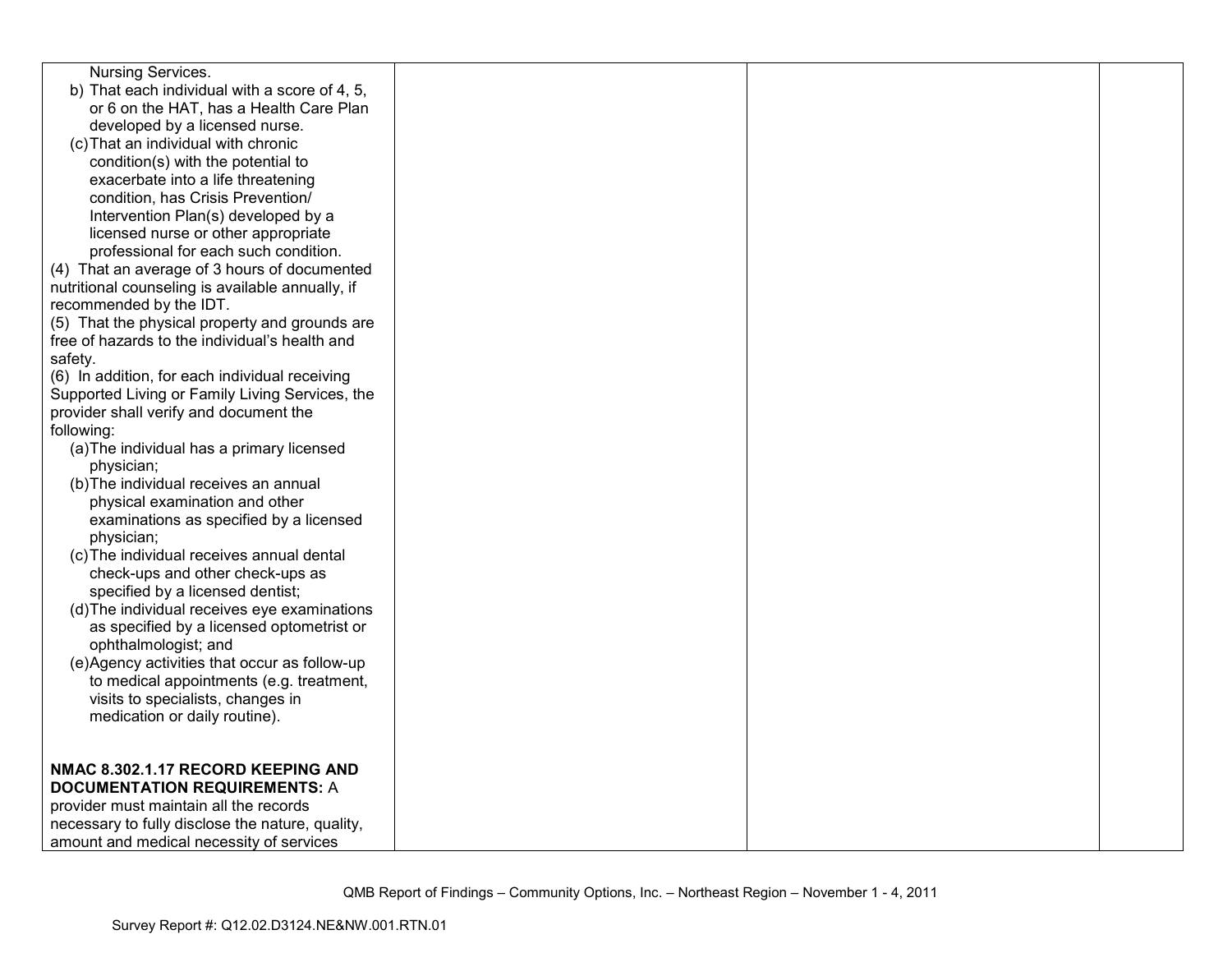| furnished to an eligible recipient who is                                                    |  |  |
|----------------------------------------------------------------------------------------------|--|--|
| currently receiving or who has received                                                      |  |  |
| services in the past.                                                                        |  |  |
| B. Documentation of test results: Results of<br>tests and services must be documented, which |  |  |
| includes results of laboratory and radiology                                                 |  |  |
| procedures or progress following therapy or                                                  |  |  |
| treatment.                                                                                   |  |  |
|                                                                                              |  |  |
|                                                                                              |  |  |
|                                                                                              |  |  |
|                                                                                              |  |  |
|                                                                                              |  |  |
|                                                                                              |  |  |
|                                                                                              |  |  |
|                                                                                              |  |  |
|                                                                                              |  |  |
|                                                                                              |  |  |
|                                                                                              |  |  |
|                                                                                              |  |  |
|                                                                                              |  |  |
|                                                                                              |  |  |
|                                                                                              |  |  |
|                                                                                              |  |  |
|                                                                                              |  |  |
|                                                                                              |  |  |
|                                                                                              |  |  |
|                                                                                              |  |  |
|                                                                                              |  |  |
|                                                                                              |  |  |
|                                                                                              |  |  |
|                                                                                              |  |  |
|                                                                                              |  |  |
|                                                                                              |  |  |
|                                                                                              |  |  |
|                                                                                              |  |  |
|                                                                                              |  |  |
|                                                                                              |  |  |
|                                                                                              |  |  |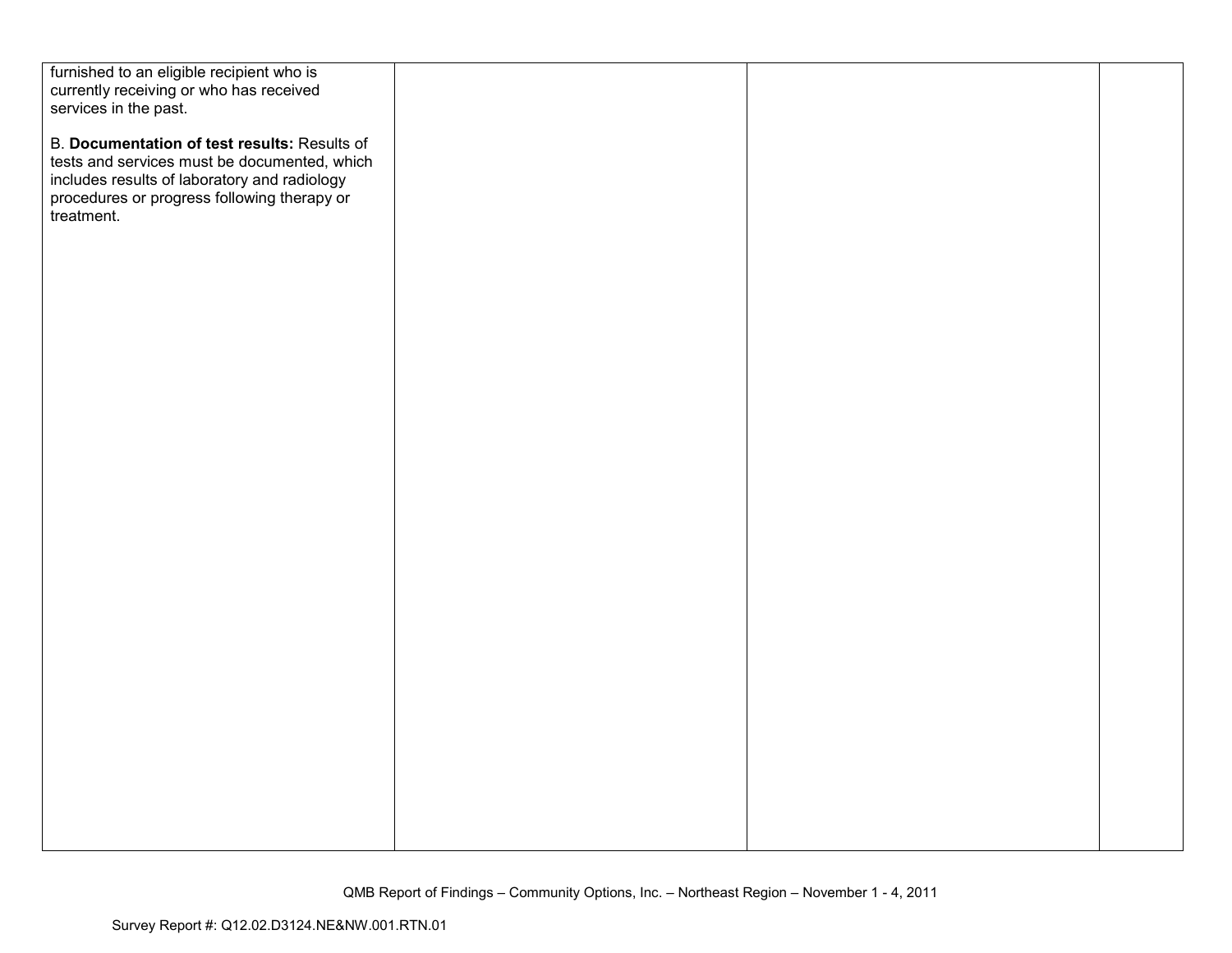| <b>Standard of Care</b>                                                                                                                                                                                                                                                                                                                                                                                                                                                                                                                                                                                                                                                                                                                                                                                                                                                                                                                                                                                                                                                                                                                                                                                                                                                                                                                                                                                                                                                                                                                     | <b>Deficiencies</b>                                                                                                                                                                                                                                                                                                                                                                                                                                                                                                            | <b>Agency Plan of Correction, On-going</b><br><b>QA/QI &amp; Responsible Party</b>                                                                                           | <b>Date</b><br><b>Due</b> |
|---------------------------------------------------------------------------------------------------------------------------------------------------------------------------------------------------------------------------------------------------------------------------------------------------------------------------------------------------------------------------------------------------------------------------------------------------------------------------------------------------------------------------------------------------------------------------------------------------------------------------------------------------------------------------------------------------------------------------------------------------------------------------------------------------------------------------------------------------------------------------------------------------------------------------------------------------------------------------------------------------------------------------------------------------------------------------------------------------------------------------------------------------------------------------------------------------------------------------------------------------------------------------------------------------------------------------------------------------------------------------------------------------------------------------------------------------------------------------------------------------------------------------------------------|--------------------------------------------------------------------------------------------------------------------------------------------------------------------------------------------------------------------------------------------------------------------------------------------------------------------------------------------------------------------------------------------------------------------------------------------------------------------------------------------------------------------------------|------------------------------------------------------------------------------------------------------------------------------------------------------------------------------|---------------------------|
| accordance with the reimbursement methodology specified in the approved waiver.                                                                                                                                                                                                                                                                                                                                                                                                                                                                                                                                                                                                                                                                                                                                                                                                                                                                                                                                                                                                                                                                                                                                                                                                                                                                                                                                                                                                                                                             | CMS Assurance - Financial Accountability - State financial oversight exists to assure that claims are coded and paid for in                                                                                                                                                                                                                                                                                                                                                                                                    |                                                                                                                                                                              |                           |
| Tag # 5125 Supported Employment<br>Reimbursement                                                                                                                                                                                                                                                                                                                                                                                                                                                                                                                                                                                                                                                                                                                                                                                                                                                                                                                                                                                                                                                                                                                                                                                                                                                                                                                                                                                                                                                                                            | <b>Standard Level Deficiency</b>                                                                                                                                                                                                                                                                                                                                                                                                                                                                                               |                                                                                                                                                                              |                           |
| Developmental Disabilities (DD) Waiver<br>Service Standards effective 4/1/2007<br><b>CHAPTER 1 III. PROVIDER AGENCY</b><br>DOCUMENTATION OF SERVICE DELIVERY<br><b>AND LOCATION</b><br><b>General: All Provider Agencies shall</b><br>А.<br>maintain all records necessary to fully<br>disclose the service, quality, quantity and<br>clinical necessity furnished to individuals<br>who are currently receiving services. The<br>Provider Agency records shall be<br>sufficiently detailed to substantiate the<br>date, time, individual name, servicing<br>Provider Agency, level of services, and<br>length of a session of service billed.<br><b>Billable Units: The documentation of the</b><br>В.<br>billable time spent with an individual shall<br>be kept on the written or electronic record<br>that is prepared prior to a request for<br>reimbursement from the HSD. For each<br>unit billed, the record shall contain the<br>following:<br>Date, start and end time of each service<br>(1)<br>encounter or other billable service interval;<br>A description of what occurred during the<br>(2)<br>encounter or service interval; and<br>The signature or authenticated name of<br>(3)<br>staff providing the service.<br>MAD-MR: 03-59 Eff 1/1/2004<br>8.314.1 BI RECORD KEEPING AND<br><b>DOCUMENTATION REQUIREMENTS:</b><br>Providers must maintain all records necessary<br>to fully disclose the extent of the services<br>provided to the Medicaid recipient. Services<br>that have been billed to Medicaid, but are not | Based on record review, the Agency failed to<br>provide written or electronic documentation as<br>evidence for each unit billed for Supported<br>Employment Services for 1 of 3 individuals<br>Individual #4<br><b>July 2011</b><br>• The Agency billed 1 units of Supported<br>Employment (T2013) from on 7/25/2011.<br>No Documentation received to justify 1 unit<br>billed.<br>• The Agency billed 1 units of Supported<br>Employment (T2013) from on 7/27/2011.<br>No Documentation received to justify 1 unit<br>billed. | Provider:<br>State your Plan of Correction for the findings in<br>this Tag above this line.<br>Enter your Quality Assurance/Quality<br>Improvement processes below the line. |                           |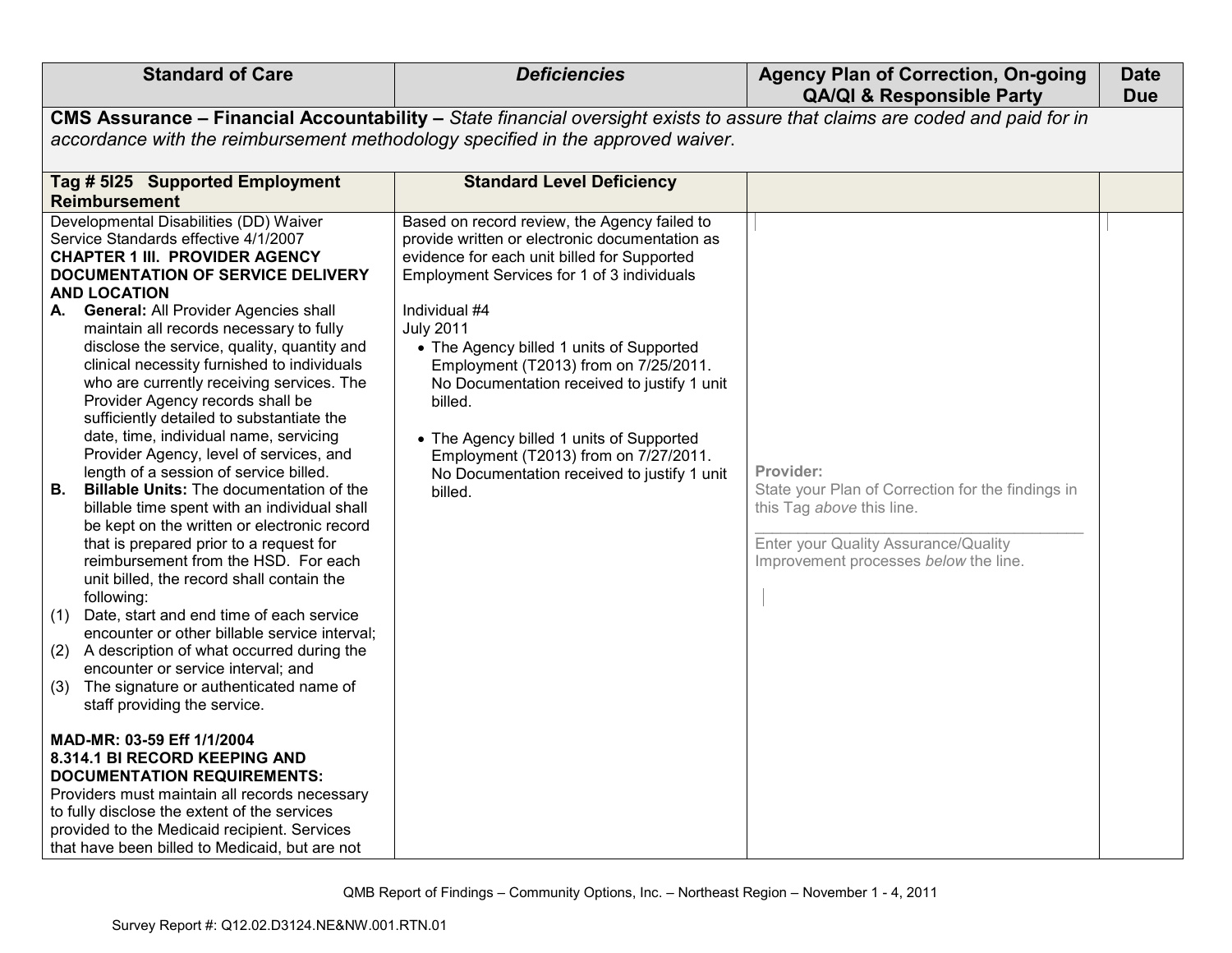| substantiated in a treatment plan and/or patient<br>records for the recipient are subject to<br>recoupment.                                                                                                                                                                                                                                                                                                                                                                                                                                                                                                                                                                                                                                                                                                                                                                                                                                                                                                                                                                               |  |  |
|-------------------------------------------------------------------------------------------------------------------------------------------------------------------------------------------------------------------------------------------------------------------------------------------------------------------------------------------------------------------------------------------------------------------------------------------------------------------------------------------------------------------------------------------------------------------------------------------------------------------------------------------------------------------------------------------------------------------------------------------------------------------------------------------------------------------------------------------------------------------------------------------------------------------------------------------------------------------------------------------------------------------------------------------------------------------------------------------|--|--|
| Developmental Disabilities (DD) Waiver<br>Service Standards effective 4/1/2007<br><b>CHAPTER 5 VII. SUPPORTED</b><br><b>EMPLOYMENT SERVICES REQUIREMENTS</b><br>E. Reimbursement<br>(1) Billable Unit:                                                                                                                                                                                                                                                                                                                                                                                                                                                                                                                                                                                                                                                                                                                                                                                                                                                                                    |  |  |
| (a) Job Development is a single flat fee unit<br>per ISP year payable once an individual is<br>placed in a job.                                                                                                                                                                                                                                                                                                                                                                                                                                                                                                                                                                                                                                                                                                                                                                                                                                                                                                                                                                           |  |  |
| (b) The billable unit for Individual<br>Supported Employment is one hour with a<br>maximum of four hours a month. The Individual<br>Supported Employment hourly rate is for face-<br>to-face time which is supported by non face-to-<br>face activities as specified in the ISP and the<br>performance based contract as negotiated<br>annually with the provider agency. Individual<br>Supported Employment is a minimum of one<br>unit per month. If an individual needs less then<br>one hour of face-to-face service per month the<br>IDT Members shall consider whether<br>Supported Employment Services need to be<br>continued. Examples of non face-to-face<br>services include:<br>(i) Researching potential employers via<br>telephone, Internet, or visits;<br>(ii) Writing, printing, mailing, copying,<br>emailing applications, resume,<br>references and corresponding<br>documents;<br>(iii) Arranging appointments for job tours,<br>interviews, and job trials;<br>(iv) Documenting job search and<br>acquisition progress;<br>(v) Contacting employer, supervisor, co- |  |  |
| workers and other IDT team members<br>to assess individual's progress, needs<br>and satisfaction; and                                                                                                                                                                                                                                                                                                                                                                                                                                                                                                                                                                                                                                                                                                                                                                                                                                                                                                                                                                                     |  |  |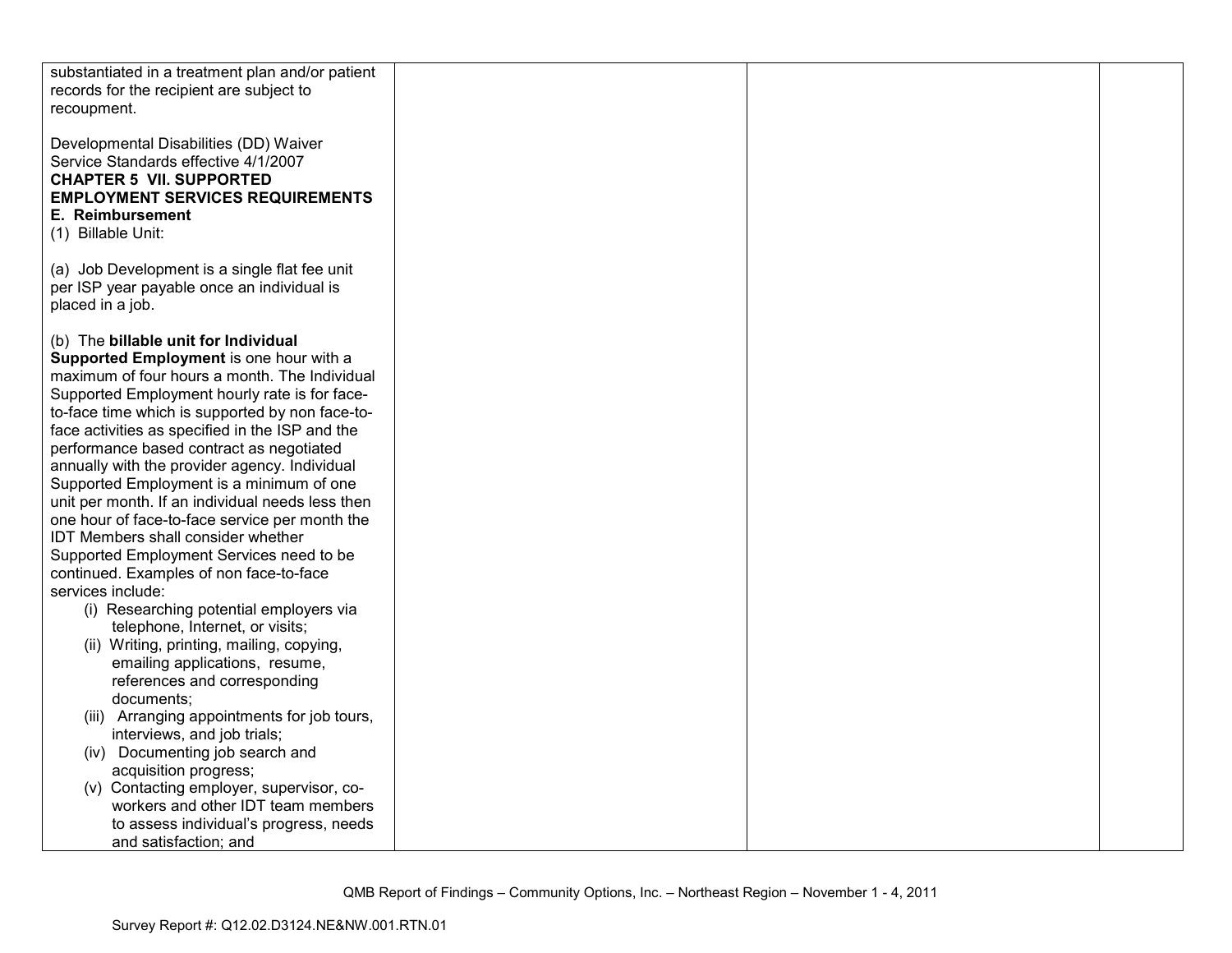| (vi) Meetings with individual surrounding<br>job development or retention not at<br>the employer's site.<br>(c) Intensive Supported Employment services<br>are intended for individuals who need one-to-<br>one, face-to-face support for 32 or more hours<br>per month. The billable unit is one hour. |  |  |
|---------------------------------------------------------------------------------------------------------------------------------------------------------------------------------------------------------------------------------------------------------------------------------------------------------|--|--|
| (d) Group Supported Employment is a fifteen-<br>minute unit.                                                                                                                                                                                                                                            |  |  |
| (e) Self-employment is a fifteen minute unit.                                                                                                                                                                                                                                                           |  |  |
| (4) Billable Activities include:                                                                                                                                                                                                                                                                        |  |  |
| (a) Activities conducted within the scope of<br>services;                                                                                                                                                                                                                                               |  |  |
| (b) Job development and related activities for<br>up to ninety (90) calendar days) that result in<br>employment of the individual for at least thirty<br>(30) calendar days; and                                                                                                                        |  |  |
| (c) Job development services shall not exceed<br>ninety (90) calendar days, without written<br>approval from the DDSD Regional Office.                                                                                                                                                                  |  |  |
|                                                                                                                                                                                                                                                                                                         |  |  |
|                                                                                                                                                                                                                                                                                                         |  |  |
|                                                                                                                                                                                                                                                                                                         |  |  |
|                                                                                                                                                                                                                                                                                                         |  |  |
|                                                                                                                                                                                                                                                                                                         |  |  |
|                                                                                                                                                                                                                                                                                                         |  |  |
|                                                                                                                                                                                                                                                                                                         |  |  |
|                                                                                                                                                                                                                                                                                                         |  |  |
|                                                                                                                                                                                                                                                                                                         |  |  |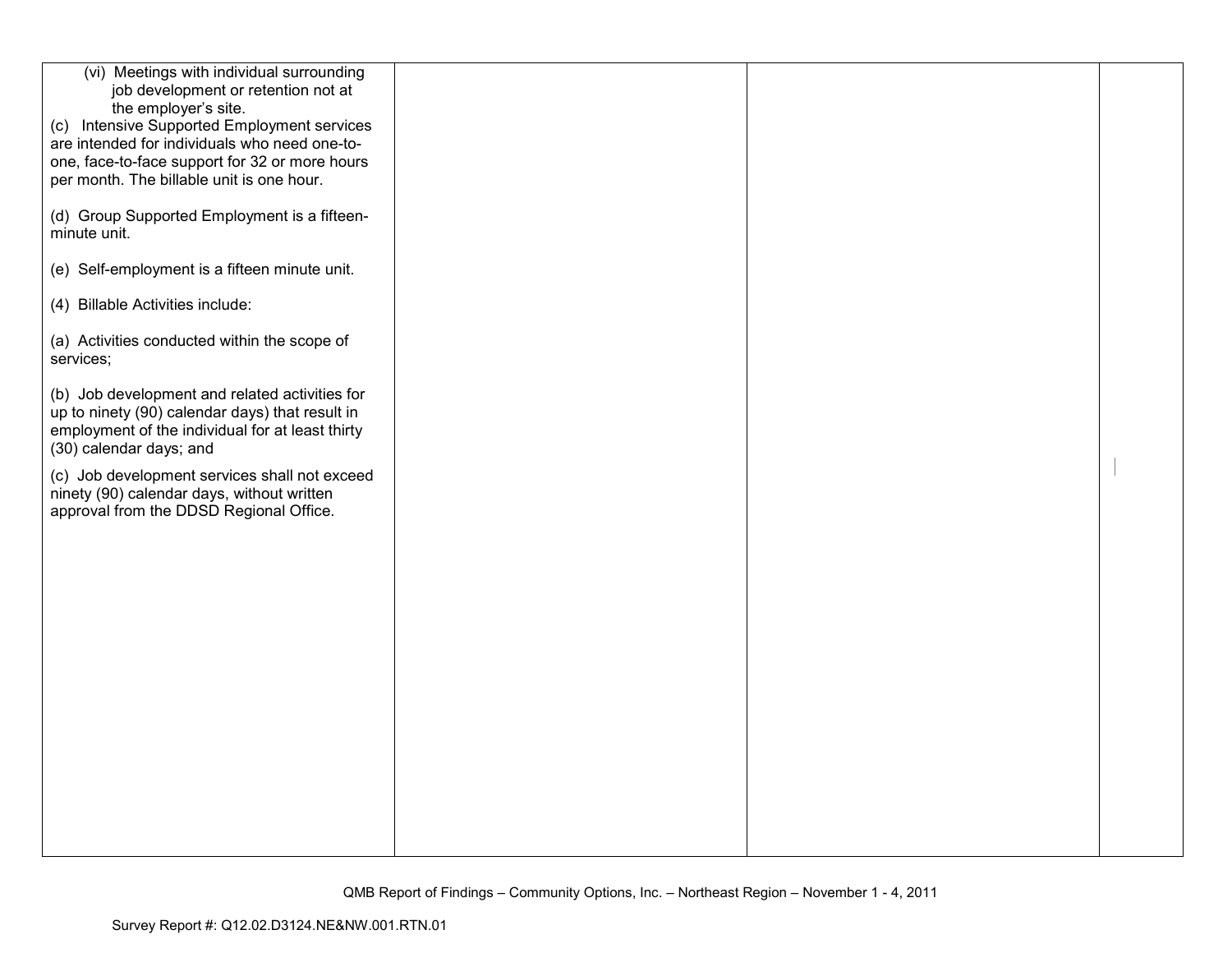| Tag # 5136 Community Access                                                                                                                                                                                                                                                                                                                                                                                                                         | <b>Standard Level Deficiency</b>                                                                                                                                                                                                                                                         |                                                                                             |  |
|-----------------------------------------------------------------------------------------------------------------------------------------------------------------------------------------------------------------------------------------------------------------------------------------------------------------------------------------------------------------------------------------------------------------------------------------------------|------------------------------------------------------------------------------------------------------------------------------------------------------------------------------------------------------------------------------------------------------------------------------------------|---------------------------------------------------------------------------------------------|--|
| <b>Reimbursement</b>                                                                                                                                                                                                                                                                                                                                                                                                                                |                                                                                                                                                                                                                                                                                          |                                                                                             |  |
| Developmental Disabilities (DD) Waiver<br>Service Standards effective 4/1/2007<br><b>CHAPTER 1 III. PROVIDER AGENCY</b><br><b>DOCUMENTATION OF SERVICE DELIVERY</b><br><b>AND LOCATION</b>                                                                                                                                                                                                                                                          | Based on record review, the Agency failed to<br>provide written or electronic documentation as<br>evidence for each unit billed for Community<br>Access Services for 2 of 3 individuals.                                                                                                 |                                                                                             |  |
| <b>General: All Provider Agencies shall</b><br>А.<br>maintain all records necessary to fully<br>disclose the service, quality, quantity and<br>clinical necessity furnished to individuals<br>who are currently receiving services. The<br>Provider Agency records shall be<br>sufficiently detailed to substantiate the<br>date, time, individual name, servicing<br>Provider Agency, level of services, and                                       | Individual #8<br>September 2011<br>• The Agency billed 122 units of Community<br>Access (H2021 U1) from 9/1/2011 through<br>9/30/2011. Documentation received<br>accounted for 44 units.<br>Individual #10<br><b>July 2011</b>                                                           |                                                                                             |  |
| length of a session of service billed.<br><b>Billable Units: The documentation of the</b><br>В.<br>billable time spent with an individual shall<br>be kept on the written or electronic record<br>that is prepared prior to a request for<br>reimbursement from the HSD. For each<br>unit billed, the record shall contain the<br>following:                                                                                                        | • The Agency billed 16 units of Community<br>Access (H2021 U1) from 7/27/2011 through<br>7/29/2011. Documentation received<br>accounted for 8 units.<br>August 2011<br>• The Agency billed 151 units of Community<br>Access (H2021 U1) from 8/1/2011 through                             | Provider:<br>State your Plan of Correction for the findings in<br>this Tag above this line. |  |
| Date, start and end time of each service<br>(1)<br>encounter or other billable service interval;<br>A description of what occurred during the<br>(2)                                                                                                                                                                                                                                                                                                | 8/31/2011. Documentation did not contain<br>start and end time on 8/30/2011 to justify<br>billing. (Agency subsequently under-billed                                                                                                                                                     | Enter your Quality Assurance/Quality<br>Improvement processes below the line.               |  |
| encounter or service interval; and<br>The signature or authenticated name of<br>(3)                                                                                                                                                                                                                                                                                                                                                                 | for this time period.)                                                                                                                                                                                                                                                                   |                                                                                             |  |
| staff providing the service.<br>MAD-MR: 03-59 Eff 1/1/2004<br>8.314.1 BI RECORD KEEPING AND<br><b>DOCUMENTATION REQUIREMENTS:</b><br>Providers must maintain all records necessary<br>to fully disclose the extent of the services<br>provided to the Medicaid recipient. Services<br>that have been billed to Medicaid, but are not<br>substantiated in a treatment plan and/or patient<br>records for the recipient are subject to<br>recoupment. | September 2011<br>• The Agency billed 88 units of Community<br>Access (H2021 U1) from 9/11/2011 through<br>9/30/2011. Documentation received<br>accounted for 48 units. Documentation did<br>not contain start and end time on 9/23, 26,<br>28 & no end time on 9/29 to justify billing. |                                                                                             |  |
| Developmental Disabilities (DD) Waiver<br>Service Standards effective 4/1/2007                                                                                                                                                                                                                                                                                                                                                                      |                                                                                                                                                                                                                                                                                          |                                                                                             |  |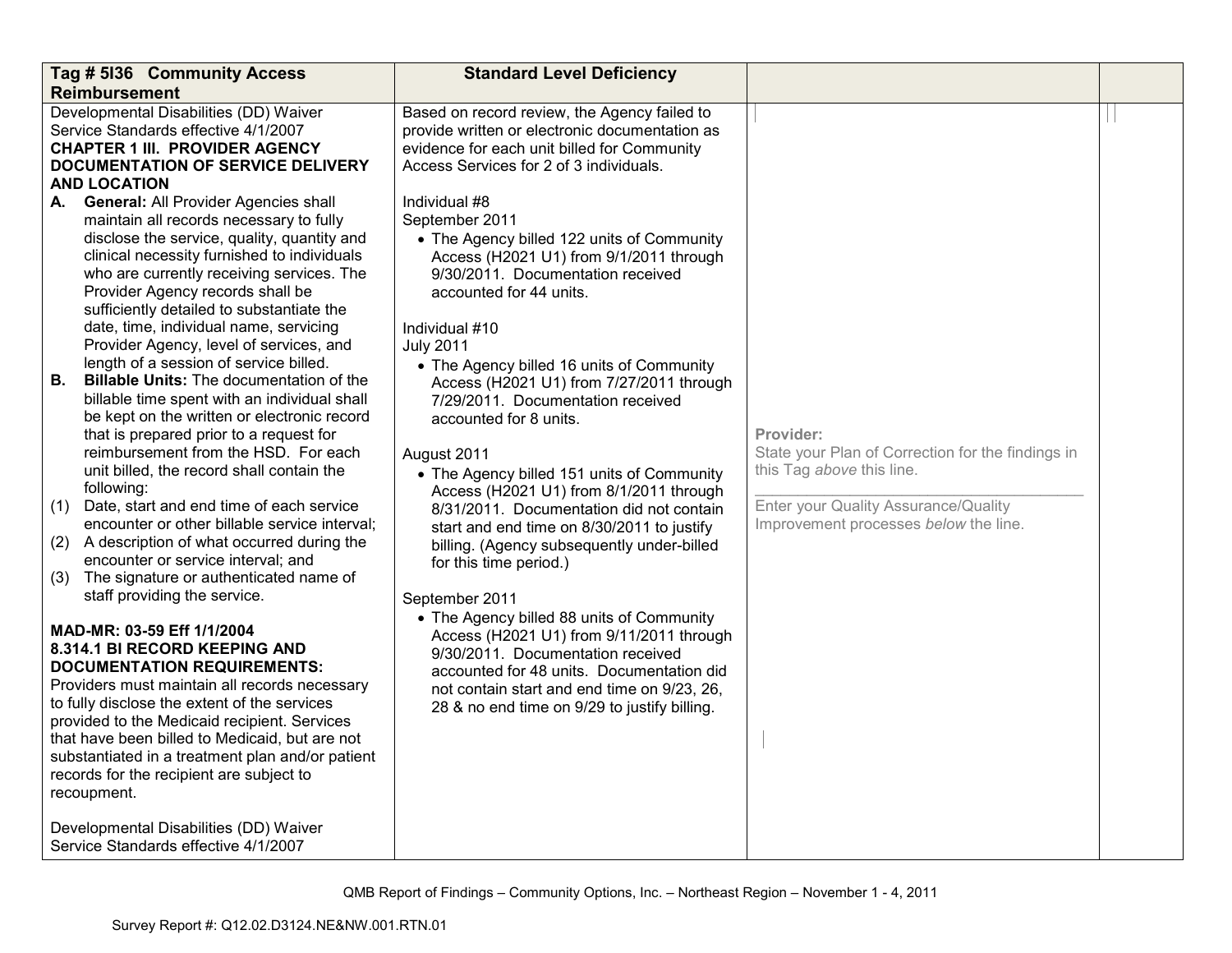| <b>CHAPTER 5 XI. COMMUNITY ACCESS</b><br><b>SERVICES REQUIREMENTS</b><br><b>G. Reimbursement</b><br>(1) Billable Unit: A billable unit is defined as<br>one-quarter hour of service.                                                                                                                                                                                                                                            |  |  |
|---------------------------------------------------------------------------------------------------------------------------------------------------------------------------------------------------------------------------------------------------------------------------------------------------------------------------------------------------------------------------------------------------------------------------------|--|--|
| (2) Billable Activities: The Community Access<br>Provider Agency can bill for those activities<br>listed in the Community Access Scope of<br>Service. Billable units are typically provided<br>face-to-face but time spent in non face-to-face<br>activity may be claimed under the following<br>conditions:                                                                                                                    |  |  |
| (a) Time that is non face-to-face is<br>documented separately and clearly<br>identified as to the nature of the activity,<br>and is tied directly to the individual's<br>ISP, Action Plan;<br>(b) Time that is non face-to-face involves<br>outreach and identification and training<br>of community connections and natural<br>supports; and<br>(c) Non face-to-face hours do not exceed<br>10% of the monthly billable hours. |  |  |
| (3) Non-Billable Activities: Activities that the<br>service Provider Agency may need to conduct,<br>but which are not separately billable activities,<br>may include:                                                                                                                                                                                                                                                           |  |  |
| (a) Time and expense for training service<br>personnel;<br>(b) Supervision of agency staff;<br>(c) Service documentation and billing<br>activities; or<br>(d) Time the individual spends in segregated<br>facility-based settings activities.                                                                                                                                                                                   |  |  |
|                                                                                                                                                                                                                                                                                                                                                                                                                                 |  |  |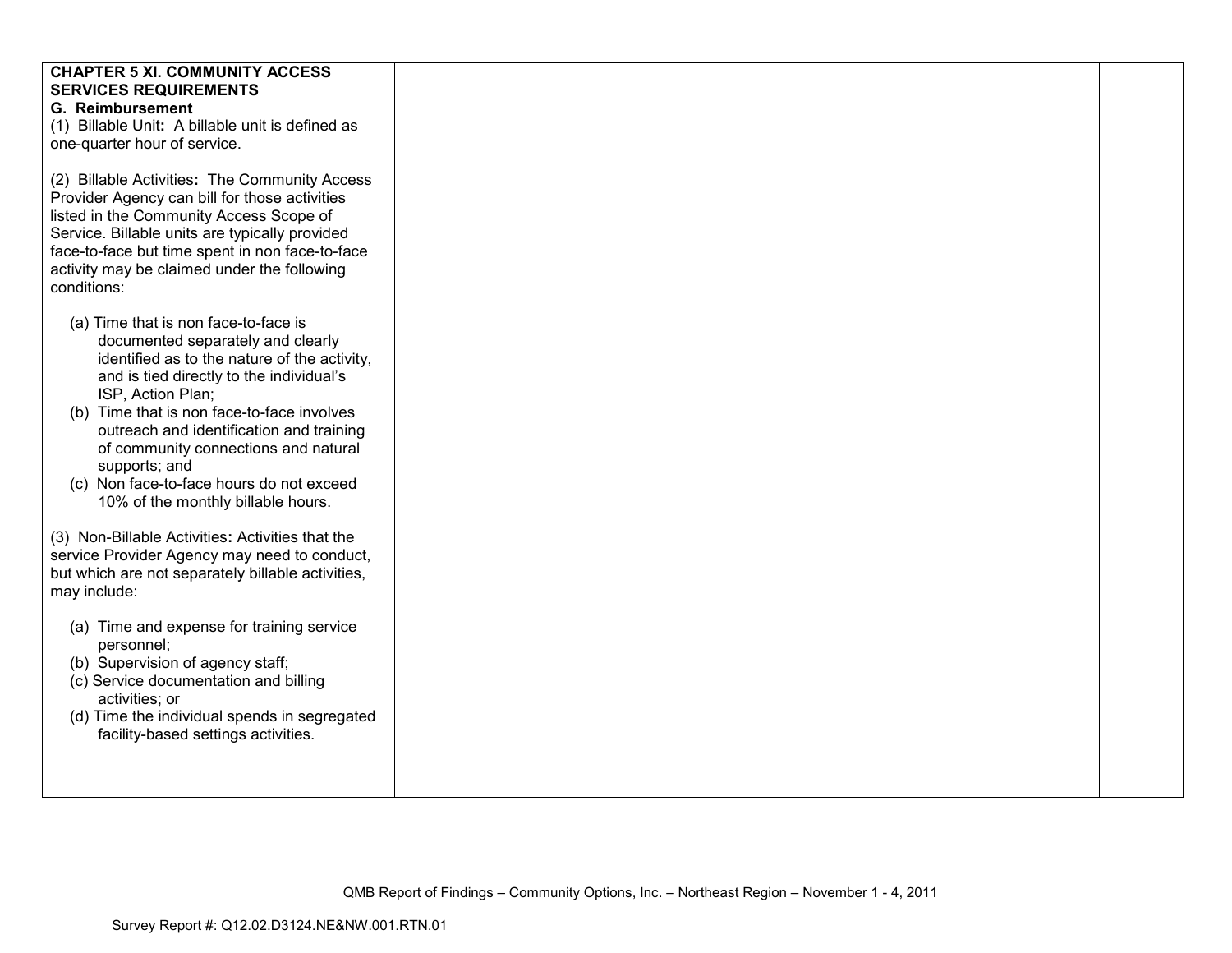

CATHERINE D. TORRES, M.D., CABINET SECRETARY

SUSANA MARTINEZ, GOVERNOR

Date: May 25, 2012To: Lori Anderson, Executive Director Provider: Community Options, Inc. Address: 811 St. Michael's Drive Suite 107 State/Zip: Santa Fe, New Mexico, 87505 E-mail Address: Lori.Anderson@comop.org

CC: Robert Stack, CEO/Chairperson Address: 16 Faber Rd. State/Zip: Princeton, New Jersey 05040

| Region:              | <b>Northeast</b>                                                                                                  |
|----------------------|-------------------------------------------------------------------------------------------------------------------|
| Routine Survey:      | November 1 - 4, 2011                                                                                              |
| Verification Survey: | April 26, 2012                                                                                                    |
| Program Surveyed:    | Developmental Disabilities Waiver                                                                                 |
| Service Surveyed:    | Living Supports (Supported Living & Family Living) & Inclusion Supports (Community Access & Supported Employment) |
| Survey Type:         | Verification                                                                                                      |
| Team Leader:         | Tony Fragua, BFA, Healthcare Surveyor, Division of Health Improvement/Quality Management Bureau                   |

Dear Ms. Lori Anderson;

The Division of Health Improvement/Quality Management Bureau has completed a verification survey of the services identified above. The purpose of the survey was to determine compliance with you Plan of Correction submitted to DHI regarding the Routine Survey on November 1 – 4, 2011. The Division of Health Improvement, Quality Management Bureau has determined your agency is in:

## *Compliance with Conditions of Participation*

This concludes your Survey process. Please call the Plan of Correction Coordinator at 505-699-0714, if you have questions about the survey or the report. Thank you for your cooperation and for the work you perform.

Sincerely,